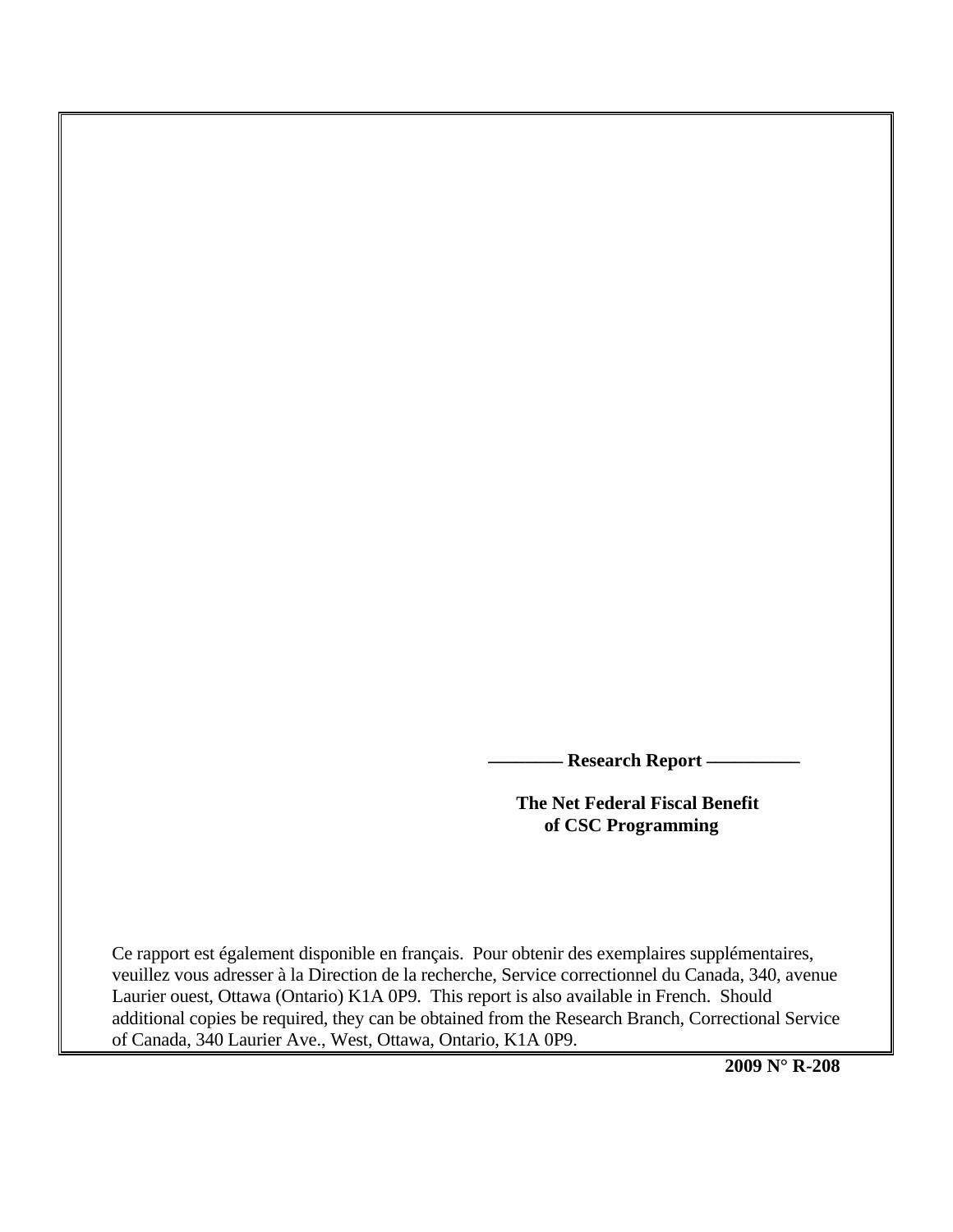**The Net Federal Fiscal Benefit of CSC Programming** 

This report was written under a contract managed by the Correctional Service of Canada, Research Branch, Correctional Research Division.

The views expressed in this report are those of the authors and do not necessarily reflect those of the Correctional Services of Canada

Correctional Service of Canada

June, 2009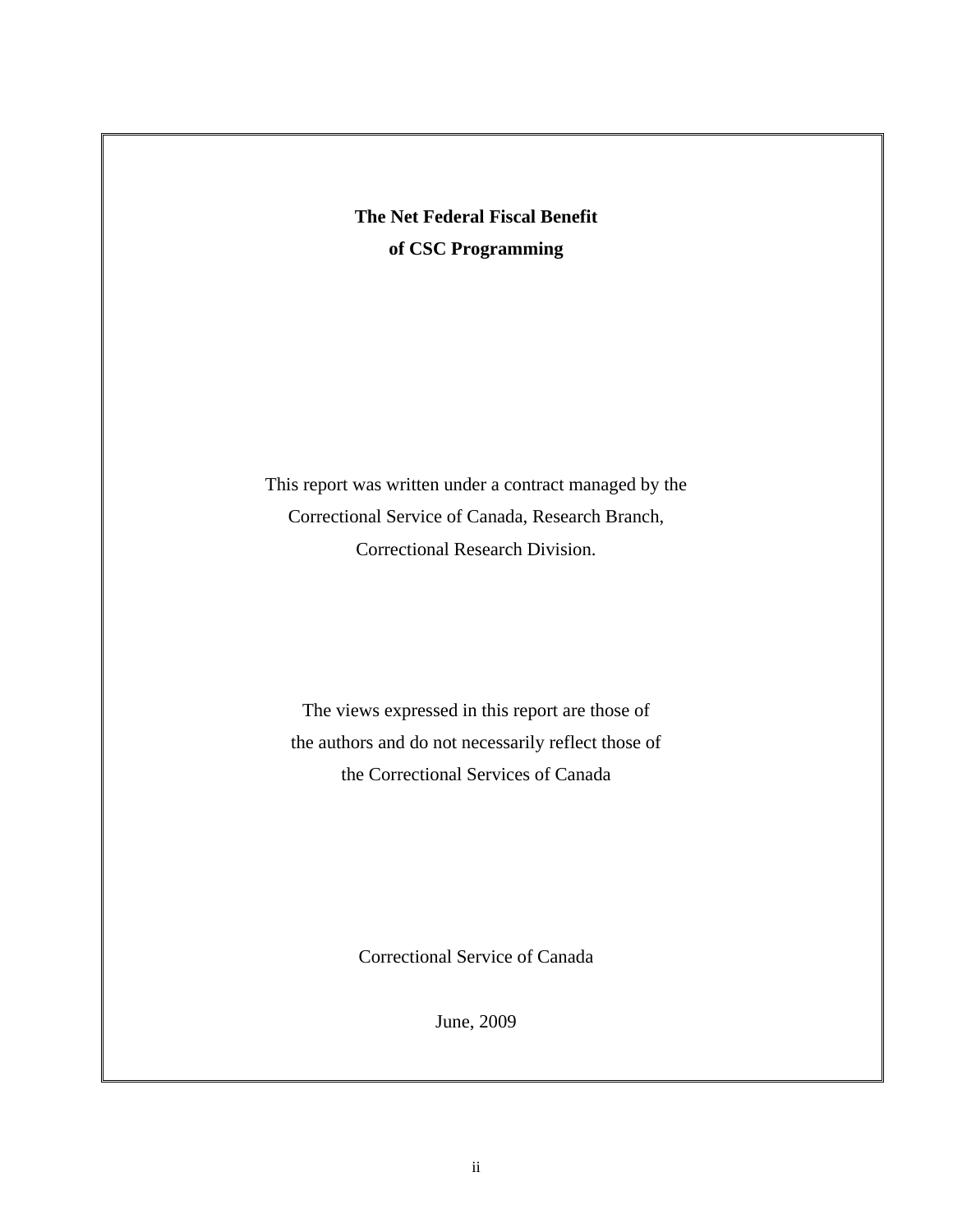### **Introductory Statement**

<span id="page-2-0"></span>This updated report contains data for indeterminate sentences (e.g. life) that were not available when the original report was prepared. The addition of these data improved the precision of the economic model and resulted in an increase in the economic benefits from correctional programs. A copy of the original report may be obtained from:

Research Branch Correctional Service Canada 340 Laurier Avenue, West Ottawa, Canada K1A 0P9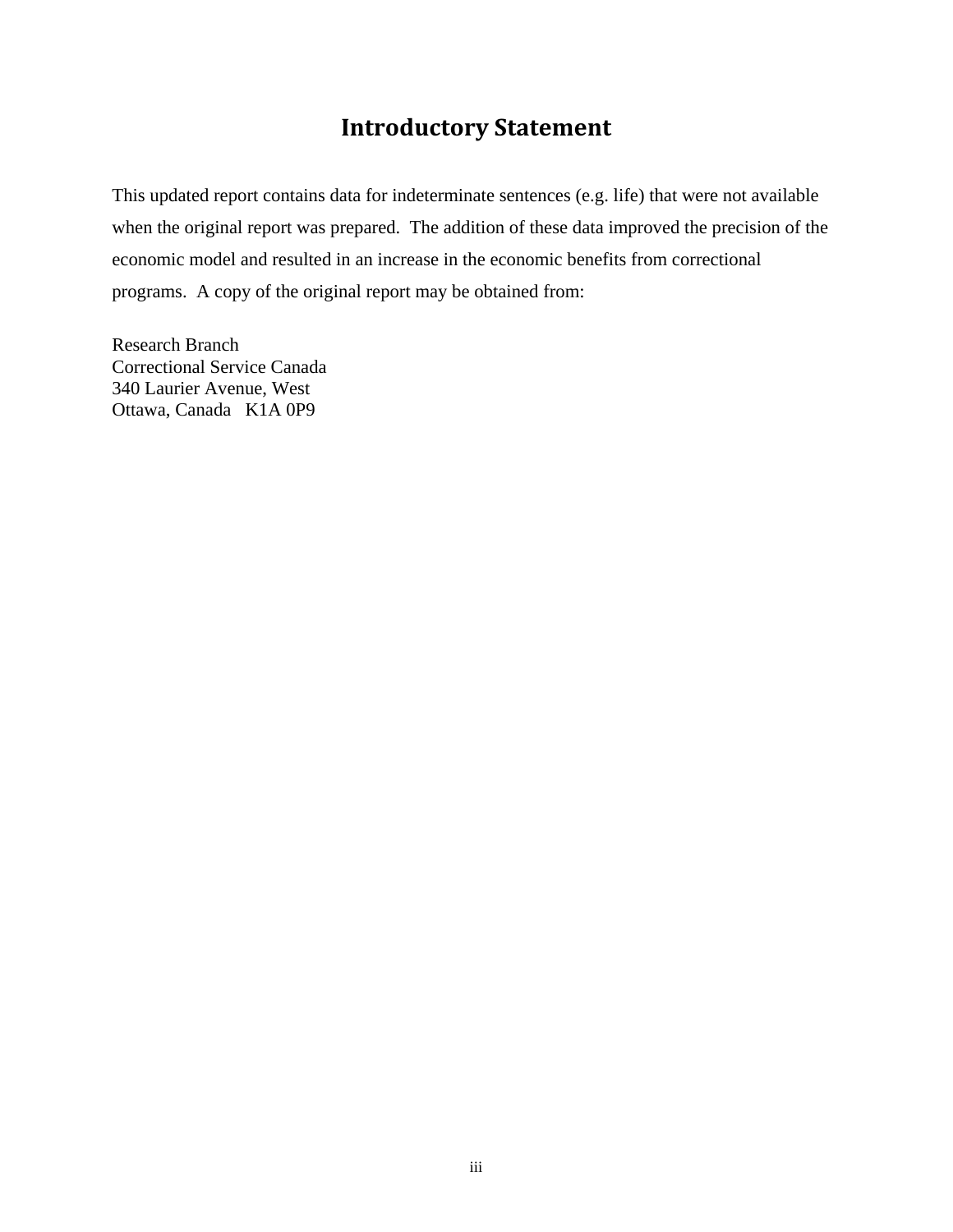# **Final Report: February 2009 Update**

# **The Net Federal Fiscal Benefit of CSC Programming**

**Submitted to:** Correctional Service of Canada

**Submitted by:** The Conference Board of Canada

255 Smyth Road, Ottawa, ON K1H 8M7 CANADA

Tel: (613) 526-3280 Fax: (613) 526-4857

**Contact:** Mr. Paul Darby

Deputy Chief Economist

February 2009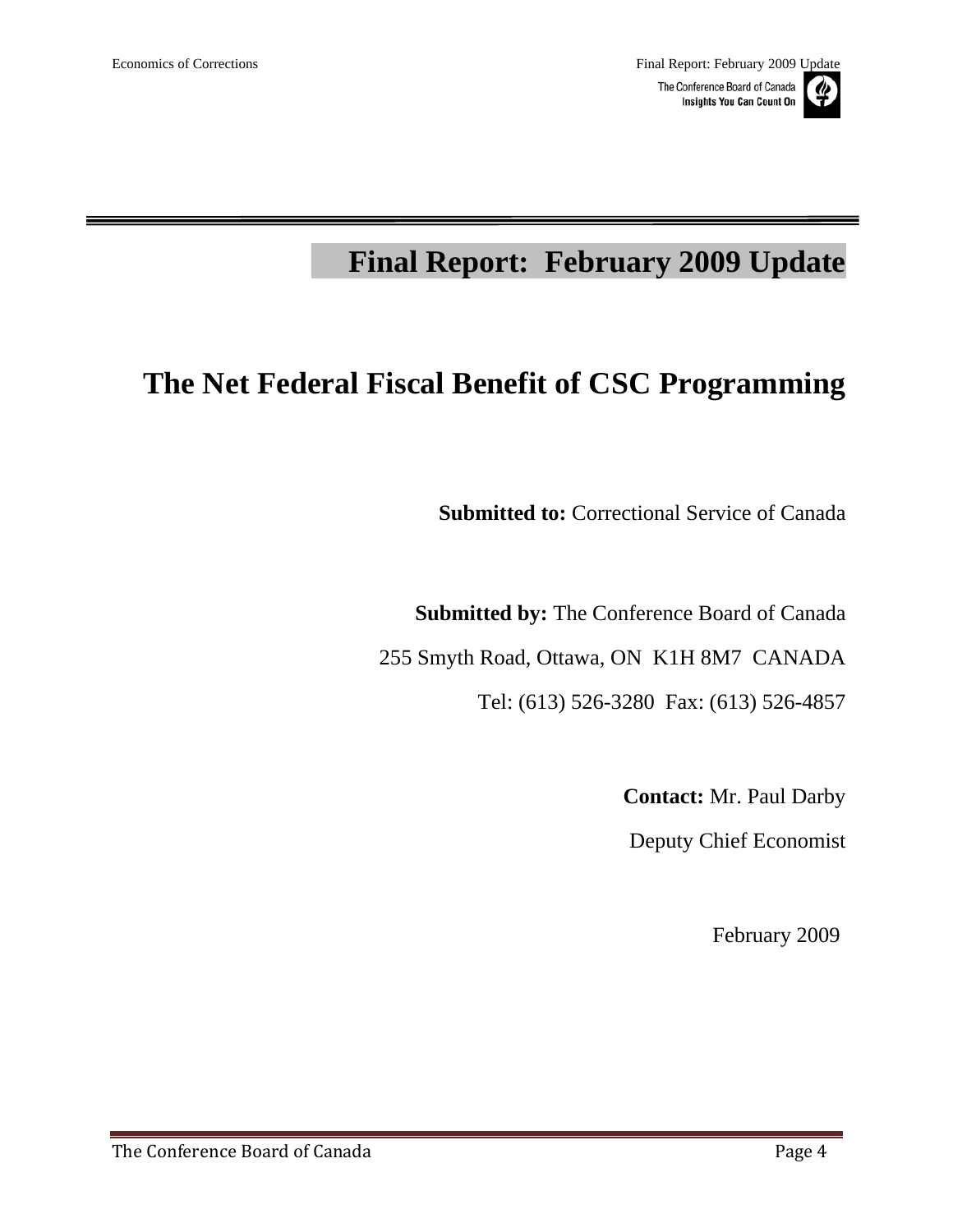# **Contents**

<span id="page-4-0"></span>

| 1              |                                                                        |  |
|----------------|------------------------------------------------------------------------|--|
| $\overline{2}$ |                                                                        |  |
| 2.1            |                                                                        |  |
| 2.2            |                                                                        |  |
| 3              |                                                                        |  |
| 3.1            |                                                                        |  |
| 3.2            | Establishing Concordance between Correctional Programs and Outcomes 22 |  |
| 3.3            |                                                                        |  |
| $\overline{4}$ |                                                                        |  |
| 4.1            |                                                                        |  |
|                |                                                                        |  |
|                |                                                                        |  |
|                |                                                                        |  |
|                |                                                                        |  |
|                |                                                                        |  |
|                |                                                                        |  |
|                |                                                                        |  |
|                |                                                                        |  |
|                |                                                                        |  |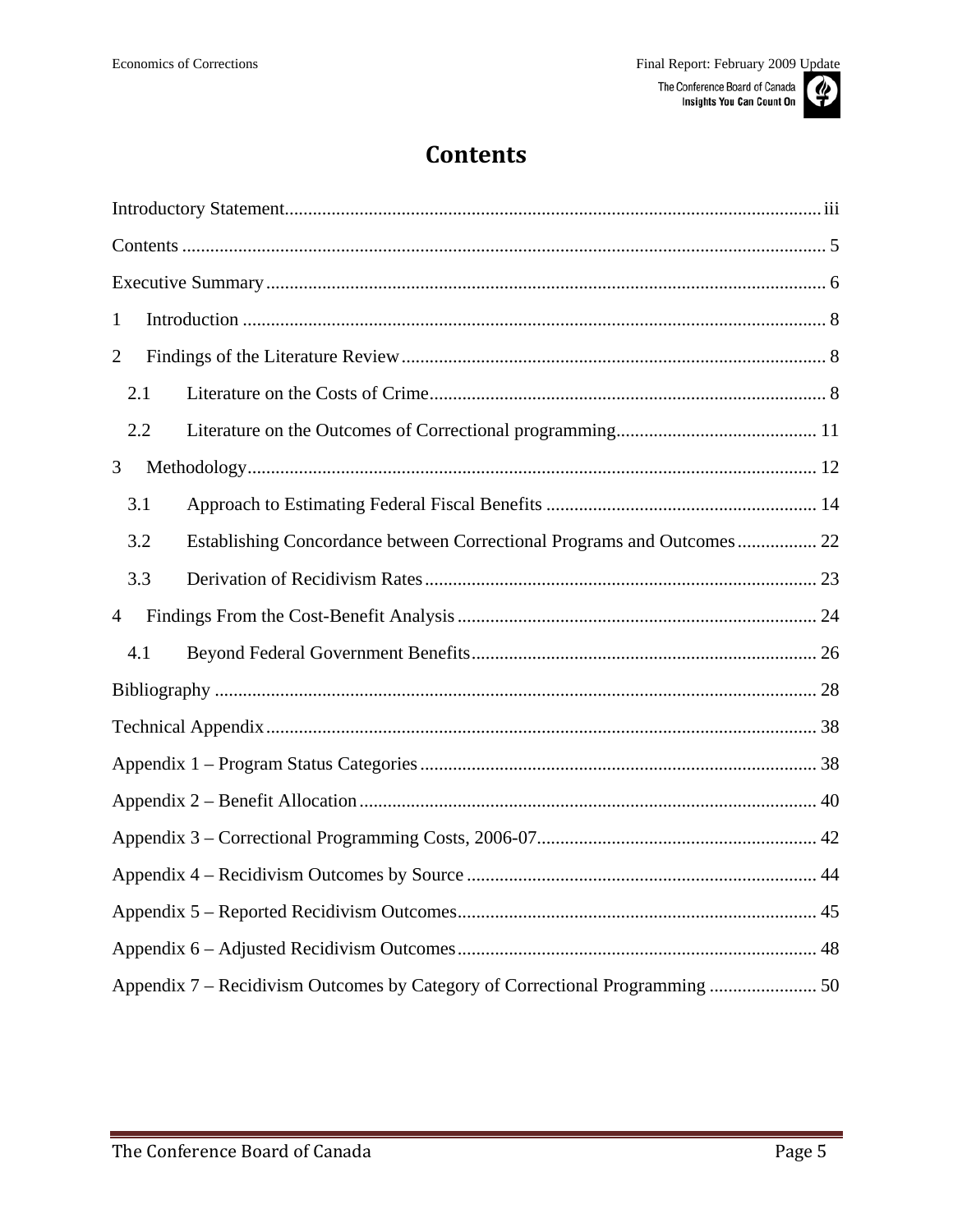### **Executive Summary**

<span id="page-5-0"></span>The Conference Board of Canada (CBoC) was the successful bidder in a competition that was tendered by the Correctional Service of Canada (CSC) to undertake a cost-benefit study of seven categories of correctional programming. The seven categories of programming were: violence prevention, family violence, substance abuse, sex offender, living skills, education, and employment. Only programs of national scope that were provided within the correctional institution were to be included in the cost-benefit analysis.

The first stage of the study involved an extended review of the literature on the costs of crime and the benefits of correctional programming. This review was useful because a number of comprehensive cost-benefit studies have been conducted in Britain and in the United States, and these provided a basis for securing cost information and for validating and informing the CBoC's methodology for the empirical portion of the work. The review also provided information on the effectiveness of different types of correctional programming that was helpful in providing context for the review of CSC outcome studies.

Once the literature review was completed, the CBoC created a present discounted value based model, predicated on the framework of a seminal Washington State Institute for Public Policy study<sup>[1](#page-5-1)</sup> to estimate the federal government's net fiscal benefits associated with the seven key correctional programming areas operated by CSC in fiscal year 2006-07. Recidivism rates for control and treatment groups were drawn from the outcomes of CSC programs. Using this model, the CBoC prepared an analysis to determine the federal government's net fiscal benefit of offering selected programs to offenders in institutions operated by CSC.

The cost-benefit analysis revealed that most correctional program areas provide a positive fiscal net benefit to the federal government. The only program areas showing a negative federal fiscal return were the education and employment program areas. When the programs were viewed in total, net federal fiscal benefits outweigh costs by a factor of 2.71 to 1. The total costs of delivering the correctional programs cited above in 2007 were \$21,516,102, while total benefits were \$58,354,544, yielding a net federal government fiscal benefit of \$36,838,442. Table 1 provides details on benefits per program participant.

<span id="page-5-1"></span><sup>&</sup>lt;sup>1</sup> Aos, S., Miller, M., and Drake, E. (2006). Evidence-Based Public Policy Options to Reduce Future Prison Construction, Criminal Justice Costs , and Crime Rates. Olympia: Washington State Institute for Public Policy.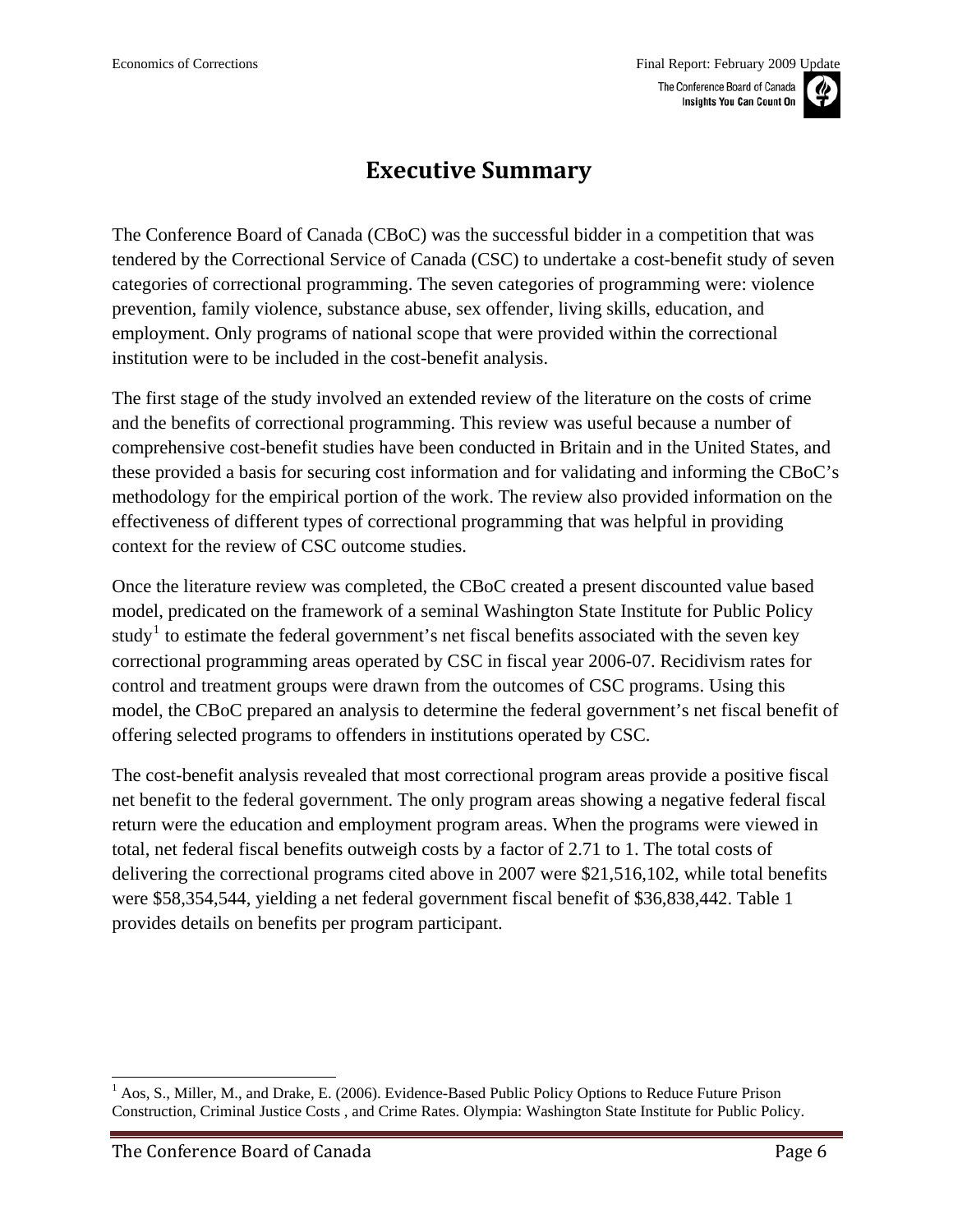<span id="page-6-0"></span>

| <b>Programs</b>        | <b>Federal Gov't</b><br><b>Benefits</b> | <b>Federal Gov't</b><br>Costs | <b>Federal Gov't</b><br><b>Net Benefits</b> |
|------------------------|-----------------------------------------|-------------------------------|---------------------------------------------|
| Violence Prevention    | \$8,092                                 | \$1,919                       | \$6,173                                     |
| Sex Offender           | \$10,555                                | \$2,089                       | \$8,466                                     |
| Substance Abuse        | \$8,926                                 | \$1,222                       | \$7,704                                     |
| Living Skills          | \$4,604                                 | \$1,692                       | \$2,912                                     |
| <b>Family Violence</b> | \$7,784                                 | \$1,335                       | \$6,449                                     |
| Employment             | \$302                                   | \$308                         | $-$ \$6                                     |
| Education              | \$729                                   | \$1,428                       | $- $701$                                    |

**Table 1-Net Benefits (\$2007) - per Program Participant[2](#page-6-0)**

Source: The Conference Board of Canada

Although the CBoC's core analysis focused on the net federal fiscal costs and benefits associated with correctional program participation, the CBoC also estimated broader "expanded" tangible costs and benefits of CSC programming. These expanded figures capture the tangible full income-accrued benefits of the reduced crime to those individuals directly victimized, as well as the net value of federal fiscal benefits.

The cost-benefit analysis shows that the majority of correctional program areas provide a positive tangible net expanded benefit to society. The only CSC programming areas showing a negative expanded net return are the education and employment areas. When the programs are viewed in total, net expanded benefits outweigh costs by a factor of 3.94 to 1. The total costs of delivering the correctional programs was \$21,516,102 while total expanded benefits were \$84,852,457, yielding a net expanded benefit of \$63,336,355.

 $2^{2}$  For purposes of this analysis "a program participant" refers to offenders who participated in treatment programs that were generally available on a national basis in the majority of institutions. Many programs that are offered on a more selective bias or in the community have been excluded. Therefore, it is likely that the analysis underestimates the net benefits of correctional programming in the seven programming areas.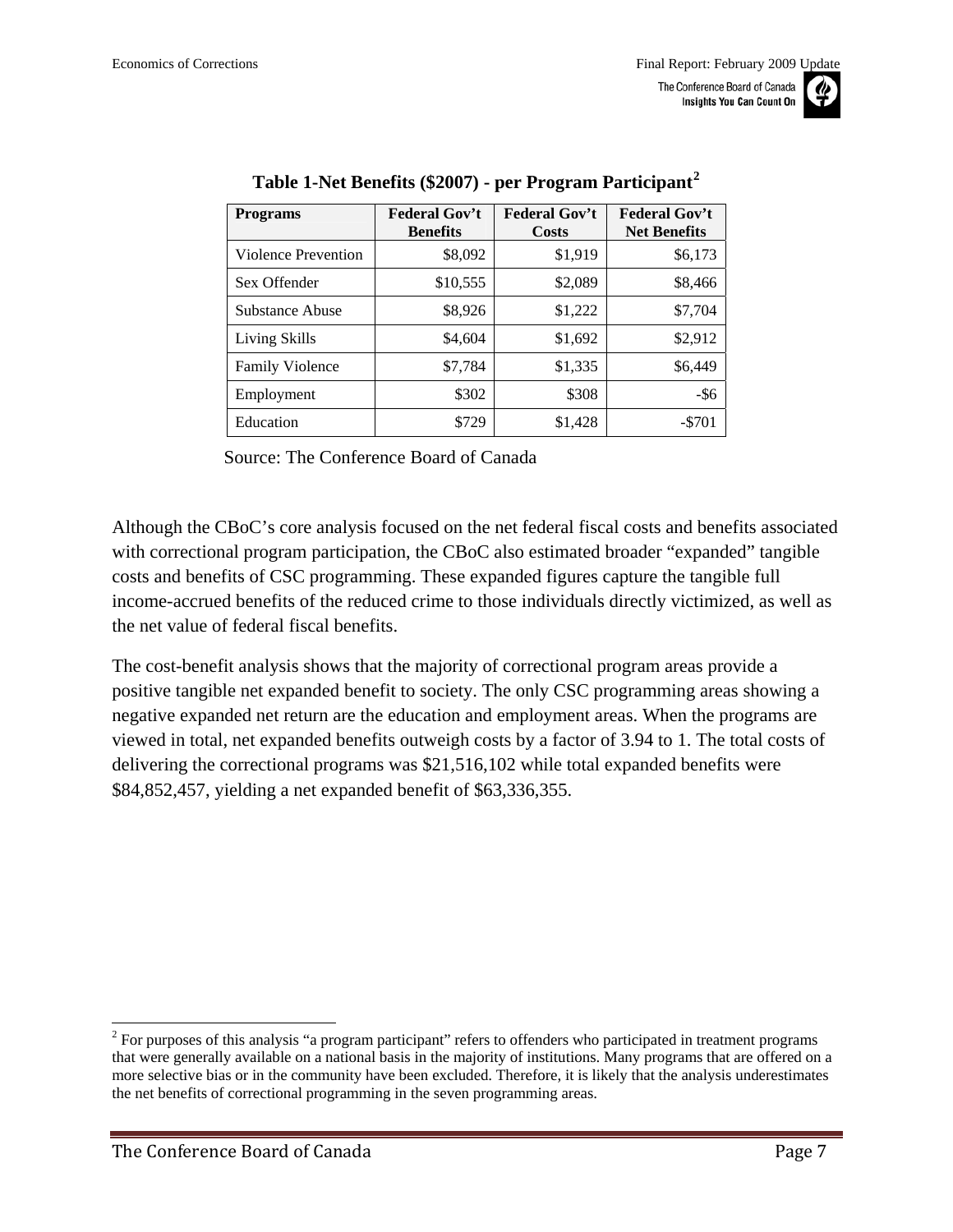# <span id="page-7-0"></span>**1 Introduction**

The CBoC was the successful bidder in a competition that was tendered by the CSC to undertake a cost-benefit study on the impact of correctional programming on the fiscal situation of the federal government. The study was expected to provide both overall and program specific net federal fiscal benefits for seven selected areas of correctional programming. These areas included: violence prevention, family violence, sex offender, substance abuse, education, employment, and living skills.

As the first step in the study, the CBoC undertook a comprehensive review of the existing international and Canadian literature on the costs surrounding criminality. The majority of the literature reviewed focused on the cost-effectiveness and cost-benefit of different types of criminal interventions. The CBoC also reviewed CSC outcome studies that were related to the specific correctional programs under scrutiny.

The CBoC then created a present discounted value based model, predicated on the framework of a seminal Washington State Institute for Public Policy study<sup>[3](#page-7-0)</sup>, to estimate the federal government's net fiscal benefits associated with the seven key correctional programming areas operated by CSC in fiscal year 2006-07. Recidivism rates for control and treatment groups were drawn from the outcomes of the CSC programs and were supplemented using data from the crime literature. Using the model, the CBoC prepared an analysis to determine the federal government's net fiscal benefits of offering selected programs to offenders in institutions operated by CSC.

### **2 Findings of the Literature Review**

In conducting the literature review, the CBoC considered two main classes of documents. The first class included journal articles and research publications from the criminology literature that dealt with cost-benefit and cost-effectiveness analysis including articles on the costs of crime and the benefits of correctional programming. The second class included outcome evaluations of CSC correctional programs that were conducted by research professionals for CSC.

#### **2.1 Literature on the Costs of Crime**

The adoption of the tools of cost-benefit analysis in the study of criminal justice has lagged behind many other public policy areas, such as the environment and infrastructure planning. In part, this has been due to a lack of evidence on the complete costs of crime borne by victims and society. Fortunately, this has been changing rapidly because of the availability of new data and heightened public pressure on governments for increased accountability in program spending. In recent years, there have been a number of increasingly sophisticated cost-benefit analyses

 $\overline{a}$  $3$  Aos, S., Miller, M., and Drake, E. (2006). Evidence-Based Public Policy Options to Reduce Future Prison Construction, Criminal Justice Costs, and Crime Rates. Olympia: Washington State Institute for Public Policy.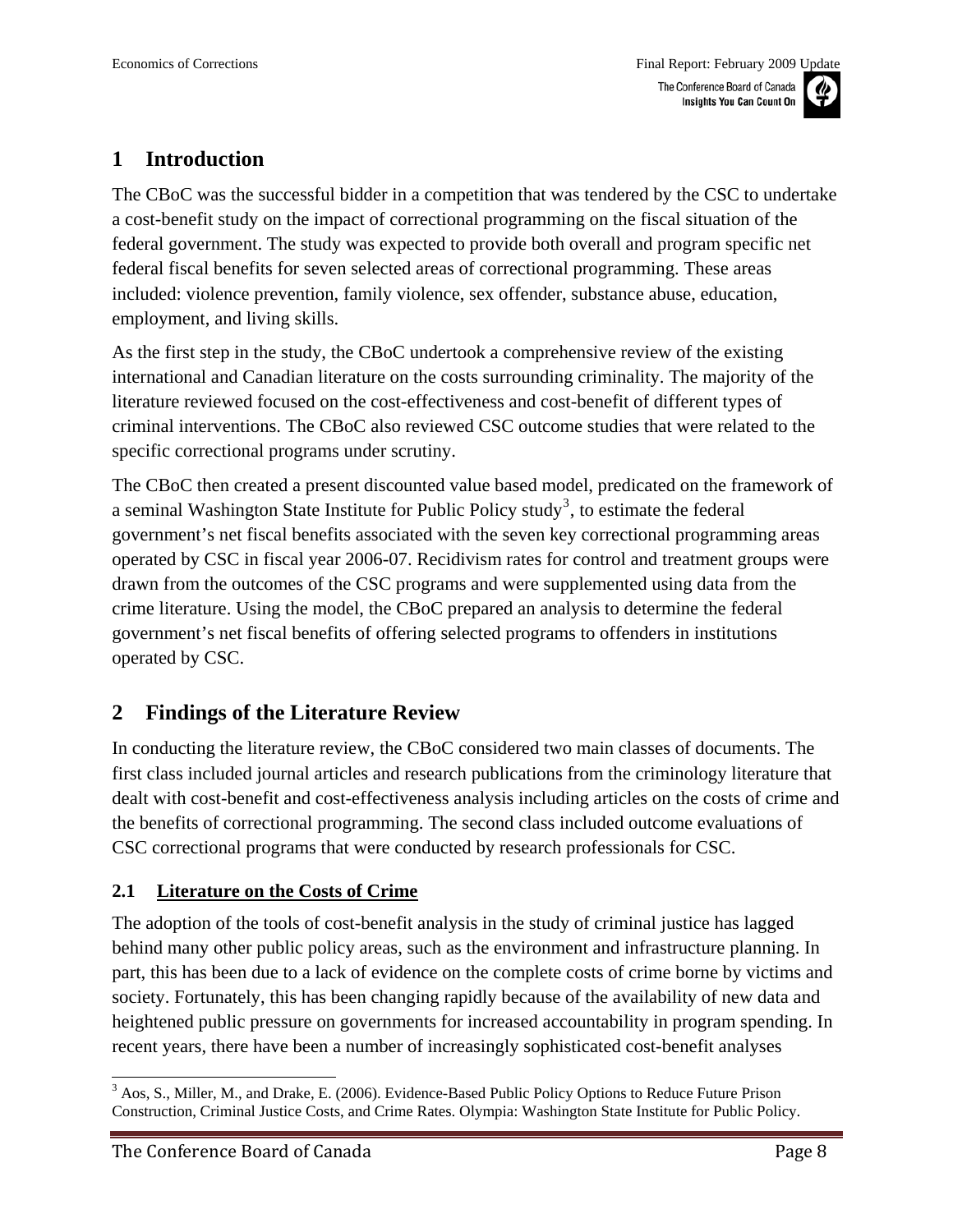<span id="page-8-0"></span>released by organizations such as the British Home Office, the Washington State Institute for Public Policy, the National Institute for Justice and the National Academy of Sciences, which have attempted to fill some of these data gaps.

Such analyses, and others, were helpful to the CBoC research team in a number of ways. A review of their contents and technical appendices helped to validate and inform the methodology that CBoC used to conduct its empirical work. The studies also helped to provide a basis for calculating the tangible costs of crime and for establishing the context for outcome effects of differing types of correctional interventions.

Miller, Cohen and Wiersama (1996) provide the most comprehensive estimates of the costs of crime incurred by victims across multiple cost categories, such as: productivity, medical care/ambulance, mental health care, police and fire services, social victim services, property loss/damage, and quality of life. The cost estimates per victimization, shown in [Table 2](#page-9-0), were converted to Canadian dollars using Purchasing Power Parity (PPP) exchange rates and inflated to 2007 dollars using the Canadian Consumer Price Index (CPI).

Three major lessons were drawn from the work of Miller et al. (1996). First, when calculating the economic costs of crime on a per capita basis, the literature typically sources its data on the incidence of crime from either victimization surveys, which attempt to measure both reported and unreported incidents of crime, or from police statistics. The former source risks underestimating the costs per incidence of crime that leads to incarceration, whereas the latter potentially underestimates the true incidence of crime. Furthermore, cost estimates vary widely subject to the definition of what "victimization" constitutes.<sup>[4](#page-8-0)</sup> It is important to note that Miller et al. (1996) measure costs entirely on a per-victimization basis, whereas the CBoC adopted a peroffence approach to cost-benefit analysis. The CBoC chose the per-offence approach because it is the only tractable method of estimating federal fiscal costs and benefits associated with correctional programming participation, since the flow of inmates into the programs is determined not by the true rate of crime, but rather by the rate of criminal conviction.

 $\overline{a}$ <sup>4</sup>Ibid, p.2, illustrate the wide variety of definitional uses of the term "victimization" using an example of habitual domestic assault in which a man beats his wife weekly. Under a broad definition of victimization, each beating would constitute a separate incidence of assault whereas, under a narrower specification, the collective set of assaults would be classified as a single victimization.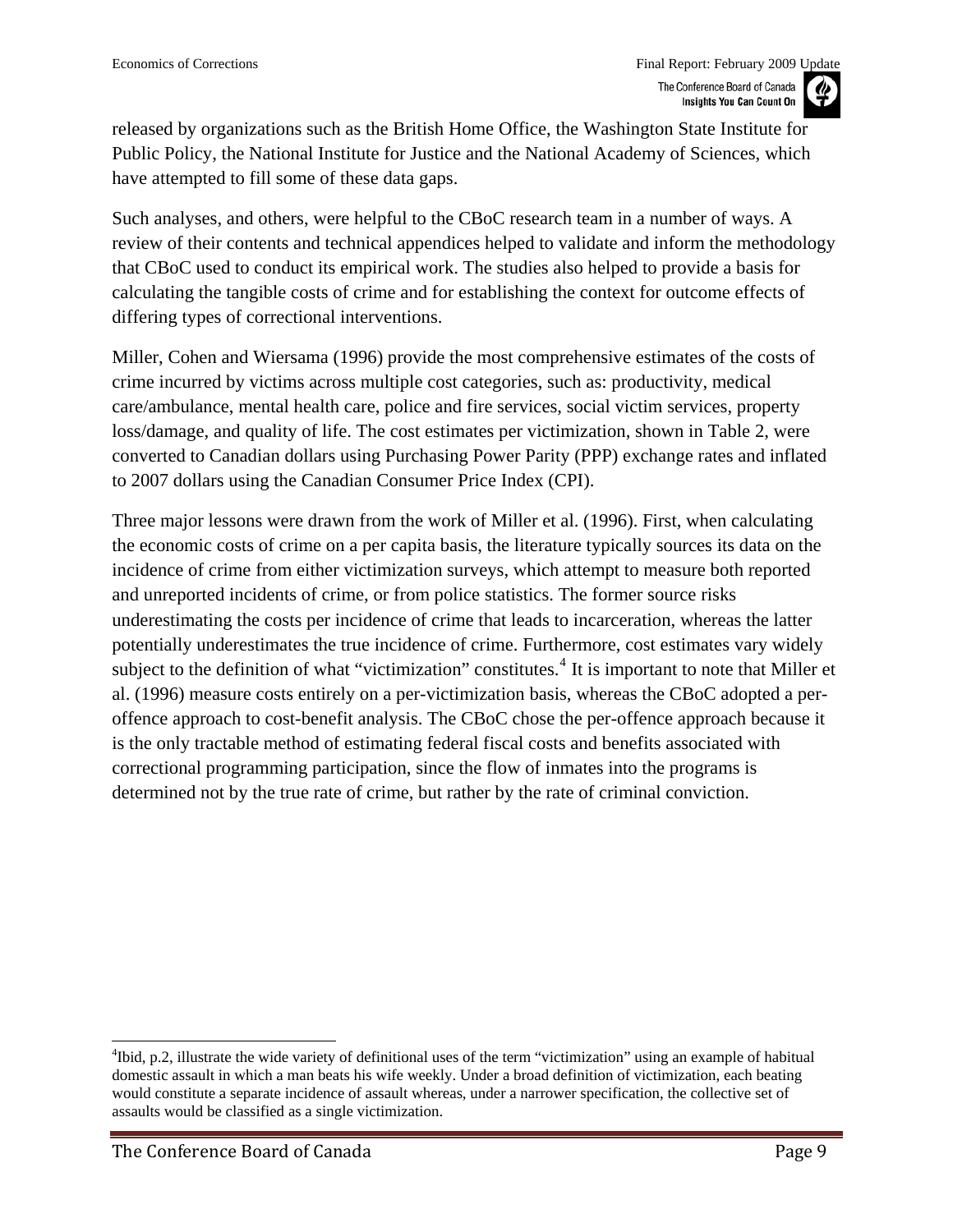| Cost                       | Homicide    | <b>Sex Crimes</b> | <b>Robbery</b> | <b>Assault</b> | <b>Property</b> |
|----------------------------|-------------|-------------------|----------------|----------------|-----------------|
| Productivity               | \$1,091,102 | \$2,334           | \$1,014        | \$1,130        | \$19            |
| Medical,<br>ambulance      | \$17,863    | \$532             | \$395          | \$451          | \$6             |
| Mental health<br>care      | \$5,125     | \$2,887           | \$70           | \$332          | \$6             |
| Police, fire<br>services   | \$1,287     | \$42              | \$139          | \$60           | \$104           |
| Social, victim<br>services | \$0         | \$189             | \$27           | \$216          | \$2             |
| Property<br>loss/damage    | \$2,789     | \$92              | \$801          | \$27           | \$712           |
| <b>Tangible</b><br>costs   | \$1,118,166 | \$6,076           | \$2,446        | \$2,216        | \$849           |
| Quality of life            | \$2,058,880 | \$88,160          | \$6,085        | \$11,354       | \$177           |
| <b>Total costs</b>         | \$3,177,046 | \$94,236          | \$8,531        | \$13,570       | \$1,026         |

#### <span id="page-9-1"></span><span id="page-9-0"></span>**Table 2 - Costs of Crime per Victimization (\$2007), as Estimated by Miller et al. (1996)[5](#page-9-1)**

Sources: Miller, Cohen and Wiersama (1996), Statistics Canada, The Organisation for Economic Co-Operation and Development.

Second, costs of crime incurred by victims were principally determined by lost victim productivity in the analysis of Miller et al. (1996). From a definitional perspective, this cost segment was considerably broader than the metric used by the CBoC to capture lost victim income resulting from crime and, naturally, it generates a larger estimated penalty to victims. As will be detailed in the following section, the CBoC's estimate of foregone victim income was derived solely from lost wages earned in labour markets. In contrast, Miller et al. (1996) included a plethora of costs incurred by victims' family members and employers in the "productivity" category.<sup>[6](#page-9-1)</sup> The fiscal impact of crime incurred by employers could not be explicitly identified as



 $\overline{a}$ <sup>5</sup> Miller, Cohen and Wiersama (1996). Cost categories listed in Table 2 (p.9) were compressed using the "series=1" incidence of victimization in Table 1 (p.3). *Homicide* includes the following fatal crimes: rape-murder, robberydeaths, child abuse deaths, child neglect deaths, other fatal assault, arson deaths, and drunk driving deaths. *Sex Crimes* include: child sex abuse (including rape) and rape and sex assault (excluding child abuse). *Assault* includes: Child physical and emotional abuse, and other assault or attempts. *Property* crimes include: arson, larceny/attempt, burglary/attempt, and motor vehicle theft/attempt.

 $6$  Ibid, p.13. In Miller et al. (1996), productivity includes, but is not limited to: wages, fringe benefits, housework, school days lost by victims and their families, productivity lost by co-workers and supervisors recruiting and training replacements for victim, lost productivity of people caught in traffic jams caused by drunk driving crashes, insurance claims processing costs, and legal expenses incurred in recovering productivity losses from drunk drivers and their insurers.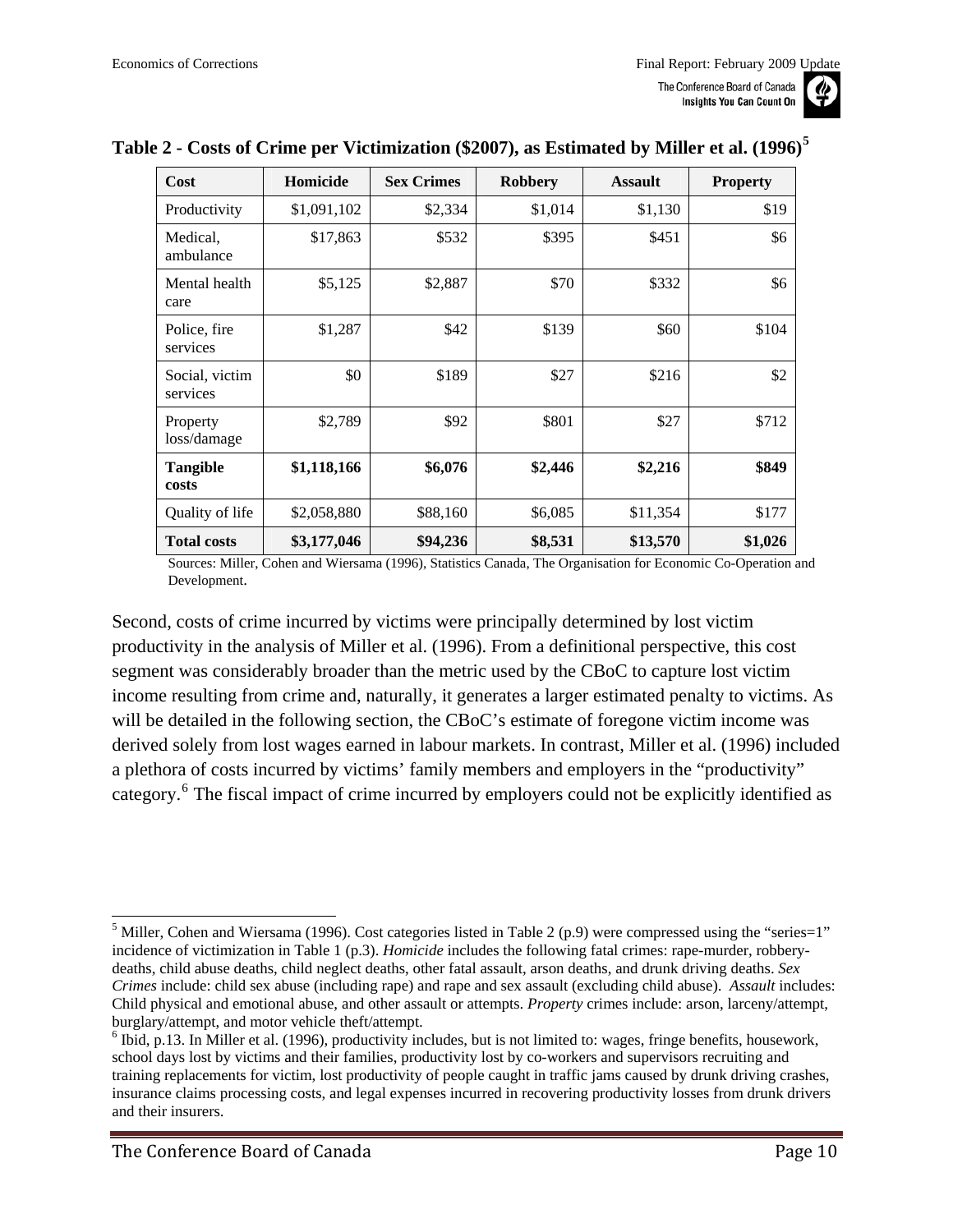<span id="page-10-0"></span>the literature provided no explicit breakdown of the proportion of productivity losses incurred by businesses from those of individuals.<sup>[7](#page-10-0)</sup>

Third, the literature placed considerable emphasis on the psychic or "quality of life" losses incurred by victims of crime. Although the CBoC's core analysis focused on the net federal fiscal costs and benefits associated with correctional program participation, the CBoC also estimated some of the broader net benefits associated with correctional programming in the analysis that follows. A discussion of the rationale for focusing only on the tangible costs of crime is detailed in section 3.1.

The Washington State Institute of Public Policy study systematically compared the costs and benefits of correctional programs and monetarily qualified all tangible costs and benefits. It presented the costs-benefit analysis from two perspectives—that of taxpayers and crime victims. Although it used Washington State estimates where available, it drew heavily on costs from Miller, Cohen and Wiersema (1996). The study yielded useful information for the CBoC analysis. In particular, it demonstrated that benefits can exceed costs even if the crime reduction benefits of correctional programming interventions were modest. Dubourg and Hamed (2005) also provided fairly comprehensive estimates of criminal justice system costs, and expanded the scope of their analysis to costs incurred in anticipation of crime commission, such as the purchase of a cellular phone or home burglar alarm.<sup>[8](#page-10-0)</sup>

The literature also cited a number of important issues that impact the implementation of a costbenefit analysis. Despite the best efforts of any analyst to base their estimates on sound assumptions, there is always some uncertainty about the costs and benefits of programs that are being evaluated. Sometimes the correctional program under scrutiny is being evaluated based on the results of a program that was implemented elsewhere even though the programs are not identical. In addition, there are usually issues around the demographics of the prisoner populations, the curricula and/or the instructors. Thus, data and information on the impacts of correctional programming need to be carefully reviewed and possibly deflated to account for sample bias.

#### **2.2 Literature on the Outcomes of Correctional programming**

Measuring the reduction in recidivism emerges in the literature as an important way of evaluating the impact of criminal justice interventions. In fact, all of the 571 studies that were reviewed in the Washington State Institute for Public Policy meta-analysis identified at least one crime outcome. However, measuring recidivism, and its offshoot reduced recidivism, is a

l <sup>7</sup> For example, bundled in the definition of "productivity losses" in Miller et al (1996) were costs incurred by employers and fellow employees in recruiting a replacement for the victim. The CBoC reasoned that a temporary loss of worker hours spent recruiting the replacement of a victim might not influence employer profits adversely if other workers take up the slack. In this sense, the CBoC provides a conservative estimate of the victim costs of crime.

<sup>&</sup>lt;sup>8</sup> For details, please see Dubourg and Hamed (2005), pp.7-8.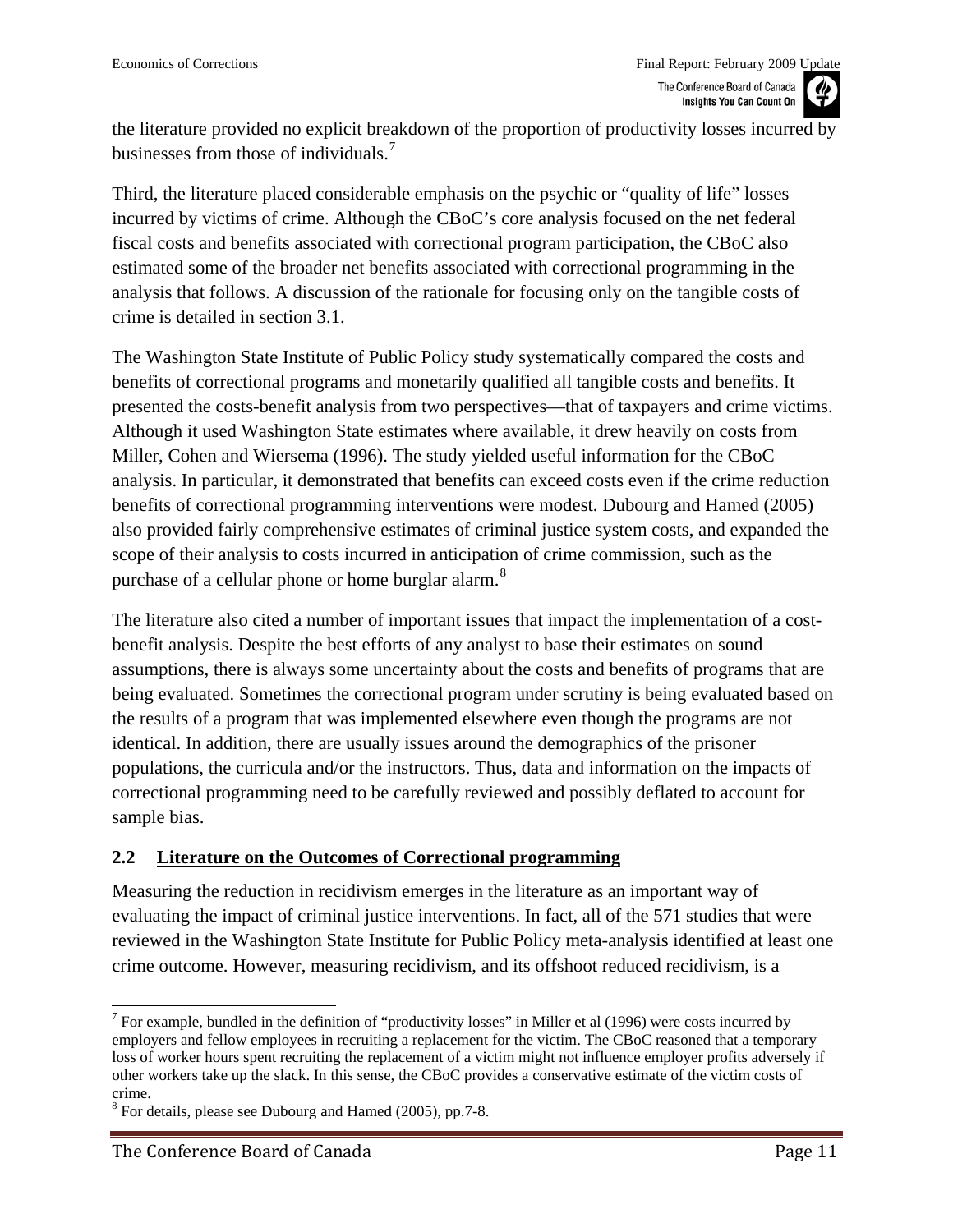<span id="page-11-0"></span>complex matter because there does not appear to be one sole measure of recidivism. Some studies measure only a reduction in violent crime, others measure reduced severity of crime or a reduction in parole violations or a reduction in the mean sentence associated with the next offence. Such a wide variation in approaches to defining reduced recidivism in the literature provides significant challenges in trying to compare the results of international evaluations on correctional programming outcomes.

Fortunately the CBoC was supplied with CSC outcome studies that were relatively consistent in their definition and use of recidivism outcomes. For example, all studies contained an overall measure of the reduction in all categories of crime; this extended to more elaborate measures of the reduction in violent crime and parole violations in a few studies. The CBoC was then able to use these Canadian outcomes in its cost-benefit analysis because they related closest to the scope and intensity of the programs currently provided by CSC.

### **3 Methodology**

The CBoC created a present discounted value based model to estimate the federal government's fiscal benefits and costs associated with seven key correctional programming areas operated by CSC in fiscal year 2006-07. Reductions in recidivism rates for control and treatment groups were drawn from outcome studies pertinent to CSC programs. To control for potential self-selection bias in the treatment groups and for other methodological issues in the outcome studies, the reductions in recidivism rates were deflated by rates consistent with those used in the metaanalysis undertaken by the Washington State Institute for Public Policy. For the most part, this meant that the reductions in recidivism rates were deflated by 25 percent in those outcome studies where the control and treatment groups were not randomly assigned. For a few outcome studies, the reductions in recidivism rates were deflated by 50 percent to account for less robust studies that may have also included the use of significantly different follow-up periods between the control and treatment groups.

The benefits derived from participating in correctional programs were calculated based on successful program completion. Not all participants in a correctional program end up as successful program completers. Following completion of a correctional program, all participants are assigned a status category. While a few of the status categories refer directly to program completion, for example , "successful" or "not successful", there are other status categories such as "released" and "transferred" that refer to situations where program interruption occurred. For purposes of this analysis, CBoC assumed that released or transferred participants had received the same proportional benefits as program completers (successful or not successful). In this regard, the analysis assumes that released or transferred program participants benefited to the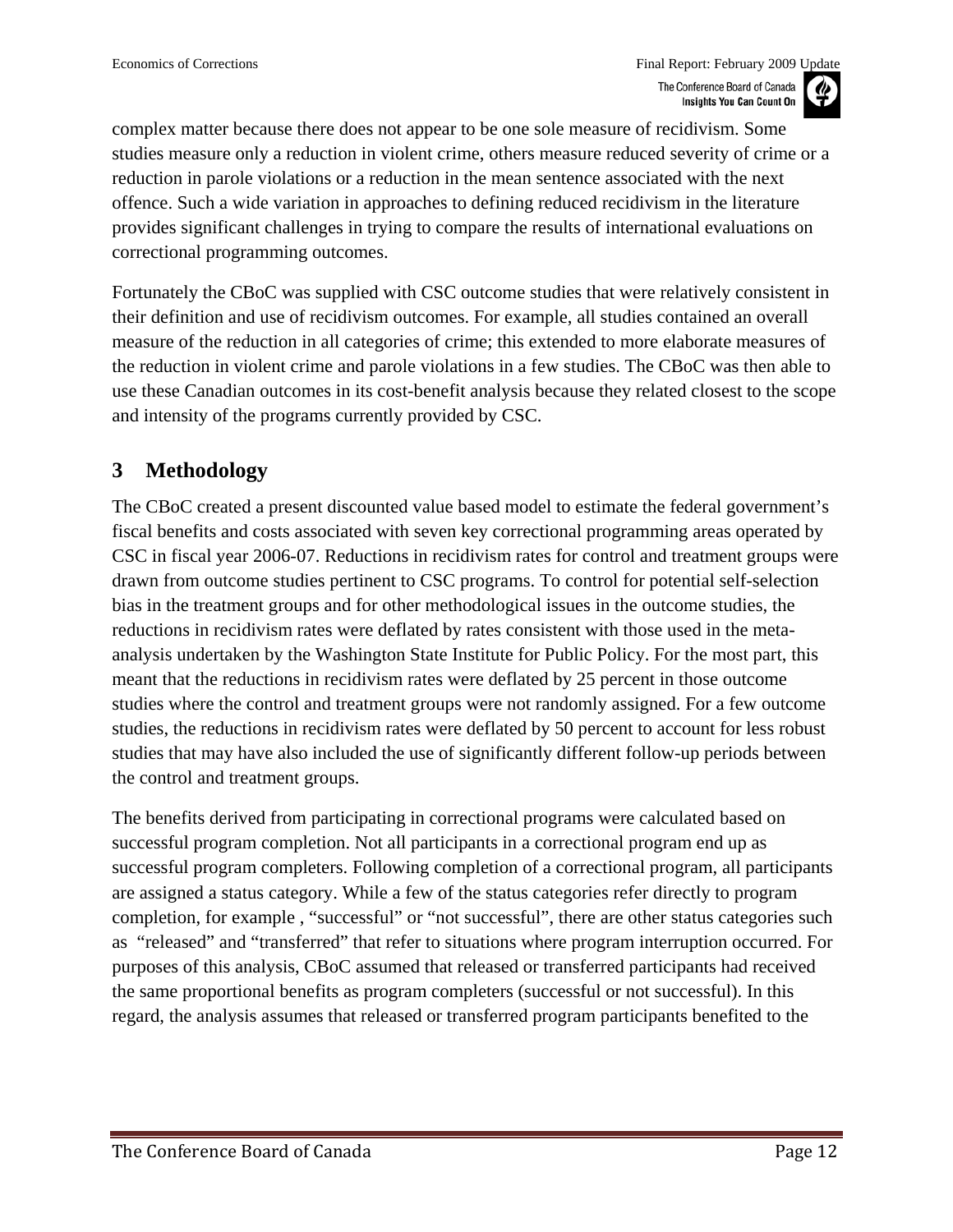<span id="page-12-0"></span>same degree as program participants that were not released or transferred. <sup>[9](#page-12-0)</sup> Appendix 1 provides a detailed description of the status categories associated with correctional program participation.

The projected recidivism for successful program completers and associated control groups were forecast over a thirteen year time horizon. This period was the maximum time horizon for follow-up used in the cost-benefit literature reviewed. Over the thirteen year period, the CBoC assumed that recidivism rates associated with the control group would increase a further 20 percent<sup>[10](#page-12-0)</sup> over those reported during the relatively short 1-2 year follow-up period typically observed in the outcome studies. In addition, the CBoC assumed that the long-term reduction in recidivism rates between the control and treatment groups would also decay by 20 percent from the end of the study period to the end of the 13 year period used for its analysis. This latter adjustment is consistent with the methodology used in the Washington State meta-study.

Given participation in a correctional program, the reduced likelihood to re-offend and the reduced severity of re-offence were both factored into a model to calculate the federal fiscal benefits. These federal fiscal benefits include: lower federal institutional detention costs, reduced federal justice and justice partner (National Parole Board) costs, higher federal direct and indirect tax collections and lower health transfers to the provinces. It should be noted that throughout the analysis, per offender rates of crime were adjusted to account for multiple offences and multiple crime adjudications. Accordingly, all cost of crime estimates are quite conservative since they neither account for unreported nor unconvicted crimes.

The stream of federal fiscal benefits for the next thirteen years, arising from participation in the programs in fiscal year 2006-07, were converted into 2006-07 dollars using a real discount rate of four percent. The technique of discounting is a way to express a future stream of benefits or costs as a single value in current dollars, and is a conventional practice in cost-benefit analysis.<sup>[11](#page-12-0)</sup> This discounting requires an assumption about the appropriate discount rate. In the context of the CBoC's analysis, a bond with a medium term to maturity offers the best proxy for a composite discount rate, as it captures long-term macroeconomic prospects which typically influence decision-making by businesses and individuals. The CBoC selected a conservative annual real discount rate of four percent, which is consistent with the long-term CBoC forecast of the real interest rate on a medium-term federal government bond. Typical real discount rates in the

 $9$  The determination of successful program completion rates in each program area involved dividing the number of participants assigned successful completion by the total number of participants, excluding those released or transferred.

<sup>&</sup>lt;sup>10</sup> Florida Department of Corrections (2001). Recidivism Rate Curves- Recidivism Report (May 2001). A 20 percent rate of decay was calculated for all prison releases since 1993, using a 3-year horizon. When extended to a 13-year horizon, the actual rate of decay in recidivism rates would likely be higher.

 $11$  An example of discounting would be calculating the net present value for the federal government of incarceration costs that span over many years. For instance, the mean sentence length determined for a single count of homicide (including first and second degree murder as well as manslaughter) is over 16 years. Using 2007 incarceration costs, this sentence would cost the federal government \$800,850 over 16 years. Meanwhile, discounting by a 4 per cent real annual discount rate to offset any interest earned in the meantime, implies the net present value of the incarceration costs for the federal government would be \$635,218.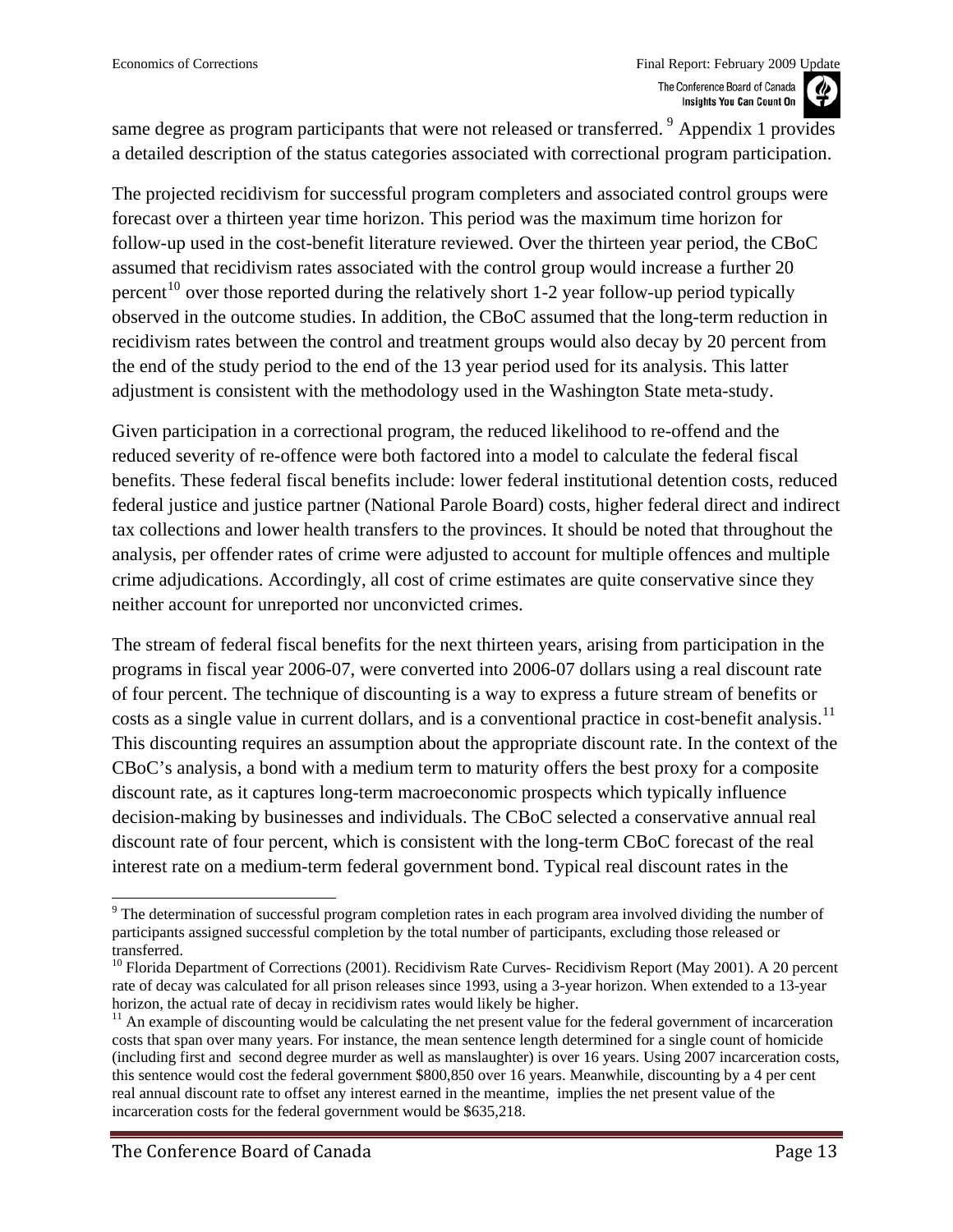<span id="page-13-0"></span>literature vary widely and, unlike the CBoC's analysis, are based wholly on historical interest rate data and include no forward-looking information at the time of publication.

This benefit estimate was compared to the costs of providing the programs for each of the seven programming areas in fiscal year 2006-07 (the latest year for which data on the cost of programming were available for the seven program areas) in order to derive a net federal fiscal benefit of providing each of the seven program areas in fiscal year 2006-07.

#### **3.1 Approach to Estimating Federal Fiscal Benefits**

Based on the literature, the CBoC synthesized a broad range of crime costs associated with six crime categories: homicide/manslaughter, sex offences, robbery, assault, drug-related, and property-related. Following the methodology of Cohen et al.  $(1996)^{12}$  $(1996)^{12}$  $(1996)^{12}$ , the CBoC further disaggregated the six crime cost categories into costs borne by victims, costs incurred by offenders, and costs directly borne by taxpayers.

Particular emphasis was placed on disentangling the tangible costs of crime from the psychic or emotional costs incurred by victims. Although several of the articles reviewed in the literature on the costs of crime attempted to estimate and include the intangible costs of a victim's pain and suffering in estimates of the costs of crime, the CBoC analysis has purposely omitted these intangible costs. The intent of the CBoC analysis is to present the pure federal government fiscal net benefits accruing as a result of crime prevention programming. The CBoC's analysis is predicated on a fiscal cost-benefit analysis and, as a result, hinges on estimates of the changes in federal tax collections and spending as a result of CSC programming. In such an analysis, the intangible costs of crime are, by definition, excluded.

#### *3.1.1 Estimating Federal Government Benefits*

From the perspective of the federal government, tangible benefits stemming from correctional programming include: cost reductions associated with federal incarceration, federal justice and justice partners (National Parole Board), and health transfers to the provinces. In addition, the federal government also benefits as a result of increased federal income tax and GST collections by post-treatment inmates who are less likely to re-offend and be incarcerated, and as a result are more likely to find employment. Those who do find employment will provide the federal government with additional personal income and indirect sales taxes. The federal government also benefits from reduced recidivism because individuals who would have been victims, particularly homicide victims, instead continue to be contributing taxpayers for their lifetime. Appendix 2 provides additional details on how benefits were allocated across correctional programs for treatment and control groups.

<sup>&</sup>lt;sup>12</sup> Miller, T.R., Cohen, M.A. and Wiersema, B. (1996). Victim costs and consequences: A new look. Washington, DC: U.S. Department of Justice, National Institute of Justice.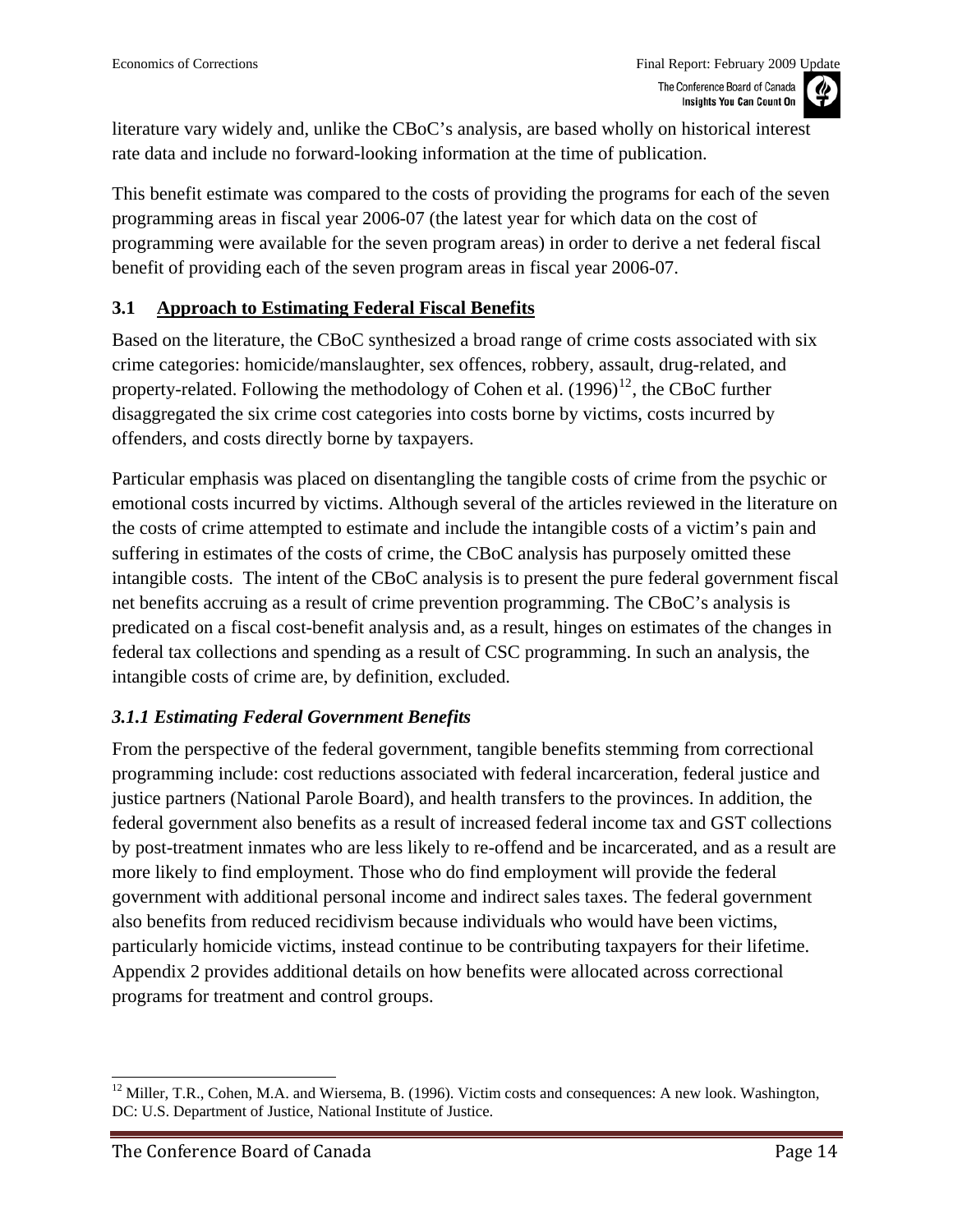#### *3.1.2 Federal Incarceration Costs*

The reduction in federal incarceration costs was calculated by considering the effect of selected treatment programs on the rate of recidivism and the reduced severity of crime over a 13 year horizon. Only national programs offered by CSC within federal institutions were included in the analysis. The full cost of incarceration for each of the six types of crimes was determined using average sentence lengths and adjusted according to the type of facility and level of security required to accommodate offenders. Institutional costs provided by the CSC initially included correctional programming costs. These correctional programming costs were netted out of the initial institutional cost figures.

The 13-year streams of expected incarceration costs for both treatment and control groups were then determined by multiplying the incidence of each type of crime, based on expected recidivism rates, by the average cost of incarceration for each type of crime. Adjustments were made to account for the progression of inmates from high- to low-security facilities throughout the period of incarceration. The incarceration savings of correctional programming were estimated by subtracting the net present value of the incarceration costs of the treatment group from the net present value of the expected incarceration costs of the control group.

In calculating the total savings in incarceration costs, the CBoC used internal CSC data for 2006 on average sentence length for a single count of a given category of offence, excluding indefinite homicide sentences. While some outcome studies indicated early release benefits as a result of successful completion of correctional programming, other outcome studies countered this notion by suggesting that the timing of correctional programming in many instances extends the length of incarceration within federal institutions. Because of the lack of conclusive evidence of early release benefits from successful completion of correctional treatment programs, the CBoC's analysis did not include any cost savings as a result of early release. To integrate any potential cost savings associated with early release into the cost-benefit analysis, specific data from CSC would need to be sourced and then broken down to isolate the influence tied to successful completion of correctional programming. Unfortunately, due to time constraints, these data were not available. In this respect, the cost savings associated with correctional programming can be considered conservative. A detailed breakdown of the incarceration costing measures employed is included in Table 3.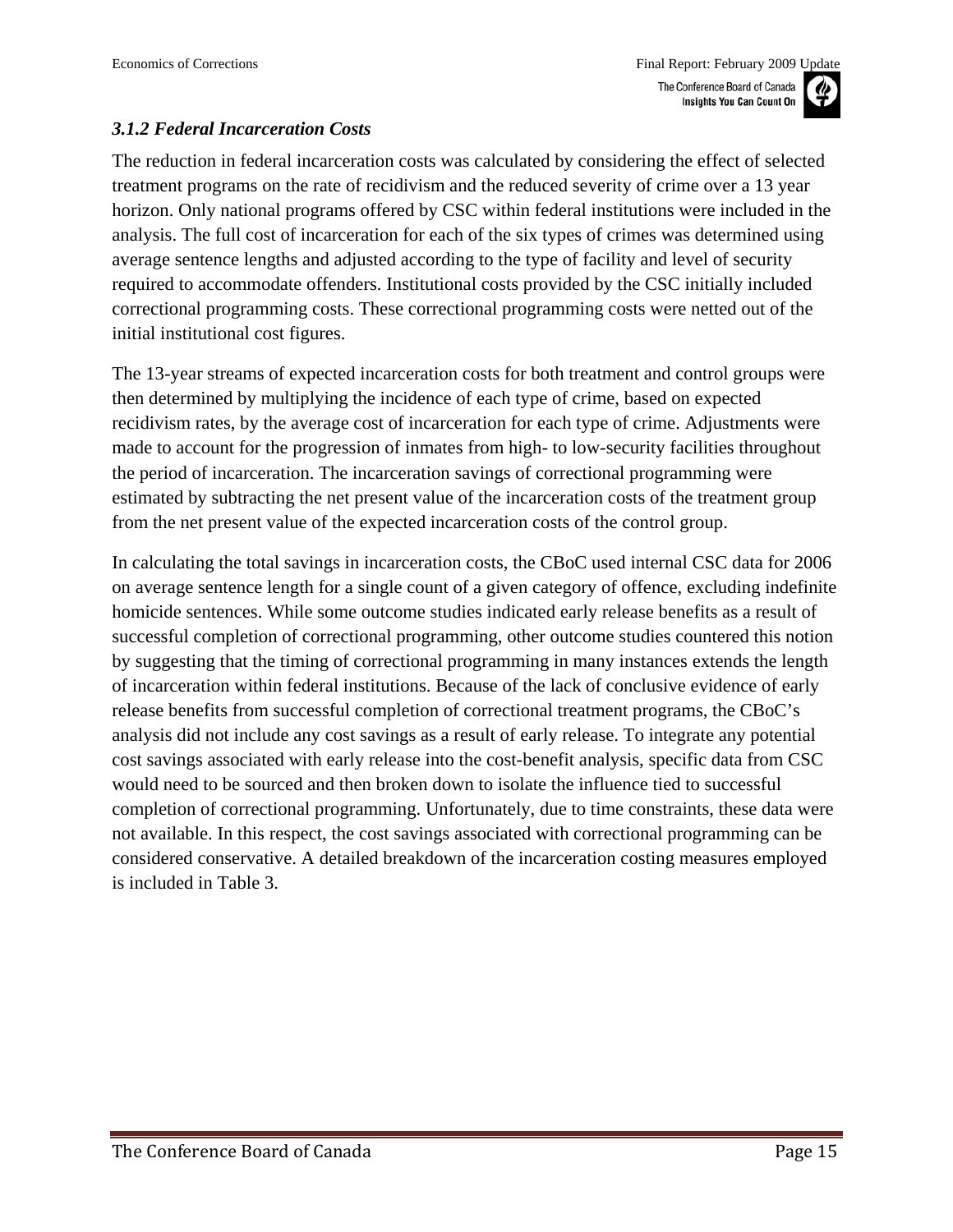

<span id="page-15-0"></span>

| <b>Facility Security</b>         | <b>Average Inmate</b><br><b>Population</b> | <b>Total Costs</b> | <b>Annual Per-Offender</b><br><b>Costs</b> |
|----------------------------------|--------------------------------------------|--------------------|--------------------------------------------|
| Maximum security <sup>13</sup>   | 3,137                                      | \$380,466,800      | \$121,294                                  |
| Medium security $14$             | 7.743                                      | \$623,668,000      | \$80,545                                   |
| Minimum security <sup>15</sup>   | 2,262                                      | \$188,443,100      | \$83,297                                   |
| Women's facilities <sup>16</sup> | 471                                        | \$78,500,000       | \$166,830                                  |
| Community <sup>17</sup>          | 7,718                                      | \$178,108,900      | \$23,076                                   |

#### **Table 3 - Federal Incarceration Costs, 2006-07**

Source: The Correctional Service of Canada

As a result of discussions with CSC officials, it was assumed that for most offences, excluding homicide, two thirds of the prescribed sentence length was served in a federal institution, with the remaining one third of the sentence spent under community supervision. In the case of homicide, the average sentence length for offenders convicted of either a first or second degree murder offence was assumed to be life. Special tabulations conducted by CSC of homicide offenders released between 1997 and 2007 determined that inmates convicted of either first or second degree murder spent an average of 20.32 or 12.32 years, respectively, in federal custody. Meanwhile, those inmates convicted of manslaughter offences and released between 1997 and 2007 spent an average of 3.71 years in federal custody. Overall, homicide related offenders released during 1997 to 2007 spent an average of 7.05 years in federal custody.

In order to prevent over-estimating the savings on incarceration costs from reduced recidivism outcomes associated with successful correctional programming, our analysis considered the average sentence length for a single count of a given offence within each of the most serious offence categories. For most of the offence categories, the average sentence length on a per offence basis was available from custom data provided by CSC of new federal admissions during the 2006 calendar year. To estimate the average time spent in federal custody per single offence for homicide, the observed time spent in federal custody was reduced by a factor of 1.27. This figure was estimated to represent the average number of non-concurrent offences served by homicide offenders. <sup>[18](#page-15-0)</sup> After adjustment, the average time spent by homicide-related offenders in federal custody, per offence, was 5.54 years. As well, it is assumed that the federal government is required to provide community, or parole-related, services to offenders convicted of either first

l

<sup>&</sup>lt;sup>13</sup> This category includes all maximum security, including maximum units in other types of institutions and treatments centres.

 $<sup>14</sup>$  The category includes all medium security, including medium units in other types of institutions.</sup>

<sup>&</sup>lt;sup>15</sup> The category includes all minimum security, including minimum units in other types of institutions.<br><sup>16</sup> This category includes the women offenders in a co-location situation in RPC-Prairies.

<sup>&</sup>lt;sup>17</sup> This category includes: Federal Day Parolees, Provincial Day Parolees, Federal Full Parolees, Provincial Full Parole and Federal Statutory Release, and CCC.

<sup>&</sup>lt;sup>18</sup> The 1.27 figure was derived by dividing the average sentence length of determinate sentences for homiciderelated offences by the average sentence length for a single count of a homicide-related offence in 2006.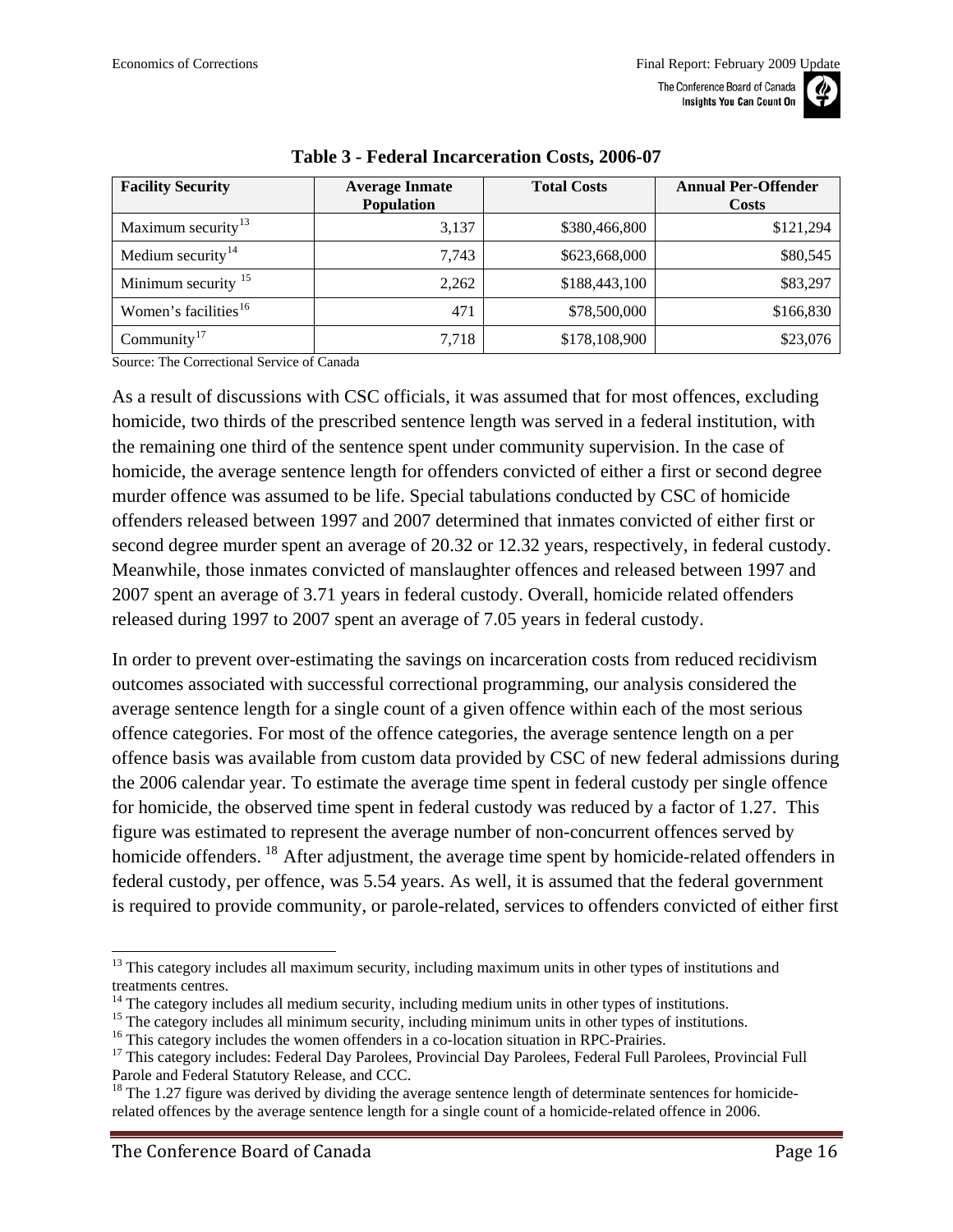<span id="page-16-1"></span>and second degree murder until the age of 65. Considering the average age at release and accounting for the large share of homicide-related offenders convicted of manslaughter, the average number of years for community supervision was calculated to be 10.90 years. The net present value of the total incarceration costs for homicide-related offences, at the time of the crime, are calculated to be \$635,218 (details are presented in [Table 4\)](#page-16-0).

| Table 4 – Mean Sentencing and Average Annual Incarceration Costs, by Offence (\$2007, |  |
|---------------------------------------------------------------------------------------|--|
| where applicable) $^{19}$                                                             |  |

<span id="page-16-0"></span>

|                                                                         | Homicide  | <b>Sex</b> | Robbery   | <b>Assault</b> | Drug      | <b>Property</b> |
|-------------------------------------------------------------------------|-----------|------------|-----------|----------------|-----------|-----------------|
|                                                                         |           | crimes     |           |                |           |                 |
| Mean sentence (years)                                                   | 16.44     | 2.35       | 2.32      | 1.33           | 1.81      | 1.13            |
| Average years in prison                                                 | 5.54      | 1.57       | 1.55      | 0.89           | 1.21      | 0.76            |
| Average years in community                                              | 10.90     | 0.78       | 0.77      | 0.44           | 0.60      | 0.38            |
| Average annual incarceration cost (prison)                              | \$99,155  | \$85,420   | \$89,291  | \$89,652       | \$89,707  | \$89,158        |
| Average annual incarceration cost<br>(community)                        | \$23,076  | \$23,076   | \$23,076  | \$23,076       | \$23,076  | \$23,076        |
| Total incarceration costs <sup>20</sup>                                 | \$800,850 | \$151,945  | \$156,170 | \$89,824       | \$122,049 | \$76,081        |
| Average net present value of total<br>incarceration costs <sup>21</sup> | \$635,218 | \$141,510  | \$145,529 | \$84,979       | \$118,704 | \$72,102        |

Sources: The Correctional Service of Canada, Statistics Canada.

The average annual incarceration costs (prison) vary by crime because offenders are housed in different institutions with varying security levels and costs. The average annual incarceration costs (community) do not vary by crime because the cost of housing offenders in the community is the same for all types of offenders. Incarceration costs (prison) were calculated using the proportion of offenders by crime that were housed in high, medium and low security facilities at the time of the *One day Snapshot of Inmates in Canada's Adult Correctional Facilities* (1999).

Goerdt et al. (1989) acknowledge that there is an implicit court delay between the time of arrest and conviction of offenders. They estimate delays conservatively an average court-induced delay of 0.4 years resulting from homicide trials, and a 0.33 year delay for the remaining crime categories. In calculating the present discounted values of federal incarceration costs, the CBoC delayed discounting by these magnitudes. A broader sample of court dealings would likely result in longer delays as a result of the inclusion of appeal processes and follow-up hearings.

<sup>&</sup>lt;sup>19</sup> The mean sentence length for homicide includes 1<sup>st</sup> and 2<sup>nd</sup> degree murder convictions as well as manslaughter.<br><sup>20</sup> Totals may not add up due to rounding.

 $21$  Includes calculations associated with discounting (see discussion on discounting in section 3, Methodology) as well as accounting for delays in court sentencing.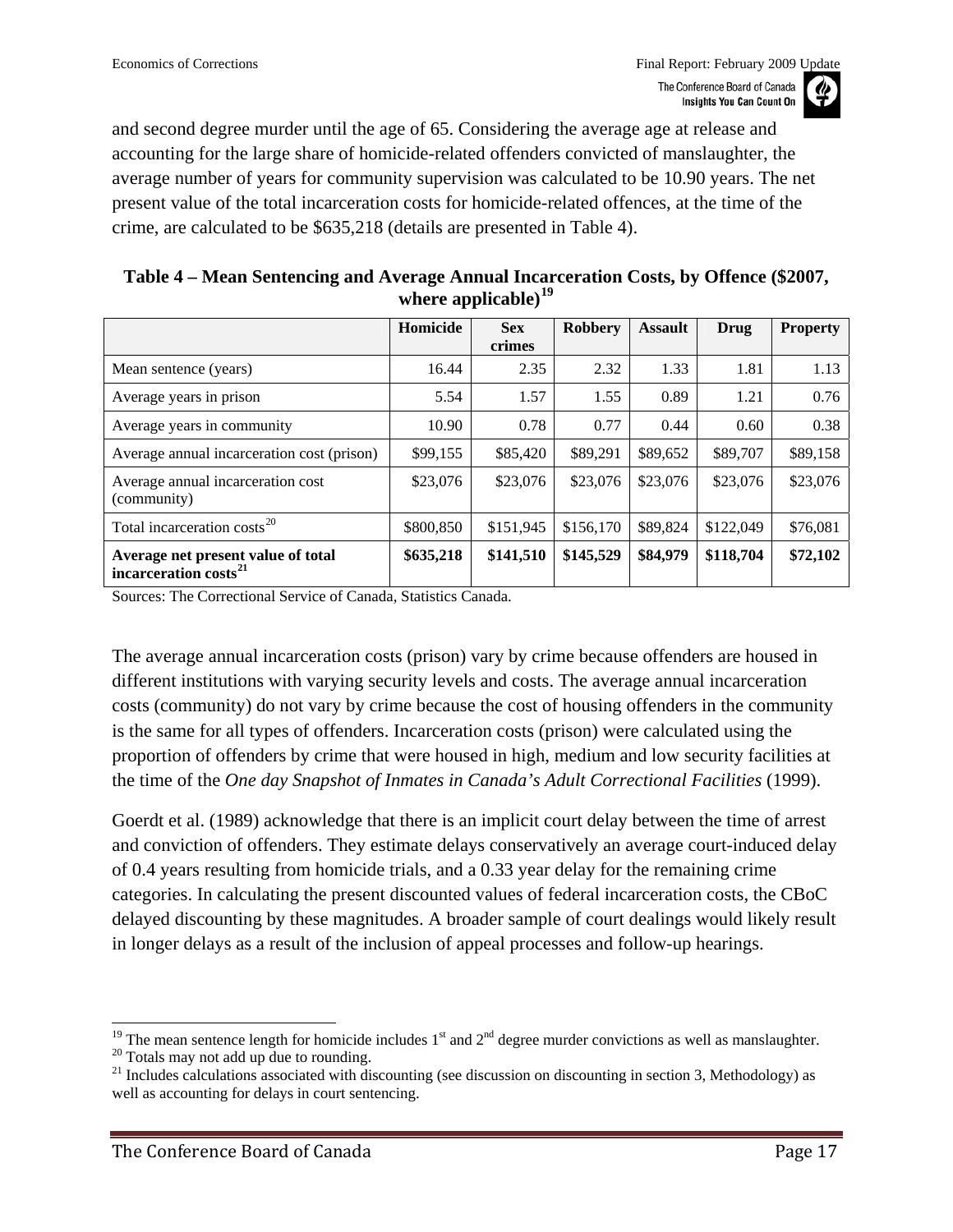#### <span id="page-17-0"></span>*3.1.3 Health Care Costs*

To calculate the reduction in federal transfers to provinces for health care costs associated with crime, the expected incidence of each type of criminal offence for both the treatment and the control groups was multiplied by the average health costs associated with each offence. Average health and medical costs associated with crime were obtained primarily through U.S. cost of crime meta-analyses, and then adjusted to reflect the relative cost of health care in Canada.<sup>[22](#page-17-0)</sup> U.S. cost estimates were first converted to Canadian dollars in the period of reference using PPP exchange rates, which are generally thought to reflect long-term equilibrium exchange rates between two economies. Historical costs were then inflated to 2007 Canadian dollars using the Canadian CPI for healthcare services. For all categories of crime, the CBoC's estimates of medical costs include medical and ambulance fees, in addition to mental health treatment costs.

There is ample evidence in the medical literature suggesting that Canadian medical costs are substantially lower than for equivalent procedures performed in the U.S. For instance, McKinsey Global Institute uses benchmarking data from the Organization of Economic Co-Operation and Development and postulates that lower relative physician salaries contribute to the Canada-U.S. medical cost gap.<sup>[23](#page-17-0)</sup> However, another key source of cost divergence is the public administration of healthcare in Canada, which reduces administrative and insurance costs drastically compared to the American system. Health Canada estimates that hospital care in Canada costs 40 percent less per patient than in the United States for comparable treatment.<sup>[24](#page-17-0)</sup> The federal government share of provincial health care costs was set at 40 percent based on federal government estimates.<sup>[25](#page-17-0)</sup> Both of these figures were used to scale down raw U.S. cost estimates to derive comparable Canadian federal government medical cost estimates (see Table 5 for details).

 $\overline{a}$  $^{22}$  For details, see: Aos et al. (2006), Evidence-based public policy options to reduce future prison construction, criminal justice costs, and crime rates; Aos et al. (2006), Evidence-based adult corrections programs: What works and what does not; and Aos et al. (2001), The comparative costs and benefits of programs to reduce crime.<br><sup>23</sup> On average, Canadian generalist physicians earned \$US 118,000 in 2003 compared to \$US 173,000 by American

generalists. Similarly, Canadian specialists earned \$US 177,000 in 2003 versus \$US 274,000 by American specialists. See Angrisano et. al. (2007) p.54 for details.

<sup>&</sup>lt;sup>24</sup> For details, see Hurley (1993) p. 62 and Weil (1995) p.11. Referenced originally in "Appendix D" of Health Canada (2002). These estimates are consistent with the findings of Redelmeier and Fuchs (1993), who estimate that medical costs in California are 46 percent higher than in Ontario. 25 Department of Finance Canada (2004).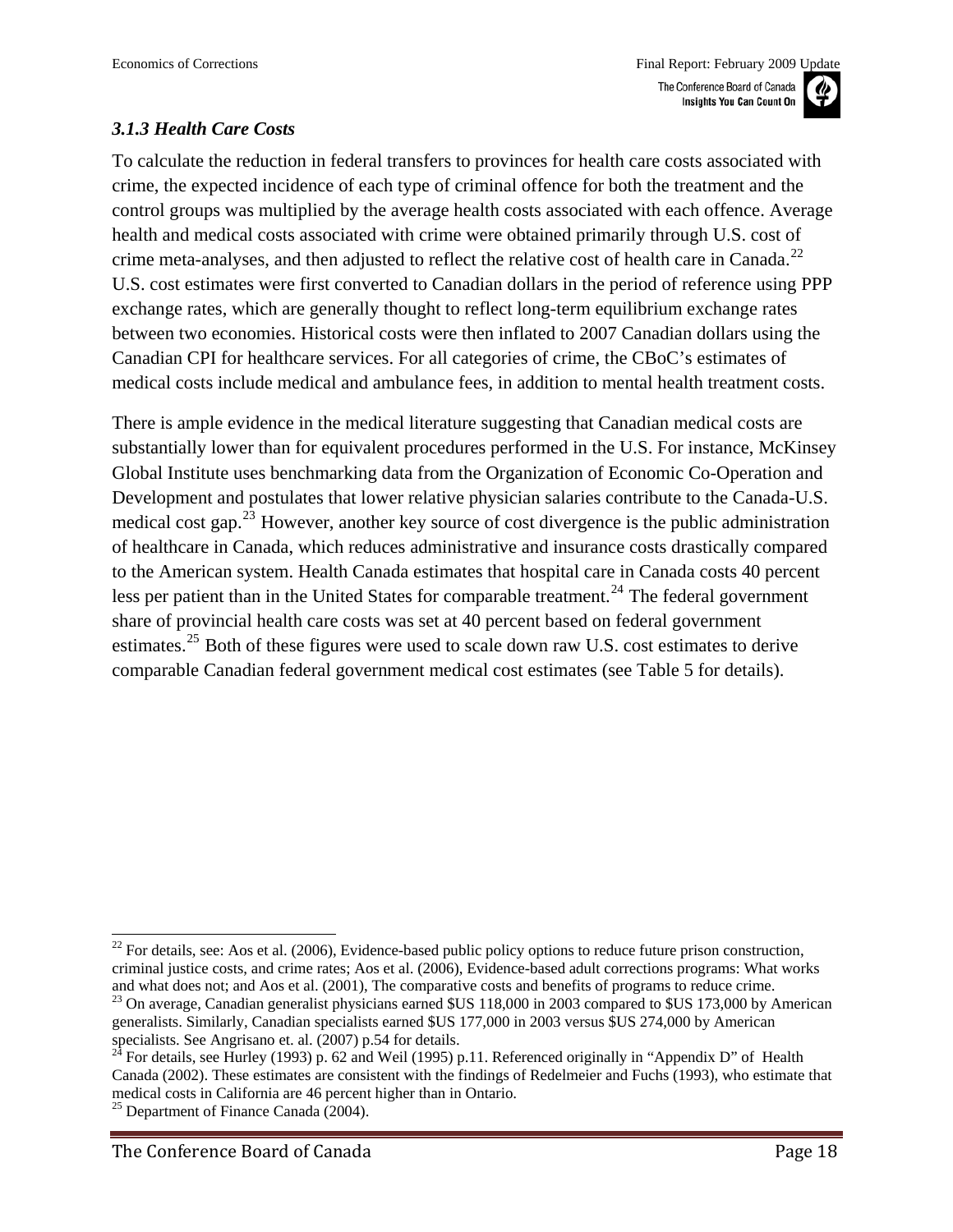

| Cost                          | Homicide    | <b>Sex crimes</b> | <b>Robbery</b> | <b>Assault</b> | Drug   | <b>Property</b> |
|-------------------------------|-------------|-------------------|----------------|----------------|--------|-----------------|
| Medical,<br>ambulance<br>fees | \$12,632.09 | \$376.43          | \$279.34       | \$319.17       | \$0.00 | \$4.15          |
| Mental health<br>treatment    | \$3,623.89  | \$2,041.46        | \$49.83        | \$234.49       | \$0.00 | \$4.38          |
| <b>Total</b><br>medical costs | \$16,255.98 | \$2,417.89        | \$329.17       | \$553.66       | \$0.00 | \$8.54          |

#### <span id="page-18-0"></span>**Table 5- Federal Government Canadian Medical Costs for Crime Victims at Time of Offence, by Crime (\$2007)**

Sources: Miller, Cohen and Wiersama (1996), Statistics Canada, The Organisation for Economic Co-operation and Development, Health Canada, Department of Finance Canada.

#### *3.1.4 Justice and Federal Justice Partner Costs*

Justice costs and expenses incurred by federal justice partners (National Parole Board) encompassed: the reduction in costs associated with the National Parole Board, federal jurisdiction court expenditures (salaries and benefits of federal judges, law library and witness fees, and operating expenditures<sup>[26](#page-18-0)</sup>) and federal contributions to legal aid.<sup>[27](#page-18-0)</sup>

National Parole Board costs for the 2006-2007 fiscal year were obtained from the National Parole Board Performance Report for that year. The average cost of providing a conditional release decision by the National Parole Board was calculated by dividing the allocated expenditures on conditional release decisions (\$33.96 million) by the volume of conditional release decisions made (17,949). The CBoC also calculated the average costs associated with an open, accountable conditional release and a pardon by dividing the National Parole Board's allocated expenditures for these activities by the volumes associated with each of those activities. For parole violations, only the costs associated with conditional release decisions apply. For new offences, additional costs are assumed to apply, since the National Parole Board may be required to provide update information to victims of crime and to accommodate pardon requests (see Table 6 for details).

<sup>&</sup>lt;sup>26</sup> Excludes building occupancy costs, capital costs related to building construction, maintenance, leasing, staff expenditures associated with Crown prosecutions, costs associated with coroner inquests, and prisoner escort services external to court service. Includes Section 96 judges' language training and development costs, as well as annuities and allowances of Section 96 judges paid by Office of the Commissioner for Federal Judicial Affairs

<sup>(</sup>OCFJA) which are entered under provincial jurisdictions instead of OCFJA.  $27$  In Canada, the majority of criminal justice costs associated with courts is borne by provincial governments even though offenders may be sentenced to a federal institution. See Statistics Canada (2002), *Courts and Personnel Expenditures, 2000/01.*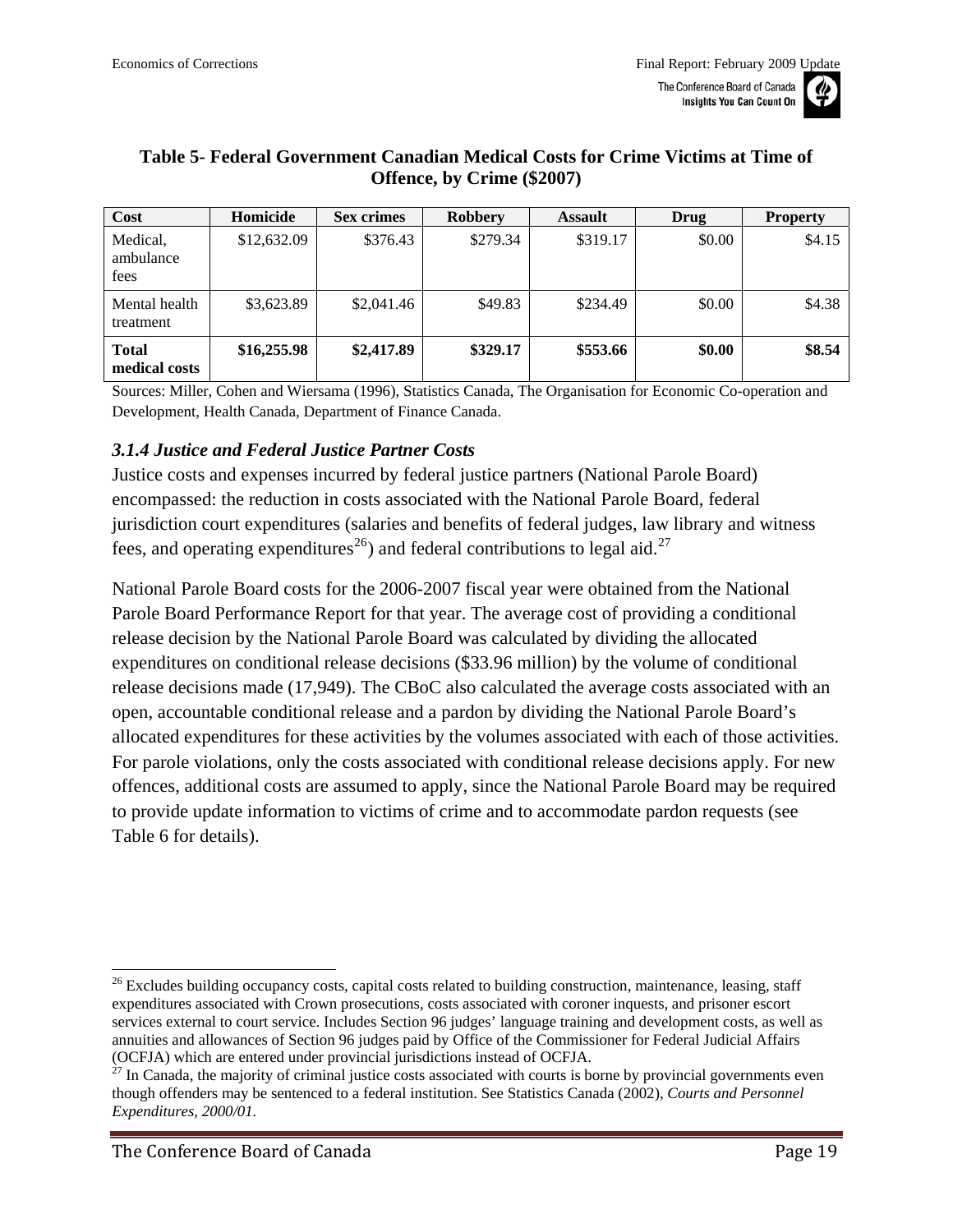<span id="page-19-0"></span>Per-capita estimates of federal court expenditures and legal aid were obtained using 2000-2001 Statistics Canada data on Courts and Personnel Expenditures<sup>[28](#page-19-0)</sup> and Legal Aid in Canada<sup>[29](#page-19-0)</sup>, respectively, and were inflated to 2007-denominated dollars. This cost segment included salaries of the judiciary (including section 96 judges, except those presiding in the Supreme Court of Canada) and court staff employed in the Supreme Court, Federal Court, Tax Court, and the Office of the Commissioner for Federal Judicial Affairs (OCFJA). The CBoC analysis also accounted for the benefits of section 96 judges financed by the federal Treasury Board Secretariat.

An analogous per-capita comparison was made against 2003 U.S. federal judicial and legal aid expenditures to calculate the appropriate share of court and legal aid expenditures incurred by category of crime in Canada relative to the U.S.<sup>[30](#page-19-0)</sup> The U.S. per-capita figures were converted to Canadian dollars using PPP exchange rates and inflated to 2007 Canadian dollars for direct comparability. The ratio of per-capita Canadian federal court and legal aid expenditures to U.S. per-capita federal judicial and legal expenditure was applied to the PPP inflated and 2007 Canadian-denominated estimates of criminal justice spending by crime category estimated in the Washington State meta study (e.g. homicide, robbery, etc.) to determine the total federal Canadian court and legal aid costs of crime (see Table 6 for details).

| Cost                               | Homicide | <b>Sex crimes</b> | <b>Robbery</b> | <b>Assault</b> | Drug    | <b>Property</b> | <b>Parole</b><br><b>Violation</b> |
|------------------------------------|----------|-------------------|----------------|----------------|---------|-----------------|-----------------------------------|
| <b>Justice Cost</b>                | \$81,498 | \$3,622           | \$970          | \$970          | \$970   | \$970           | \$378                             |
| Federal<br>Justice<br>Partner Cost | \$2,388  | \$2,388           | \$2,388        | \$2,388        | \$2,082 | \$2,388         | \$1,892                           |

**Table 6- Justice and Federal Justice Partner Costs at Time of Offence, by Offence (\$2007)** 

Sources: The Conference Board of Canada, National Parole Board Performance Report (2006-2007 fiscal year).

#### *3.1.5 Lost Earnings and Taxes*

#### *3.1.5.1 Victims*

The CBoC developed a Canadian estimate of the present discounted value of foregone earnings of homicide victims based on 2006 census population demographic characteristics (e.g. age, gender). Estimates of homicide victims' average employment income were segmented by age, and were grown forward based on average incomes by victims' corresponding demographic category to account for rising lifetime wage profiles. The cumulative lifetime sum of these estimates were discounted at a real rate of four percent per annum to arrive at an estimate of the gross lost employment income of homicide victims in 2007. The federal fiscal impact of this lost

l  $28$  Ibid.

<sup>&</sup>lt;sup>29</sup> Statistics Canada (2002). Legal Aid in Canada: Resource and Caseload Data Tables, 2000-01.

 $30$  United States Department of Justice (2006).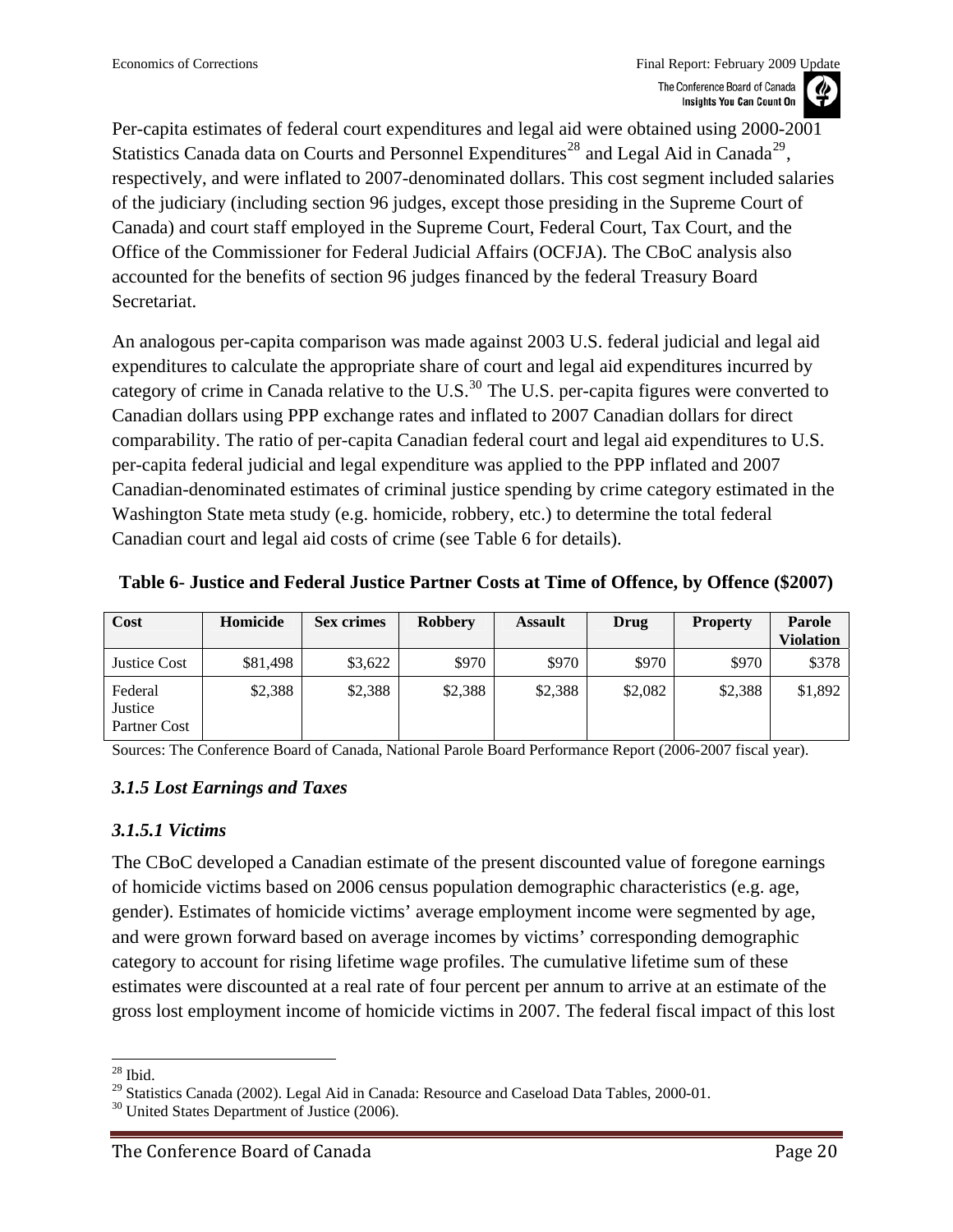<span id="page-20-1"></span>income (averaging \$39,447 in 2007) was calculated using average implicit federal income tax (11 percent) and effective GST (3.2 percent) rates.

Aside from determining the victim lost income associated with homicide, victim lost income for other crimes were based on figures presented in the Washington State Institute for Public Policy study. The ratio of Canadian foregone homicide victim income to total U.S. homicide victim productivity losses in the Washington Institute for Public Policy study was then applied to the remaining non-homicide crime productivity cost categories to estimate foregone Canadian victim income resulting from non-homicide crimes. In addition, adjustments were made to reflect inflation, and PPP exchange rates standardized all values to 2007 Canadian dollars (See [Table 7](#page-20-0)).

<span id="page-20-0"></span>**Age 0-11 12-17 18-24 25-29 30-39 40-49 50-59 60+**  Net present value of lifetime income, as calculated at time of homicide $31$ \$448,944 | \$645,126 | \$864,745 | \$951,086 | \$915,959 | \$737,644 | \$379,939 | \$90,645 Distribution of victims (%) 5.3 4.7 22.4 14.1 20.1 15.4 9.8 8.1

**Table 7- Average Pre-Tax Incomes of Homicide Victims, by Age (\$2007)** 

Sources: Statistics Canada, The Conference Board of Canada.

#### *3.1.5.2 Offenders*

The CBoC also developed a Canadian estimate of the present discounted value of foregone earnings of offenders while they are incarcerated based on 2001 census demographic characteristics (e.g. age, highest level of educational attainment) of the inmate population.<sup>[32](#page-20-1)</sup> To account for divergences between educational attainment and ages between the overall Canadian population and the inmate population, the CBoC weighted the inmate population's demographic characteristics using Statistics Canada data on inmates in Canadian adult correctional facilities in 1996.[33](#page-20-1) Simply accounting for different levels of education, Canadian inmates' earnings were 23 percent lower than the general population in the same age cohort. After factoring in a higher unemployment rate among the incarcerated relative to the general population (43 percent versus 6 percent, respectively), foregone criminal earnings in each educational attainment bracket were calculated as being 53 percent lower than average Canadian earnings. Again, the federal fiscal impact of this lost income (averaging \$18,382 in 2007) was calculated using average implicit federal income tax (5.5 percent) and effective GST (3.5 percent) rates (See Table 8).

available at the time of the CBoC's study and, accordingly, 2001 census data were used.

 $\overline{a}$  $31$  Using data from the 2006 federal census, the midpoint of age ranges was employed in calculation of the net present value of foregone murder victim incomes. The analysis assumed retirement at age 62, the national average age at retirement according to the 2006 census, from which point no further employment income would be earned.<br><sup>32</sup> The 2006 census breakdown of average income by highest level of educational attainment was not yet publicl

<sup>&</sup>lt;sup>33</sup> Statistics Canada (1999). A One-Day Snapshot of Inmates in Canada's Adult Correctional Facilities. Ottawa: Canadian Centre for Justice Statistics, Catalogue no. 85-601-XIE.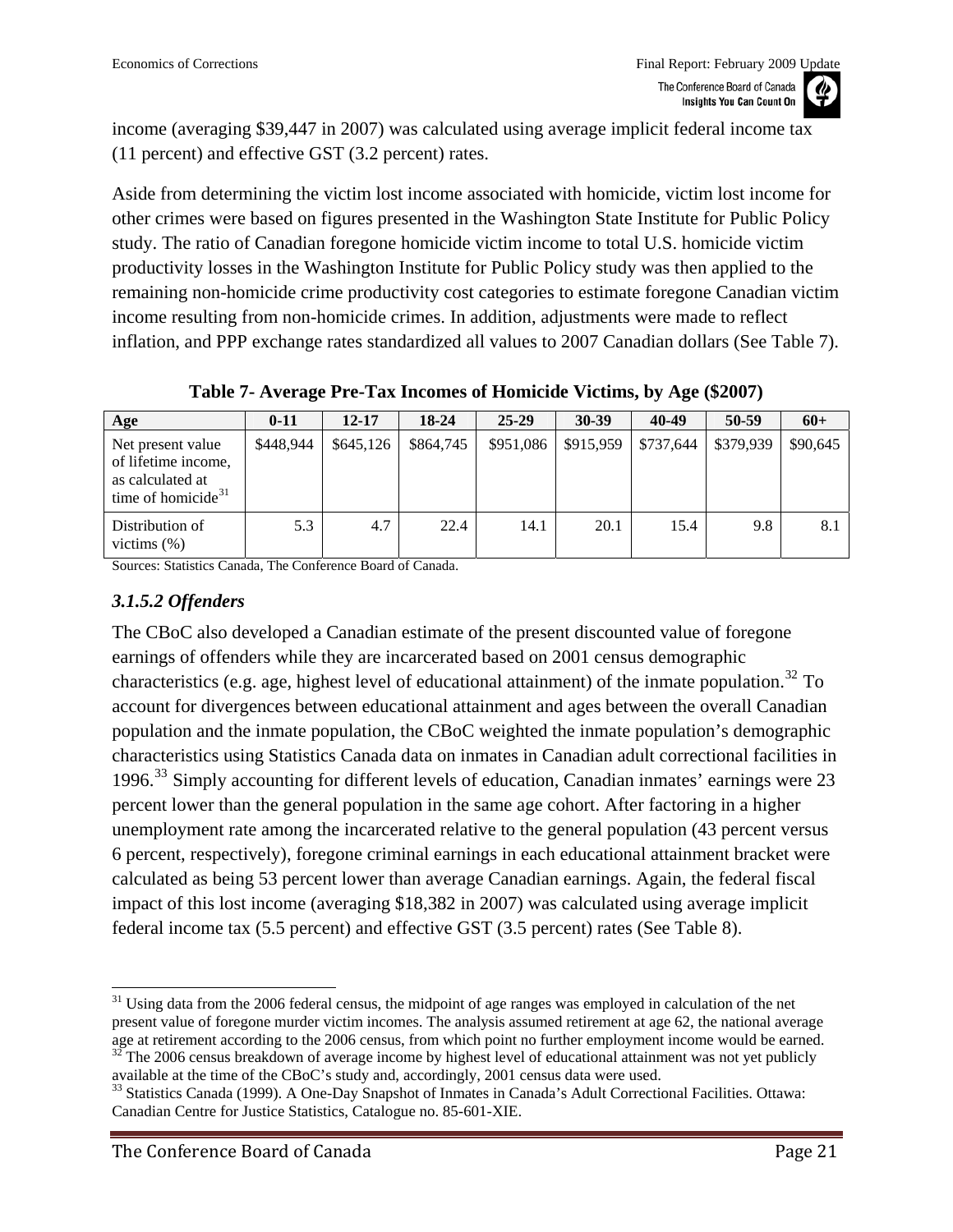

<span id="page-21-0"></span>

| Age                                                                                          | $15 - 24$ | $25 - 34$ | $35-44$  | 45-54    | 55-64    | $65+$ |
|----------------------------------------------------------------------------------------------|-----------|-----------|----------|----------|----------|-------|
| Net present value<br>of average annual<br>income foregone<br>due to federal<br>incarceration | \$7,386   | \$23,435  | \$28,594 | \$30,368 | \$27,961 | \$0   |
| Distribution of<br>offenders $(\%)$                                                          | 45        | 40        |          |          | 5        |       |

#### **Table 8 - Average Pre-Tax Incomes of Federal Offenders, by Age (\$2007)**

Sources: Statistics Canada, The Conference Board of Canada.

#### *3.1.5.3 The Costs Associated with Correctional Programming*

The operating costs associated with correctional treatment programs in the seven program areas during 2006-2007 were provided by CSC. CSC also supplied the CBoC with data on the number of participants in each of the seven program areas as well as the average cost per participant. Details on these costs are provided in Appendix 3. Medical costs such as methadone maintenance are not included under costs for correctional programming. These medical related costs are covered by Health Services.

#### **3.2 Establishing Concordance between Correctional Programs and Outcomes**

CSC provided the CBoC with a list of the correctional programs to be assessed in the costbenefit analysis. For each program, they also provided the number of program participants and the actual cost of delivering the program for fiscal year 2006-2007. In order to establish a one-toone concordance between the programs to be assessed and the outcome studies provided, the CBoC reviewed all of the outcome studies and matched each of the programs to be assessed with recidivism measures from the outcome studies.

Three federal recidivism measures were used: the overall reduction in recidivism for any reason (including parole violations), the reduction in new offences resulting in a sentence, and the reduction in violent crime.<sup>[34](#page-21-0)</sup> The CBoC also extracted the base rates for each of these recidivism measures for the control group so that treatment and control group comparisons could be made. The recidivism measures provided in the outcome studies were not always consistent. Some studies provided all three measures of recidivism, while others only estimated the overall measure of the reduction in recidivism. Where a specific recidivism rate was unavailable or was positive, it was assumed that no outcome effect had taken place. All evaluation studies used in the analysis had a control or comparison group.

<sup>&</sup>lt;sup>34</sup> For modelling purposes, correctional programming outcomes on reduced recidivism rates for violent crime were restricted to include homicide, sex crimes, and robbery. To be conservative, assault was not included as a violent crime category because of the span of offenses in the category and because common assault, the least serious offence in the category, accounts for 80% of offenses. Common assault involves assault without a weapon or serious bodily injury.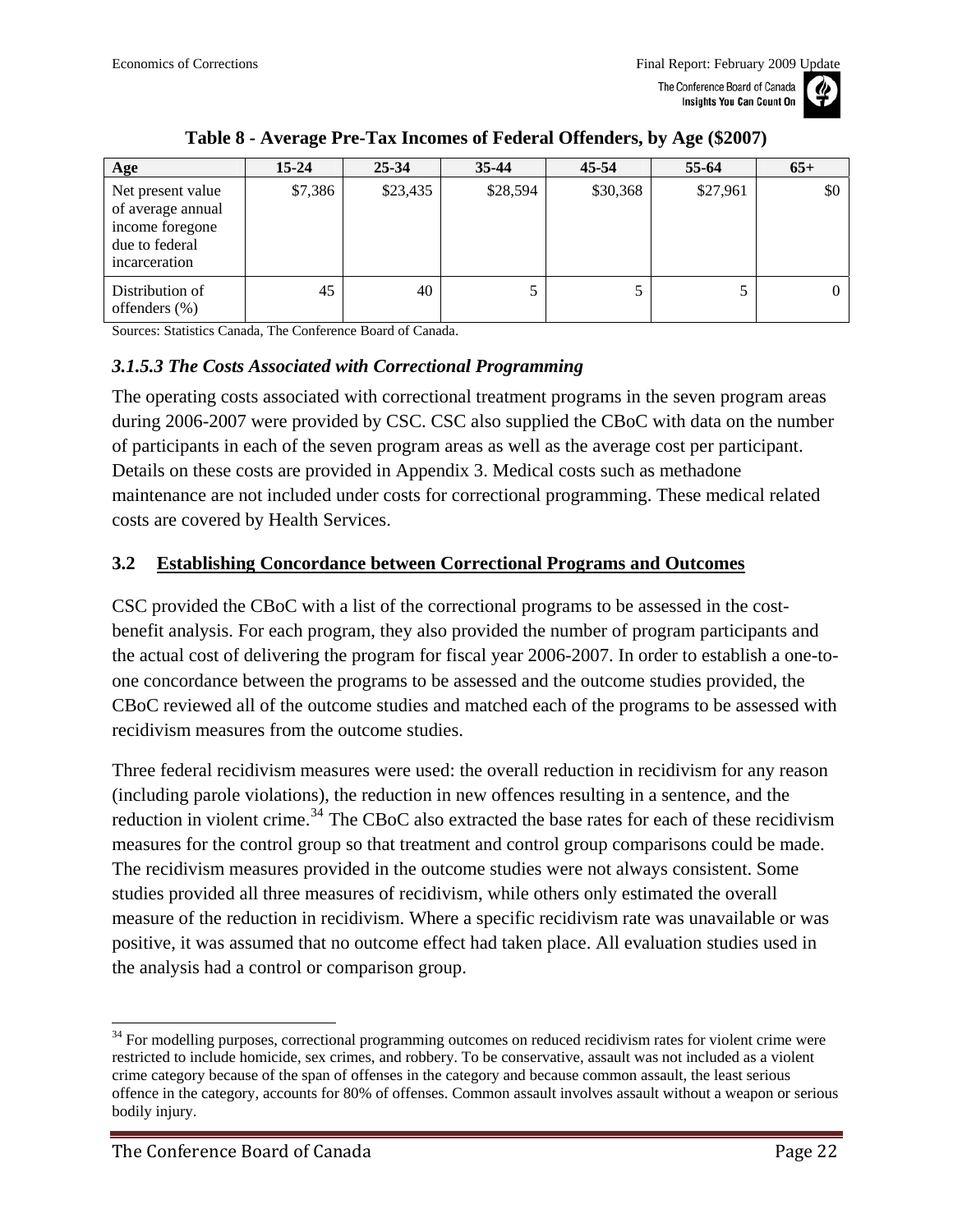<span id="page-22-0"></span>In some instances, outcome studies were unavailable for certain programs. In these instances, the CBoC inferred recidivism rates from the most closely aligned outcome study from the same area of correctional programming. For example, in the education category, outcome studies were only available for the Adult Basic Education programs (475 and 476) so the CBoC used the recidivism rates for those two programs as proxies for the recidivism rates for other education programs (470, 471, 474, 477 and 478). In some instances, "booster" or "maintenance" programs were included in the programs to be assessed, yet no corresponding outcome studies were available. In these instances, the CBoC used the cost relationship between the booster/maintenance program and the full program to pro rate the outcome effects identified in the studies.

A full listing of programs evaluated in the cost-benefit analysis and the outcome studies used to derive the recidivism rates is included in Appendix 4. A more comprehensive table showing the reported recidivism rates provided in the outcome studies is included in Appendix 5 of the Technical Appendix.

### **3.3 Derivation of Recidivism Rates**

Recidivism rates capture the likelihood that a criminal will reoffend, and reductions in these rates serve as a useful barometer of the effectiveness of selected correctional programming outcomes across control and treatment groups. As mentioned previously, the rates used in the cost-benefit analysis are shown in Appendix 5 of the Technical Appendix. In conducting the cost-benefit analysis, the CBoC deflated the rates shown in Appendix 5 to account for: the methodological quality of the outcome studies, self-selection bias of program participants, the relevance or quality of the outcome measure used in the study, and the degree to which the research professionals executing the study were invested in the study design. This deflation resulted in a reduction of the majority of recidivism outcomes by 25 percent, which is consistent with the deflation factor used in the Washington State study for a level 4 study. In some special cases, outcomes were deflated by 50 percent to account for less robust study methodologies that may have also included the use of significantly different follow-up periods between the control and treatment groups. A 50 percent deflation rate is consistent with a level 3 study in the Washington State analysis.<sup>[35](#page-22-0)</sup>A comprehensive table of the adjusted rates used for each correctional program is shown in Appendix 6.

For purposes of the cost-benefit analysis, CSC asked the CBoC to report results by each of the seven correctional programming areas. In order to establish average recidivism rates for each of the seven categories of correctional programming, the CBoC calculated weighted averages for each of the seven categories using the adjusted rates shown in Appendix 6. Appendix 7 of the Technical Appendix details the average rate used by correctional program category.

l  $35$  To account for the differences in the quality of research designs, the Washington State Study used a 5 point scale as a way of deflating reported results. This scale is based on the 5 point scale developed by researchers at the University of Maryland in *Preventing Crime*: *What Works, What Doesn't, What's Promising.*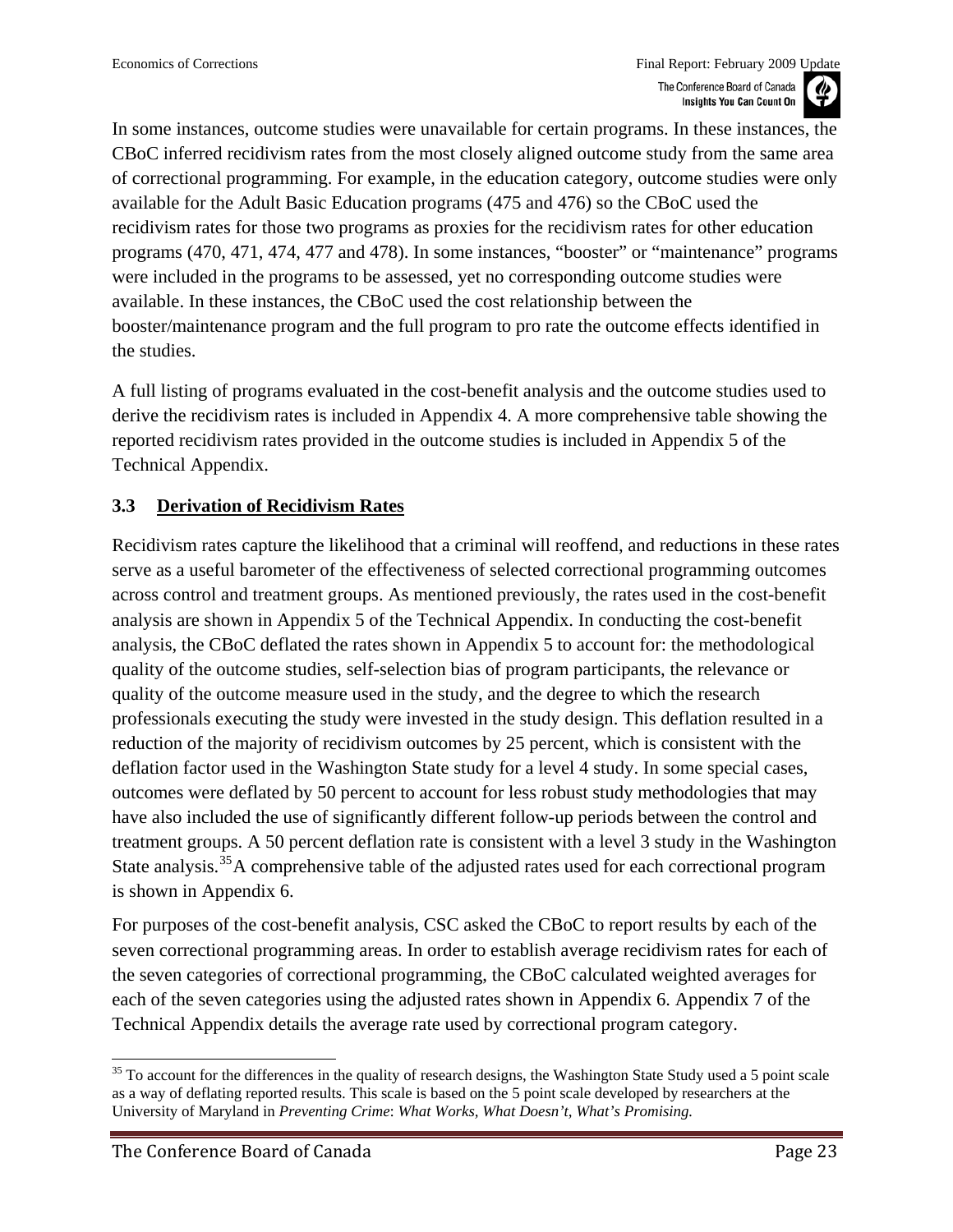### <span id="page-23-0"></span>**4 Findings From the Cost-Benefit Analysis**

The cost-benefit analysis illustrates that the majority of correctional program areas provide a positive fiscal net benefit to the federal government. The only program areas exhibiting a negative return are the education and employment program areas. When the programs are viewed in total, net benefits outweigh costs by a factor of 2.71 to 1. The total cost of delivering the correctional programs cited below was \$21,516,102 while total benefits were \$58,354,544 yielding a net federal government fiscal benefit of \$36,838,442.

**[Table 9](#page-23-1)** presents the findings of the analysis on a per participant basis, while Table 10 provides the total net benefits based on the number of participants involved in the programs for which outcome studies are available.

Table 9 provides rates for reduced recidivism based on two criteria: overall readmission for any reason and readmission for a new offence. While correctional programs in all program areas show a measurable effect on reducing recidivism for overall readmissions, they do not always show a measurable effect on reducing recidivism for new offences. Proportionately, the largest part of federal government benefits accrue from a reduction in new offences since fewer new offences result in reduced incarceration costs, justice costs, health care costs and lost taxes on earnings for both victims and offenders. The reduction in readmissions, excluding those for new offences, tends to have a more minor impact on benefits.

<span id="page-23-1"></span>

| <b>Programs</b>          | Avg. Reduced<br><b>Recidivism Rate</b><br>(Overall Readmissions) | Avg. Reduced<br><b>Recidivism Rate</b><br>(New Offences Only) | Federal<br>Gov't<br><b>Benefits</b> | Federal<br>Gov't<br>Costs | Federal<br>Gov't Net<br><b>Benefits</b> |
|--------------------------|------------------------------------------------------------------|---------------------------------------------------------------|-------------------------------------|---------------------------|-----------------------------------------|
| Violence Prevention      | 7.2%                                                             | 11.4%                                                         | \$8,092                             | \$1,919                   | \$6,173                                 |
| Sex Offender             | 24.9%                                                            | 22.0%                                                         | \$10,555                            | \$2,089                   | \$8,466                                 |
| Substance Abuse          | 8.1%                                                             | 18.8%                                                         | \$8,926                             | \$1,222                   | \$7,704                                 |
| Living Skills            | 6.0%                                                             | 12.1%                                                         | \$4,604                             | \$1,692                   | \$2,912                                 |
| <b>Family Violence</b>   | 11.2%                                                            | 17.7%                                                         | \$7,784                             | \$1,335                   | \$6,449                                 |
| Employment <sup>36</sup> | 5.3%                                                             | $0.0\%$                                                       | \$302                               | \$308                     | $-$ \$6                                 |
| Education <sup>37</sup>  | 7.3%                                                             | 2.5%                                                          | \$729                               | \$1,428                   | $-5701$                                 |

**Table 9-Net Federal Fiscal Benefits per Participant (\$2007)** 

Source: The Conference Board of Canada

 $\overline{a}$  $36$  Rates for successful completion of correctional programs in the employment and education areas are very low (38.5%) and 41.2% respectively). This low completion rate significantly impacts the estimates of program benefits. Overall net benefits are negative but for each individual who successfully completes the program, benefits are positive and actually outweigh costs. Relative to other correctional programs, Employment and Education offerings tend to be ongoing and longer in duration. Fewer participants are able to participate in the programs for their entire duration so fewer are considered successful completers. A definitional list of the potential factors impacting successful completion is included in Appendix 1.

See footnote 32 for full explanation.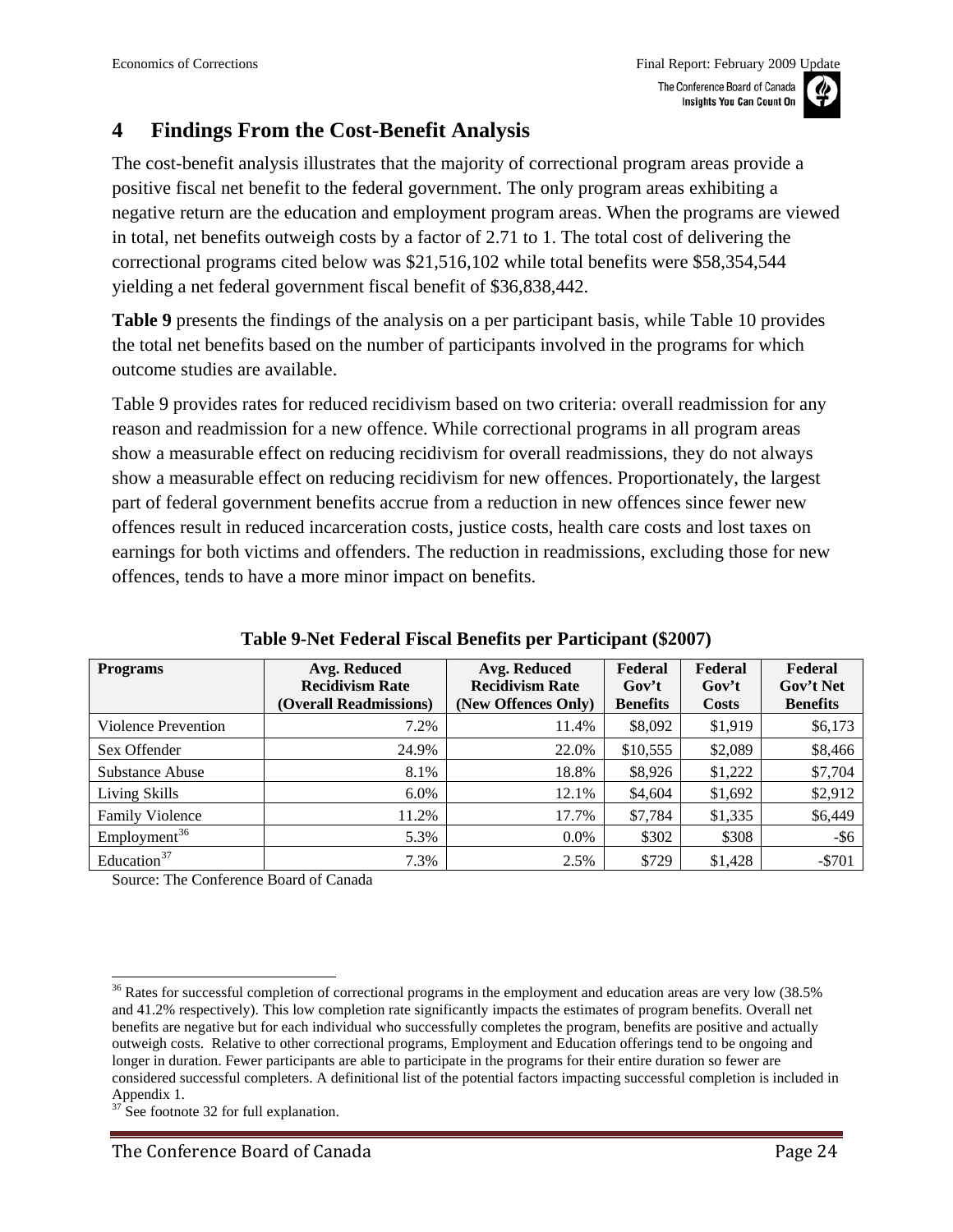| anada<br>nt On | 71 |
|----------------|----|
|                |    |

<span id="page-24-0"></span>

| <b>Programs</b>            | Program<br><b>Participants</b> | <b>Average Successful</b><br><b>Program Completion</b><br>Rate | <b>Federal Gov't</b><br><b>Benefits</b> | <b>Federal Gov't</b><br>Costs | <b>Federal Gov't</b><br><b>Net Benefits</b> |
|----------------------------|--------------------------------|----------------------------------------------------------------|-----------------------------------------|-------------------------------|---------------------------------------------|
| <b>Violence Prevention</b> | 1,156                          | 76.2%                                                          | \$9,354,480                             | \$2,217,856                   | \$7,136,624                                 |
| Sex Offender               | 310                            | 86.4%                                                          | \$3,272,114                             | \$647,512                     | \$2,624,602                                 |
| Substance Abuse            | 3,411                          | 80.1%                                                          | \$30,446,853                            | \$4,167,036                   | \$26,279,817                                |
| Living Skills              | 847                            | 77.4%                                                          | \$3,899,519                             | \$1,433,495                   | \$2,466,024                                 |
| <b>Family Violence</b>     | 551                            | 76.8%                                                          | \$4,288,868                             | \$735,620                     | \$3,553,248                                 |
| Employment                 | 5,611                          | 38.5%                                                          | \$1,692,778                             | \$1,728,632                   | $-$ \$35,854                                |
| Education                  | 7,411                          | 41.2%                                                          | \$5,399,933                             | \$10,585,951                  | $-$ \$5,186,018                             |
| <b>Total</b>               | 19,297                         | 52.7%                                                          | \$58,354,544                            | \$21,516,102                  | \$36,838,442                                |

### **Table 10-Net Federal Fiscal Benefits-Program Participants (\$2007)[38](#page-24-0)**

Source: The Conference Board of Canada.

In calculating the net federal fiscal benefits, The Conference Board has been purposefully conservative in its estimates. It has followed guidelines used in major meta-analyses and accounted for methodological concerns by reducing the magnitude of recidivism outcomes by 25% and in some cases by 50%. In calculating the long term reduction in recidivism between control and treatment groups, CBoC assumed a decay rate of 20% from the end of the study period to the end of the 13 year period used for the analysis. Throughout the analysis, per offender rates of crime were adjusted to account for multiple offences and multiple crime adjudications. Accordingly, all cost of crime estimates are conservative since they neither account for unreported or unconvicted crimes. Only the benefits that accrued from offering national programs within federal institutions were included in the analysis. Many programs that are offered on a more selective bias or in the community have been excluded (see Table 10 for details).

Therefore, it is likely that the analysis underestimates the net benefits of correctional programming in the seven programming areas. Also, any benefits that would accrue due to the early release of offenders have been excluded due to data constraints adding a further dimension of conservatism to the analysis.

<sup>&</sup>lt;sup>38</sup> For purposes of this analysis "program participants" refers to offenders who participated in treatment programs that were generally available on a national basis in the majority of institutions. Many programs that are offered on a more selective bias or in the community have been excluded. Therefore, it is likely that the analysis underestimates the net benefits of correctional programming in the seven programming areas.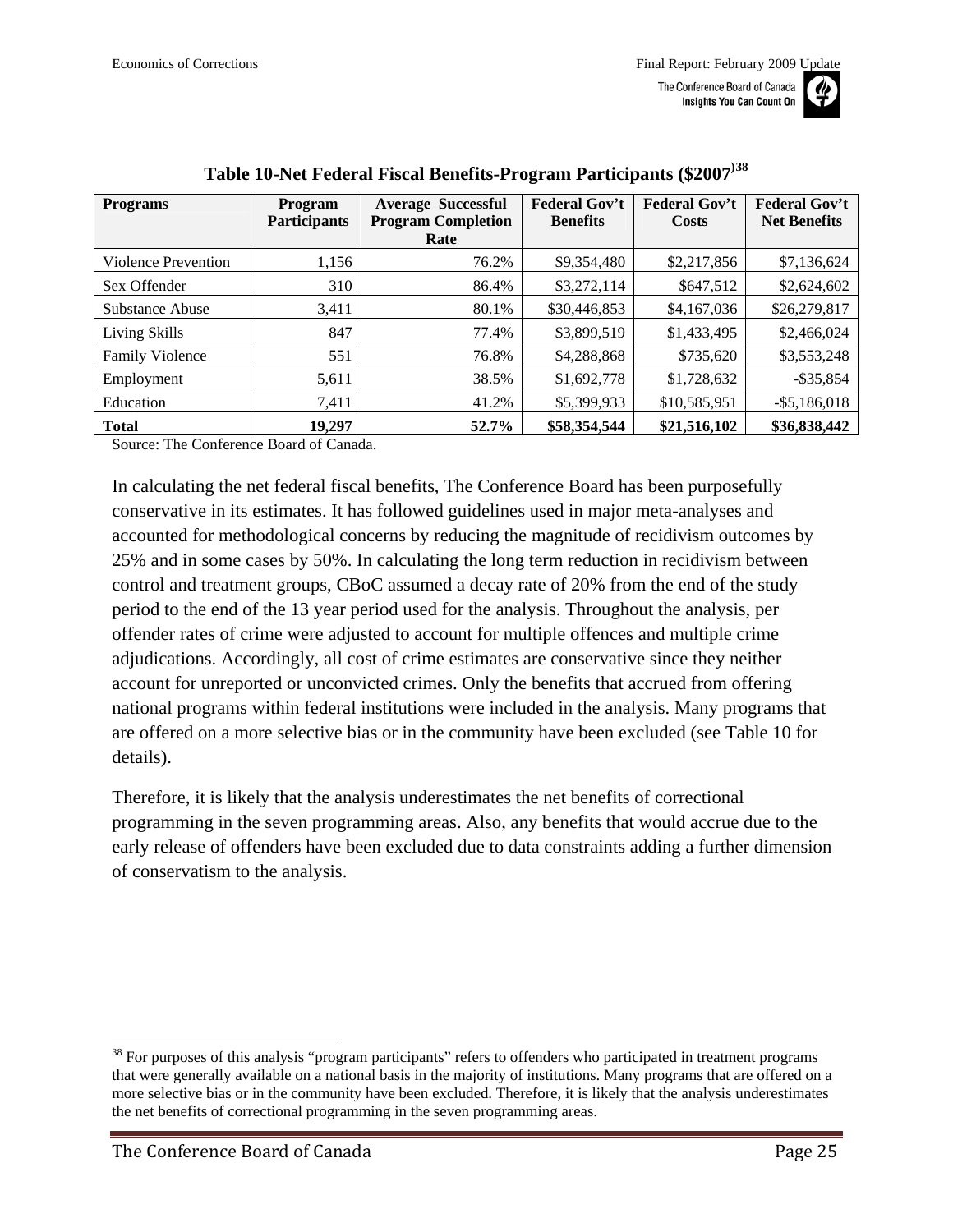#### <span id="page-25-0"></span>**4.1 Beyond Federal Government Benefits**

Costs associated with crime are far-reaching and extend well beyond the confines of a federal government fiscal cost-benefit framework. The above analysis focused exclusively on the fiscal impacts of crime on the federal government and, as a result, only the federal tax shares of incomes for victims and offenders were captured in the cost-benefit figures. This section acknowledges that there are wider ("expanded") productivity costs associated with crime for both victims and offenders, namely in the form of foregone income resulting from death, injury, or incarceration. In the discussion that follows, the full value of lost income is captured for both victims of crime and federally incarcerated offenders.

The cost-benefit analysis, when expanded to include all tangible income costs incurred by crime victims and incarcerated offenders, shows that the majority of correctional program areas provide a positive tangible net expanded benefit to society. The only CSC programming areas showing a negative expanded net return are the education and employment areas. When the programs are viewed in total, net expanded benefits outweigh costs by a factor of 3.94 to 1. The total costs of delivering the correctional programs were \$21,516,102, while total expanded benefits were \$84,852,457, yielding a net expanded benefit of \$63,336,355.

Table 11 presents the findings of the expanded cost-benefit analysis on a per-participant basis while Table 12 presents the benefits on an aggregate basis. As with the federal government analysis, total net benefits are based on the number of participants involved in the programs for which outcome studies are available.

In conducting its analysis of expanded benefits, the CBoC maintained the conservative approach to estimating benefits described in the previous section. Moreover, although some of the cost benefit analyses in the literature include the lost wages of the victim's family, co-workers and friends as well as pain and suffering estimates in their calculation of benefits, the CBoC has only included the tangible lost wages of the victim.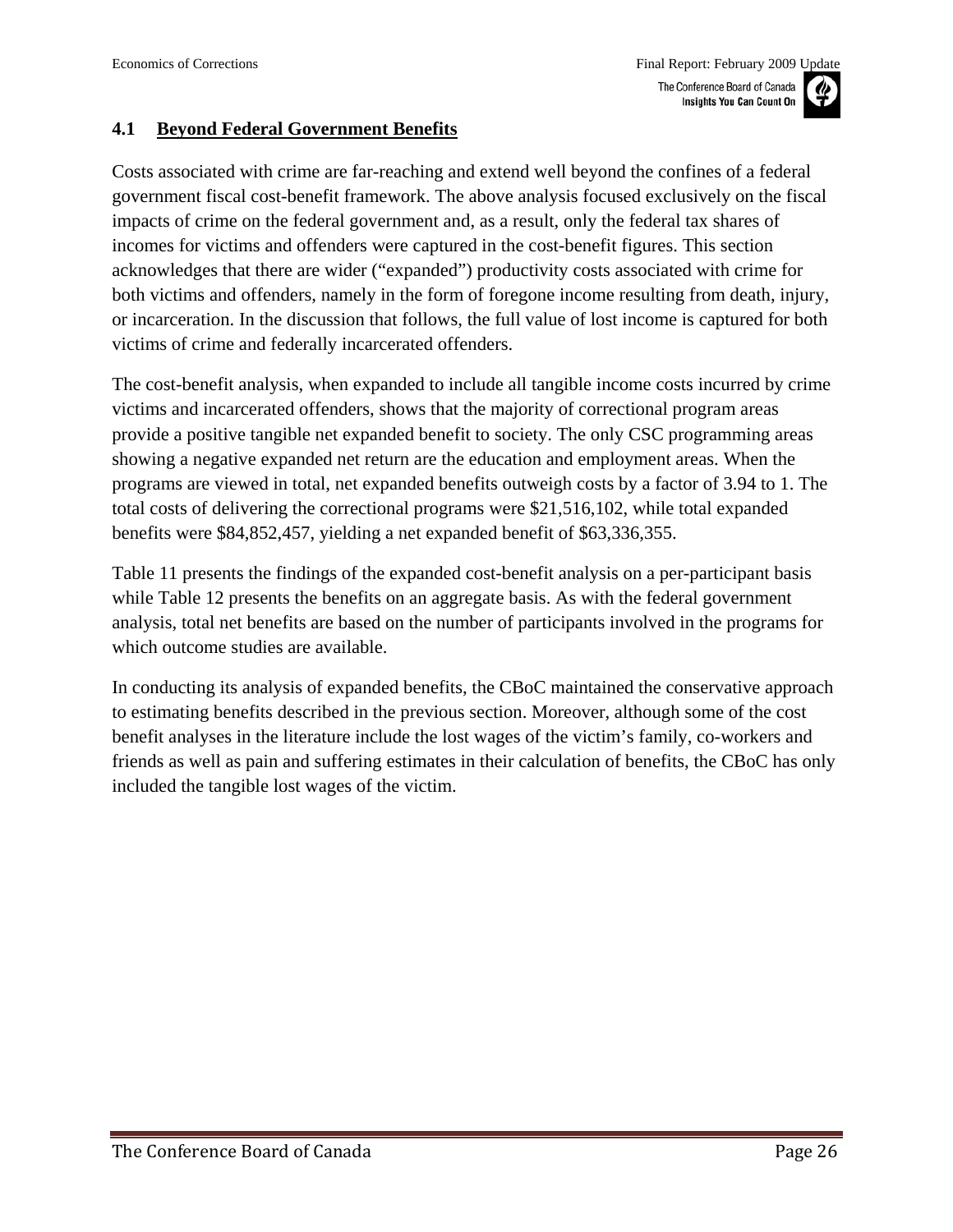

<span id="page-26-0"></span>

| <b>Programs</b>                                | <b>Net Benefits, Per Participant</b> |                              |                              |  |
|------------------------------------------------|--------------------------------------|------------------------------|------------------------------|--|
|                                                | <b>Expanded Benefits</b>             | Expanded Costs <sup>40</sup> | <b>Expanded Net Benefits</b> |  |
| Violence Prevention                            | \$12,467                             | \$1,919                      | \$10,548                     |  |
| Sex Offender                                   | \$15,178                             | \$2,089                      | \$13,089                     |  |
| Substance Abuse                                | \$13,345                             | \$1,222                      | \$12,123                     |  |
| Living Skills                                  | \$6,398                              | \$1,692                      | \$4,706                      |  |
| <b>Family Violence</b>                         | \$11,952                             | \$1,335                      | \$10,617                     |  |
| Employment                                     | \$304                                | \$308                        | $-$ \$4                      |  |
| Education                                      | \$878                                | \$1,428                      | $-$ \$550                    |  |
| Weighted average per participant <sup>41</sup> | \$4,397                              | \$1,115                      | \$3,282                      |  |

### **Table 11-Expanded Net Benefits-Per Participant (\$2007)[39](#page-26-0)**

Source: The Conference Board of Canada

#### **Table 12- Net Benefits-All Program Participants (\$2007)**

| <b>Programs</b>        | <b>Net Benefits, All Program Participants</b> |                       |                              |  |
|------------------------|-----------------------------------------------|-----------------------|------------------------------|--|
|                        | <b>Expanded Benefits</b>                      | <b>Expanded Costs</b> | <b>Expanded Net Benefits</b> |  |
| Violence Prevention    | \$14,412,157                                  | \$2,217,856           | \$12,194,301                 |  |
| Sex Offender           | \$4,705,028                                   | \$647,512             | \$4,057,516                  |  |
| Substance Abuse        | \$45,518,102                                  | \$4,167,036           | \$41,351,066                 |  |
| Living Skills          | \$5,419,396                                   | \$1,433,495           | \$3,985,901                  |  |
| <b>Family Violence</b> | \$6,585,371                                   | \$735,620             | \$5,849,751                  |  |
| Employment             | \$1,704,631                                   | \$1,728,632           | $-$ \$24,001                 |  |
| Education              | \$6,507,773                                   | \$10,585,951          | $-$ \$4,078,178              |  |
| <b>Total</b>           | \$84,852,457                                  | \$21,516,102          | \$63,336,355                 |  |

Source: The Conference Board of Canada

<sup>&</sup>lt;sup>39</sup> See note 23 for details.

 $40$  Expanded costs per participant and for all participants, respectively, in Table 10 are equal to federal fiscal costs as displayed in Tables 8-9. Also, see note 29 for details on the definition of "program participants".<br><sup>41</sup> The weighted average is calculated using the number of participants from each program area.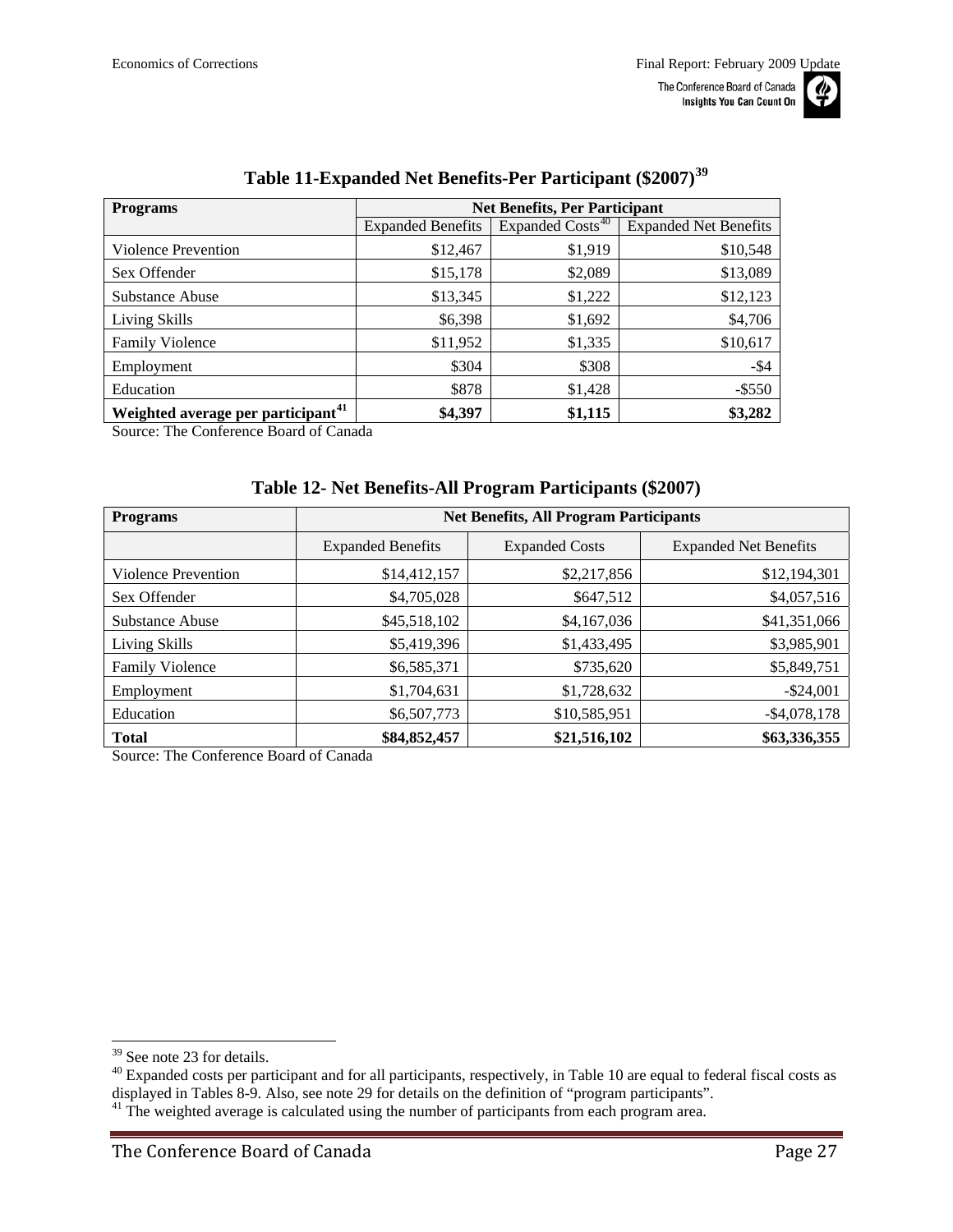## **Bibliography**

- <span id="page-27-0"></span>Andrews, D.A., Zinger, I., Hoge, R.D., Bonta, J., Gendreau, P., and Cullen, F.T. (1990). Does correctional treatment work? A psychologically informed meta-analysis. *Criminology, 28,*  369-404.
- Angrisano, C. et al (2007). *Accounting for the Cost of Health Care in the United States*. San Francisco: McKinsey Global Institute, p. 54.
- Aos, S., Miller, M., and Drake, E. (2006). *Evidence-based public policy options to reduce future prison construction, criminal justice costs, and crime rates*. Olympia, WA: Washington State Institute for Public Policy.
- Aos, S., Phipps, P., Barnoski, R., and Lieb, R. (2001). *The comparative costs and benefits of programs to reduce crime (Version 4.0).* Olympia, WA: Washington State Institute for Public Policy.
- Aos, S., Phipps, R., Barnoski, R., and Lieb, R. (2006). *Evidence-based adult corrections programs: What works and what does not.* Olympia, WA: Washington State Institute for Public Policy.
- Apsler, R. (1991). Evaluating the cost-effectiveness of drug abuse treatment services. *Treatment, National Institute of Drug Abuse Research Monograph Series 113,* 57-66. Rockville, MD: U.S. Department of Health and Human Services.
- Boe, R. (1998). *A two-year release follow-up of federal offenders who participated in the adult basic education (abe) program. Research Report R-60.* Ottawa, ON: Correctional Service of Canada.
- Bottos, S. (September 2007). *A review of the relevancy, success, and cost-effectiveness of correctional programs.* (Consultation paper prepared for the evaluation branch). Research Branch, Correctional Service of Canada.
- Brand, S. and Price, R. (2000). The economic and social costs of crime (Home Office Research Study 217). London, UK: Home Office.
- Britt, C.L.III, Gottfredson, M.R., and Goldkamp, J.S. (1992). Drug testing and pretrial misconduct: An experiment on the specific deterrent effects of drug monitoring defendants on pretrial release. *Journal of Research in Crime and Delinquency, 29,* 62-78.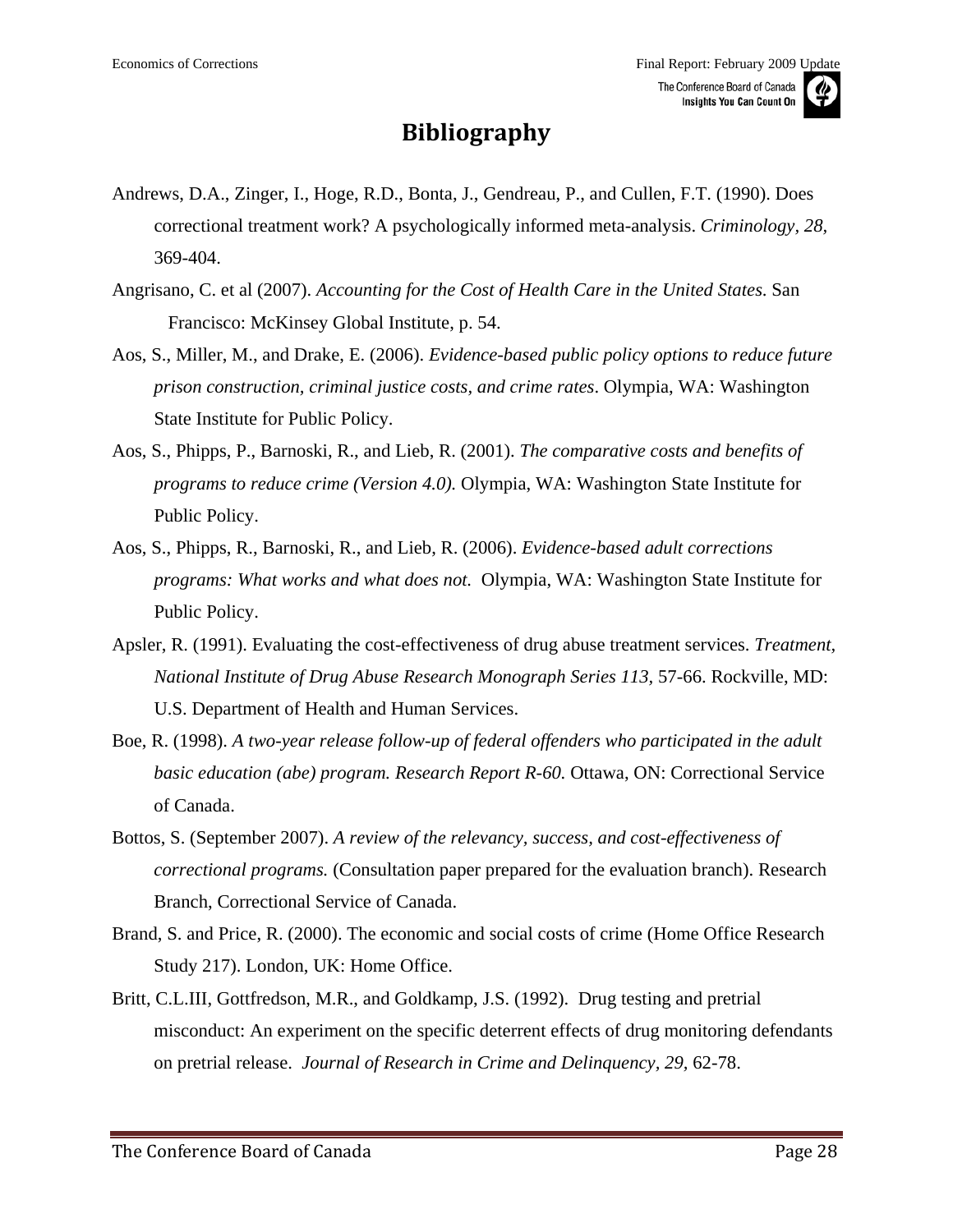- Brown, S. (2000). Cost-Effective Correctional Treatment. *FORUM on Corrections Research*, 12, 58-60.
- Brown, S. (2000). Cost-Effective Correctional Treatment. In L. Motiuk and R. Serin (Eds.) *Compendium 2000 on Effective Correctional Programming.* Research Branch, Correctional Service of Canada.
- Bureau of Justice Statistics, (1997). *Criminal Victimization.* Report NJC-173385. Washington, DC: U.S. Department of Justice.
- Burt, M.R., and Katz, B.L. (1985). Rape, robbery, and burglary: Responses to actual and feared victimization, with special focus on women and the elderly. *Victimology: An Internal Journal, 10,* 325-58.
- Caldwell, M.F., Vitacco, M., and Van Rybroek, G.J. (2006). Are violent delinquents worth treating? A cost-benefit analysis. *Journal of Research in Crime and Delinquency, 43,* 146- 168.
- Carey, S.M. and Finigan, M.W. (2004). A detailed cost analysis in a mature drug court setting: A cost-benefit evaluation of the Multnomah County Drug Court. *Journal of Contemporary Criminal Justice, 20,* 315-338.
- Clear, T.R. and Hardyman, P.L. (1990). The new intensive supervision movement. *Crime and Delinquency, 36,* 42-60.
- Cohen, M.A. (1988). Pain, suffering, and jury awards: A study of the cost of crime to victims. *Law and Society Review, 22,* 537-555.
- Cohen, M.A. (1998). The monetary value of saving a high-risk youth. *Journal of Quantitative Criminology, 14,* 5-33.
- Cohen, M.A. (2000). Measuring the costs and benefits of crime and justice. In D. Duffee (Ed.), *Measurement and Analysis of Crime and Justice, Volume 4* (pp. 263-315). Washington, D.C.: U.S. Department of Justice.
- Cohen, M.A. (Fall 2004). The Costs and Benefits of Correctional Interventions: Part 2. *Journal of Community Corrections, 14*, 4-6, 28-34.
- Cohen, M.A. (November 2003). *The costs and benefits of correctional interventions.* Paper presented at International Community Corrections Association Research Conference.
- Cohen, M.A. (Summer 2004). The Costs and Benefits of Correctional Interventions: Part 1. *Journal of Community Corrections, 13*, 15-21, 26.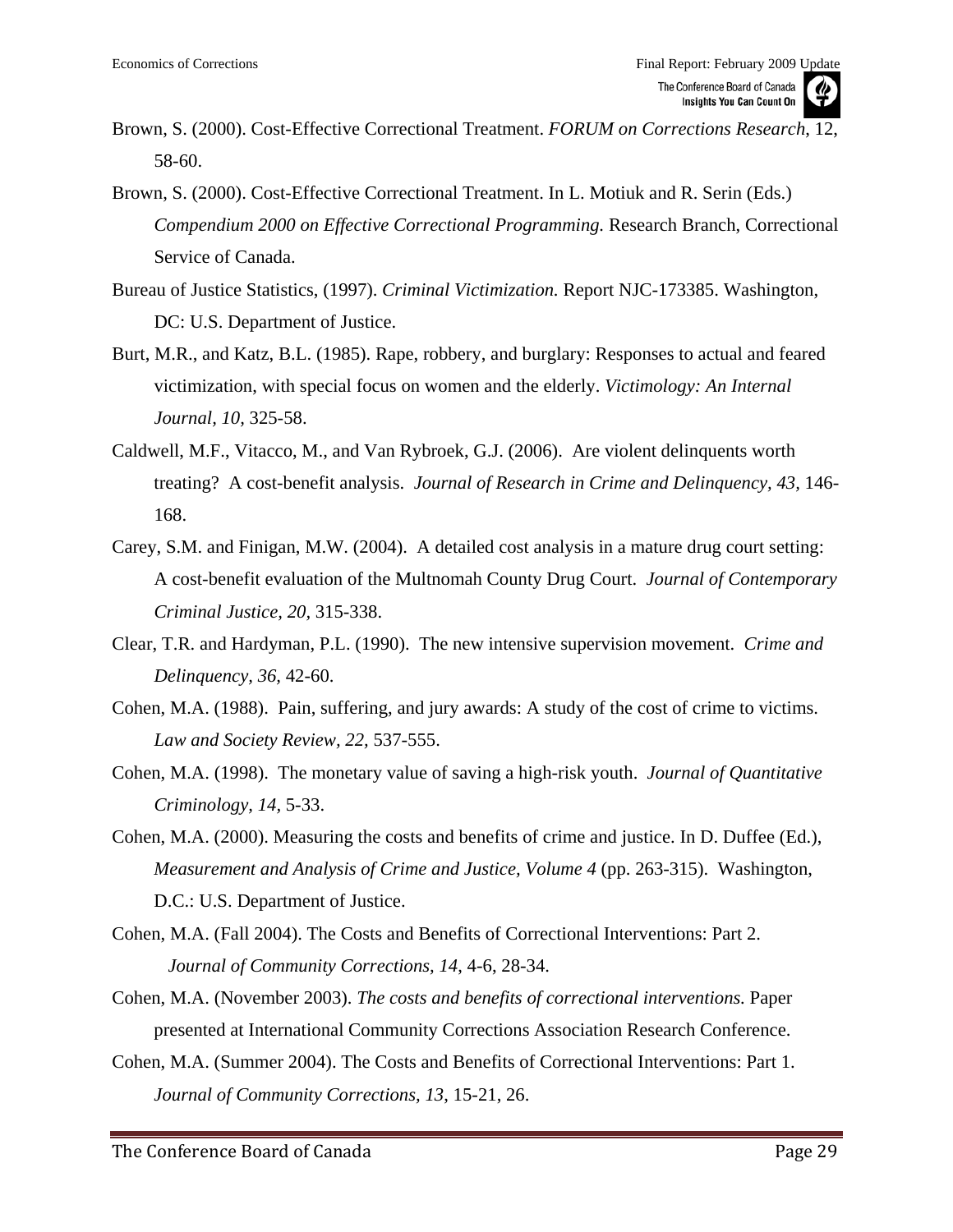- Cohen, M.A., Miller, T.R., and Rossman, S.B. (1994). The costs and consequences of violent behaviour in the United States. In A.J. Jr. Reiss and J.A. Rother (Eds.), *Consequences and control of understanding and preventing violence,* 67-166. Washington, DC: National Research Council, National Academy Press.
- Cohen, M.A., Rust, R.T., and Steen, S. (2006). Prevention, crime control or cash? Public preferences towards criminal justice spending priorities. *Justice Quarterly, 23,* 317-335.
- Cohen, M.A., Rust, R.T., Steen, S., and Tidd, S.T. (2004). Willingness-to-pay for crime control programs. *Criminology, 42*, 89-107.
- Cortoni, F., and Nunes, K.L. (2005). *The effectiveness of therapeutic interventions with incarcerated sexual offenders.* Salt Lake City, Utah: Association for the Treatment of Sexual Abusers Annual Convention. [research report in preparation]
- Cortoni, F.,and Nunes, K.L.,(2007). *Assessing the effectiveness of the national sex offender program. Research Report R-183*. Ottawa, ON: Correctional Service of Canada.
- Cortoni, F., Nunes, K.L., and Latendresse, M. (2006). *An examination of the effectiveness of the violence prevention programming. Research Report R-178*. Ottawa, ON: Correctional Service of Canada.
- Cowell, A.J., Broner, N., and Dupont, R. (2004). The cost-effectiveness of criminal justice diversion programs for people with serious mental illness co-occurring with substance abuse*. Journal of Contemporary Criminal Justice, 20*, 292-314.
- Cullen, F.T. and Gendreau, P. (2001). From nothing works to what works: Changing professional ideology in the 21<sup>st</sup> century. *The Prison Journal*, 81, 313-338.
- Department of Finance Canada, *Federal Support for Health Care: The Facts,* (1994). [http://www.fin.gc.ca/facts/fshc7\\_e.html](http://www.fin.gc.ca/facts/fshc7_e.html)., (online, cited July 17, 2008).

Department of Justice Canada, *JustResearch*, Ottawa, (2005). (Ed.). *12* (Entire issue).

- Di Placido, C., Simon, T., Witte, T., Gu, D., and Wong, S. (2006). Treatment of gang members can reduce recidivism and institutional misconduct. *Law and Human Behavior, 30,* 93-114.
- Di Placido, C., Witte, T., Wong, S., and Gu, D. (2002). *Treatment efficacy: A comparison between treated gang and non-gang members and matched and untreated controls.*  Vancouver, BC: Canadian Psychological Association's 63rd Annual Convention.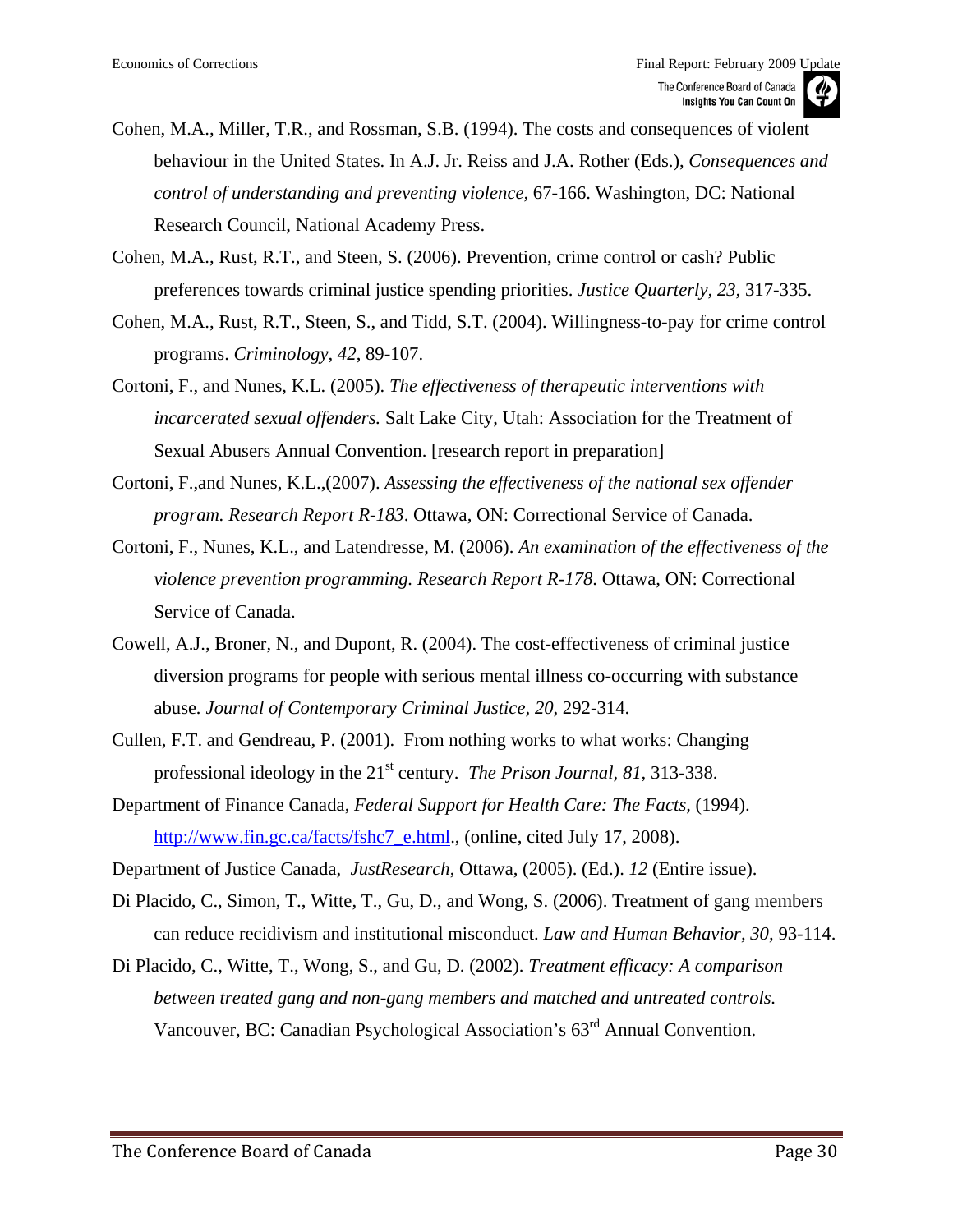- Donato, R., and Shanahan, M. (1999). The economics of implementing intensive in-prison sexoffender treatment programs. In *Trends and issues in crime and justice, 134,* 1-6. Canberra, Aus: Australian Institute of Criminology.
- Dowden, C., Blanchette, K., and Serin, R. (1999). *Anger management programming for federal male inmates: An effective intervention. Research Report R-82. Ottawa, ON: Correctional* Service of Canada.
- Dubourg, R. and Hamed, J. (2005). *The Economic and Social Costs of Crime Against Individuals and Households 2003/4.* U.K.: Home Office.
- Farrington, D.P., Petrosino, A. and Welsh, B.C. (2001). Systematic reviews and cost-benefit analyses of correctional interventions. *The Prison Journal, 81*, 339-359.
- Florida Department of Corrections, R*ecidivism Rate Curves- Recidivism Report,* (May 2001). <http://www.dcstate.fl.us/pub/recidivism/2001/curves.html> (online, cited June 30, 2008).
- Friedman, L.S. (1977). An interim evaluation of the supported work experiment. *Policy Analysis, 3,* 147-70.
- Gendreau, P., Goggin, C., Cullen, F.T., and Andrews, D.A. (2000). The effects of community sanctions and incarceration on recidivism. *FORUM on Corrections Research, 12,* 11-3.
- Gendreau, P., Paprozzi, M., Little, T., and Goddard, M. (1993). Does "Punishing Smarter" Work? An assessment of the new generation of alternative sanctions in probation. *FORUM on Corrections Research, 5,* 31-4.
- Goerdt, J., Lomvardias, C., Gallas, G., and Mahoney, B. (1989). *Examining Court Delay: The Pace of Litigation in 26 Urban Trial Courts, 1987.* United States Department of Justice publication NCSC R-112.
- Goldschmidt, P.G. (1976). A cost-effectiveness model of evaluating health care programs: Application to drug abuse treatment. *Inquiry, XIII,* 29-47.
- Gordon, A., and Nicholaichuk, T. (1996). Applying the risk principle to sex offender treatment. *FORUM for Corrections Research, 8(2).*
- Grant, B., Kunic, D., MacPerson, P., McKeown, C., and Hanson, E. (2003). *The high intensity substance abuse program (HISAP): Results from the pilot programs.* Research Report R-140. Ottawa, ON: Correctional Service of Canada.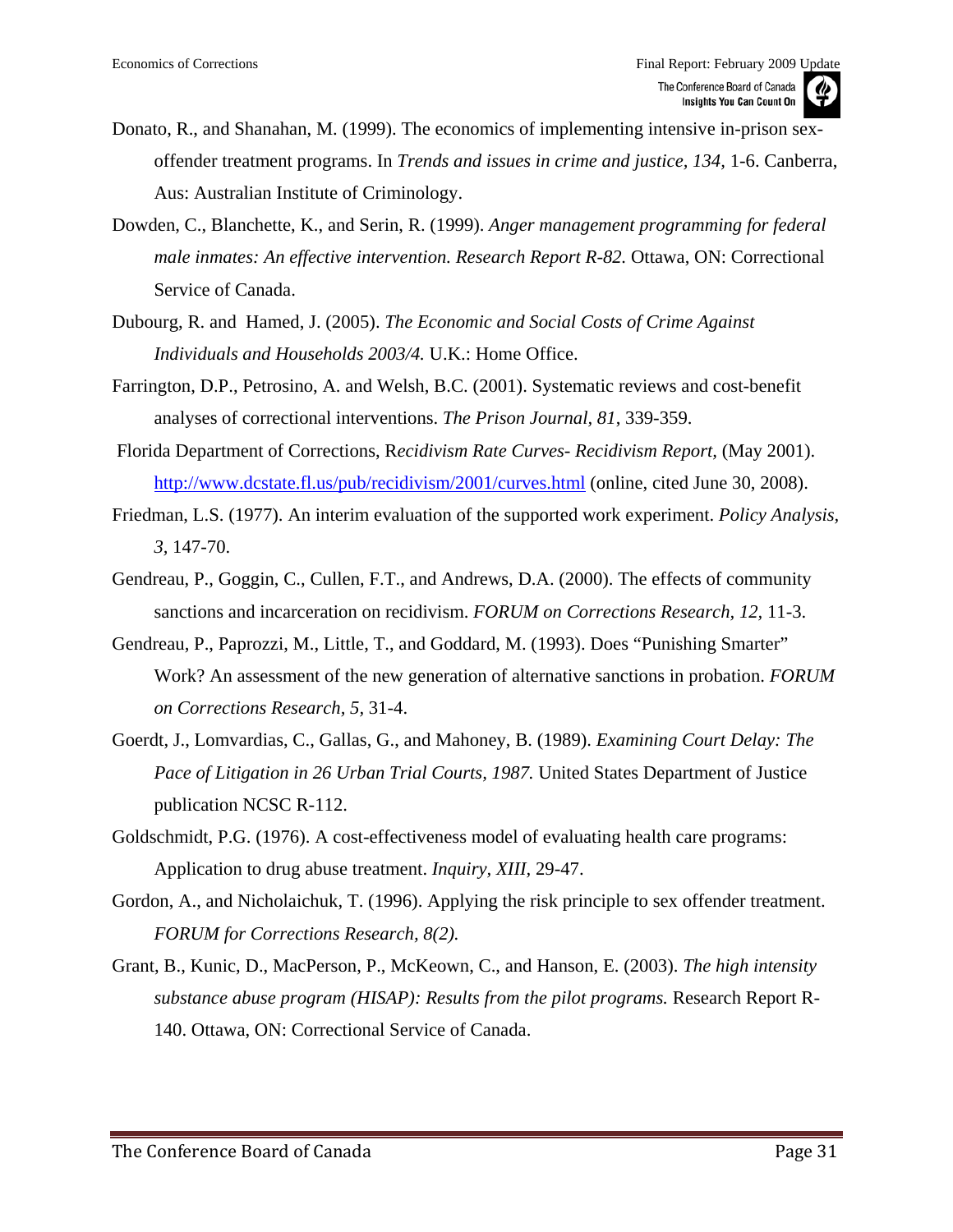

Gray, T. (1994). Using cost-benefit analysis to measure rehabilitation and special deterrence. *Journal of Criminal Justice, 22,* 569-575.

Greenberg, D.F. (1990). The cost-benefit of imprisonment. *Social Justice, 17,* 49-75.

- Griffith, J.D., Hiller, M.L., Knight, K., and Simpson, D.D. (1999). A cost-effectiveness analysis of in-prison therapeutic community treatment and risk classification. *The Prison Journal, 79,* 352-368.
- Grove, W.M., Zald, D.H., Lebow, B.S., Snitz, B.E., and Nelson, C. (2000) Clinical versus mechanical predication: A meta-analysis. *Psychological Assessment, 12,* 19-30.
- Health Canada, *"Appendix D" in Economic Evaluation of Health Canada's Regulatory Proposal for Reducing Fire Risks from Cigarettes*, Ottawa (2002). [http://www.hc](http://www.hc-sc.gc.ca/hl-vs/pubs/tobac-tabac/evaluation-risks-risques/index-eng.php)[sc.gc.ca/hl-vs/pubs/tobac-tabac/evaluation-risks-risques/index-eng.php](http://www.hc-sc.gc.ca/hl-vs/pubs/tobac-tabac/evaluation-risks-risques/index-eng.php) (online, cited July 2, 2008).
- Henggeler, S.W., Melton, G.B., and Smith, L.A. (1992). Family preservation using multisystemic therapy: An effective alternative to incarcerating serious juvenile offenders. *Journal of Consulting and Clinical Psychology, 60,* 953-61.
- Holder, H.D. (1987). Alcoholism treatment and potential health care cost saving. *Medical Care, 25,* 52-71.
- Hughes, K.A., (2006) *Justice Expenditure and Employment in the United States, 2003.* United States Department of Justice, Bureau of Justice Statistics, 1- 9.
- Hurley, D. (1993). Comparing costs north of the border: Canadians spend more time in hospital, but U.S. costs are higher. *Medical World News*, *34(4)*, 62.
- Institute Against Family Violence. (2004). *Evaluation of CSC's national family violence prevention programs.* British Columbia, Canada.
- Johnson, S., Van den Ven, J., and Grant, B. (2001). *Institutional methadone maintenance treatment: Impact on release outcome and institutional behaviour.* Research Report R-119. Ottawa, ON: Correctional Service of Canada.
- Knox, G.W., and Stacey, W.A. (1978). Determinants of employment success among exoffenders. *Offender Rehabilitation, 2,* 205-14.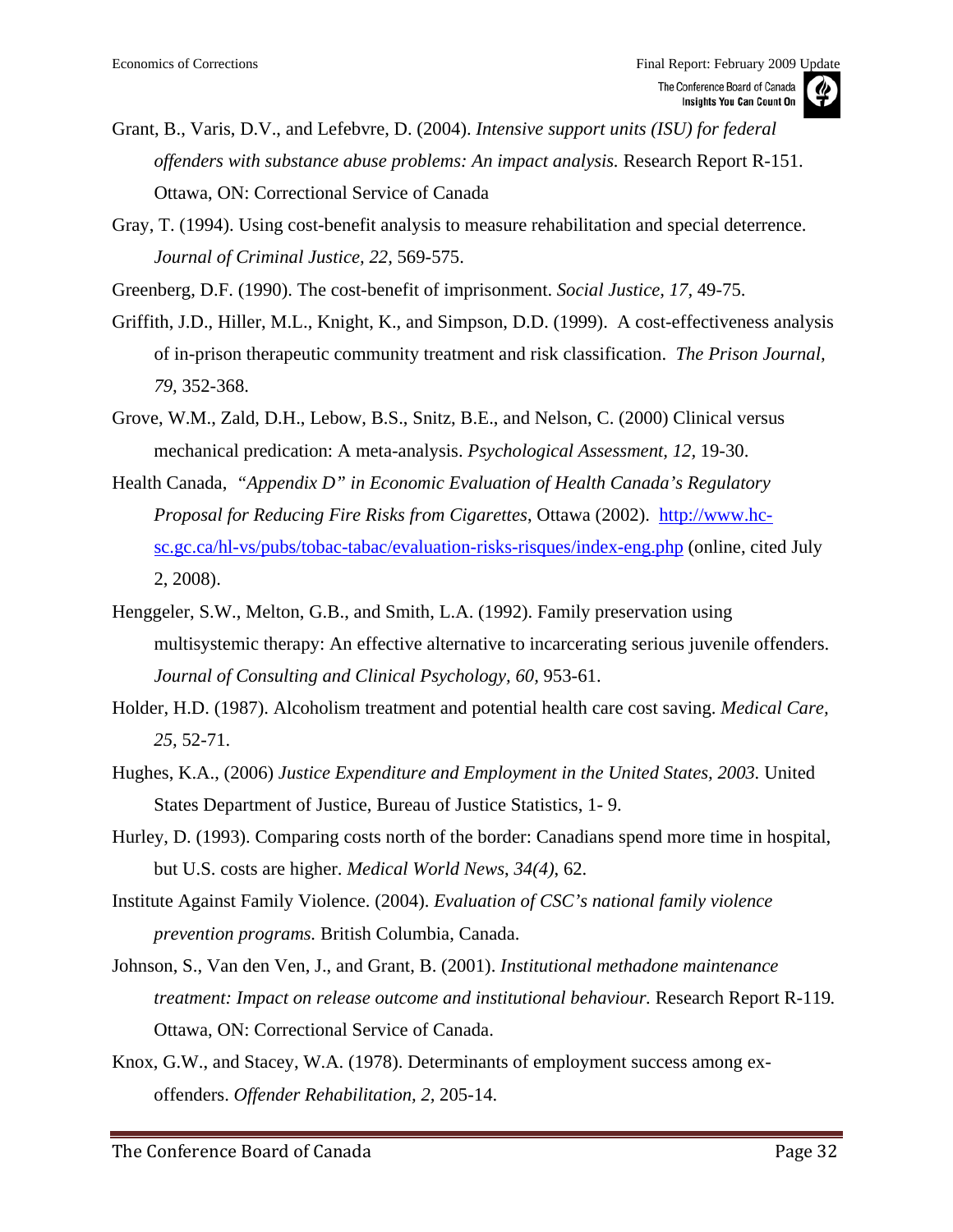

- Leukefeld, C.G., Logan, T.K., Martin, S.S., Purvis, R.T., and Farabee, D. (1998). A health services use framework for drug-abusing offenders. *American Behavioral Scientist, 41,*  1123-35.
- Leung, A. (2004). *The cost of pain and suffering from crime in Canada.* Ottawa, ON: Department of Justice Canada, Research and Statistics Division.
- Lipsey, M.W. (1992). Juvenile delinquency treatment: A meta-analytic inquiry into the variability of effects. In R.S. Cook, H. Cooper, D.S. Cordray, H. Hartmann, L.V. Hedges, R.J. Light, T.A. Louis, and F. Mosteller (Eds.), *Meta-analysis for explanation,* 83-125. New York, NY: Russell Sage.
- Looman, J., Abracen, J., and Nicholaichuk, T. (2000). Recidivism among treated sexual offenders and matched controls. *Journal of Interpersonal Violence, 15,* 279-90.
- Losel, F. (1995). The efficacy of correctional treatment: A review and synthesis of metaevaluations. In J. McGuire (Ed.), *What works: Reducing reoffending: Guidelines from research and practice,* 79-111. Chichester, UK: Wiley.
- Losel, F. (1996). Effective correctional programming: What empirical research tells us and what it doesn't. *FORUM on Corrections Research, 8,* 33-7.
- MacKenzie, D.L., and Parent, D.G. (1992). Boot camp prisons for young offenders. In J.M. Byrne, A.J. Lurigio, and J. Petersilia (Eds.), *Smart sentencing: The emergence of intermediate sanctions,* 103-19. Newbury Park, CA: Sage Publications.
- Mallar, C.D., and Thornton, C.V. (1978). Transitional aid for release prisoners: Evidence from the life experiment. *The Journal of Human Resources, XIII,* 208-36.
- Marion, N. (2002). Effectiveness of community-based correctional programs: A case study. The Prison Journal, 82, 479-497.
- Marshall, W.L. (1993). The treatment of sex offenders: What does the outcome data tell us? A reply to Quinsey, Harris, Rice, and Lalumière. *Journal of Interpersonal Violence, 8,* 524- 530.
- Mayhew, P. (2003). *Counting the costs of crime in Australia: Technical report* (Australian Institute of Criminology Technical and Background Paper Series No. 4). Canberra, Australia: Australian Institute of Criminology.
- Mayhew, P. (with Adkins, G.) (2003). Counting the costs of crime in Australia. *Australian Institute of Criminology Trends and Issues, 247,* 1-8.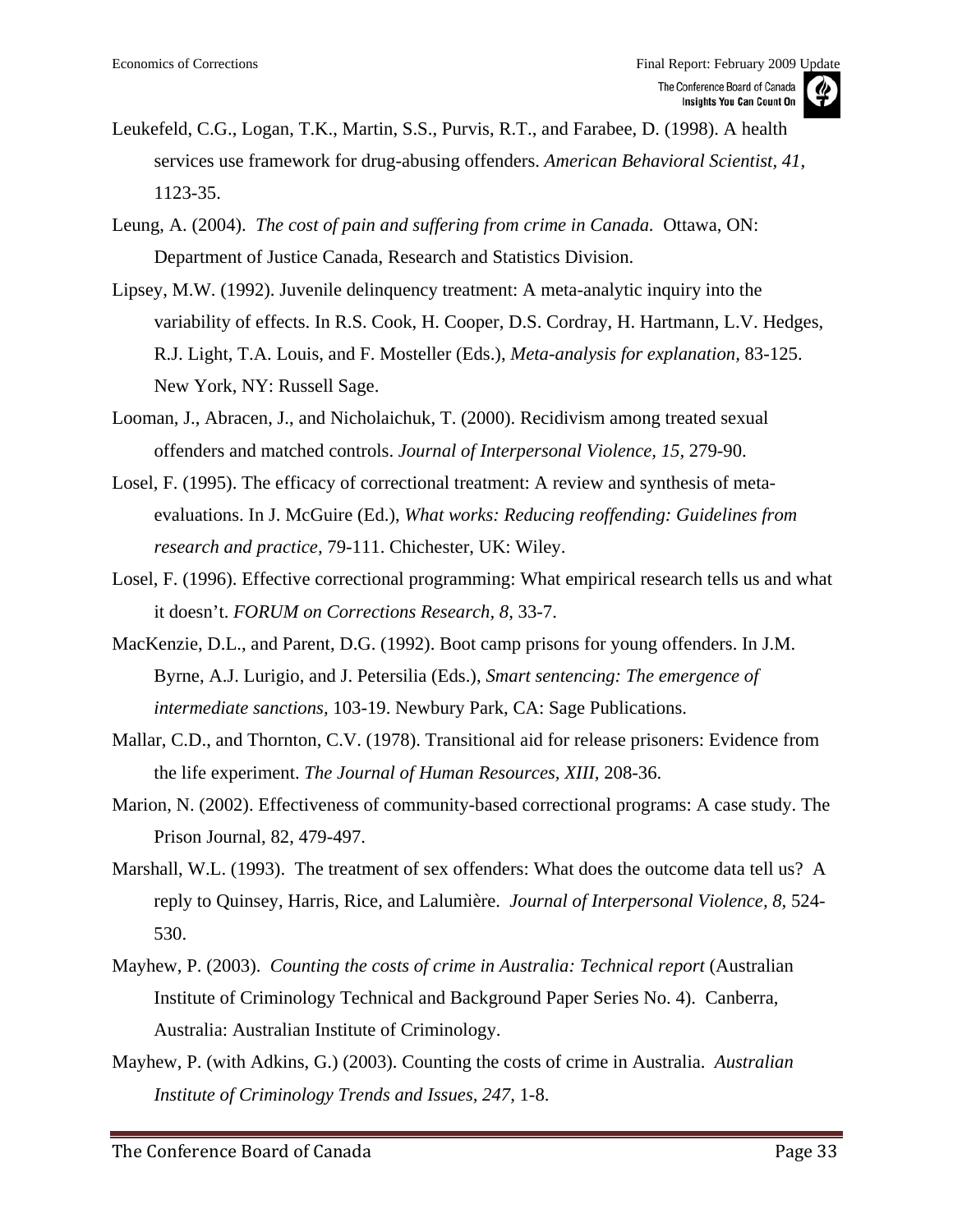- McCollister, K.E., French, M.T., Prendergast, M.L., Hall, E., and Sacks, S. (2004). Long-term cost effectiveness of addiction treatment for criminal offenders. *Justice Quarterly, 21*, 659- 679.
- McCollister, K.E., French, M.T., Prendergast, M.L., Wexler, H., Sacks, S. and Hall, E. (2003). Is in-prison treatment enough? A cost-effectiveness analysis of prison-based treatment and aftercare services for substance-abusing offenders. *Law and Policy, 25,* 63-82.
- McDougall, C., Cohen, M.A., Swaray, R., and Perry, A. (2003). The costs and benefits of sentencing: A systematic review. *ANNALS of the American Academy of Political and Social Sciences, 58,* 160-177.
- Miller, T.R., Cohen, M.A. and Wiersema, B. (1996). *Victim costs and consequences: A new look.* Washington, DC: U.S. Department of Justice, National Institute of Justice.
- Motiuk, L. (1998). *A multi-year multi-modal review of sex offender programs in federal corrections.* 17<sup>th</sup> Annual Research and Treatment Conference of the Association for the Treatment of Sexual Abusers.
- Motiuk, L., and Belcourt, R. (1996). *Prison work program and post-release outcome: A preliminary investigation.* Research Report R-43*.* Ottawa, ON: Correctional Service of Canada.
- Nicholaichuk, T., Gordon, A., Gu, D., and Wong, S. (2000). Outcome of an institutional sexual offender treatment program: A comparison between treated and matched untreated offenders. *Sexual Abuse: A Journal of Research and Treatment, 12,* 139-53.
- Porporino, F., Robinson, D., Millson, B., and Weekes, J. (2002). An outcome evaluation of prison-based treatment programming for substance users. *Substance use & misuse, 37, 1047-77.*
- Prentky, R. and Burgess, A.W. (1990). Rehabilitation of child molesters: A cost-benefit analysis. *American Journal of Orthopsychiatry, 60*, 108-117.
- Quinsey, V.L., Harris, G.T., Rice, M.E., and Lalumiere, M.L. (1993). Assessing treatment efficacy in outcome studies of sex offenders. *Journal of Interpersonal Violence, 8,* 512-23.
- Rajkumar, A.S., and French, M.T. (1997). Drug abuse, crime costs, and the economic benefits of treatment. *Journal of Quantitative Criminology, 13,* 291-323.
- Redelmeier, D.A. and V.R. Fuchs (1993). Hospital Expenditures in the United States and Canada. *The New England Journal of Medicine, 328(11)*, 772-778.

The Conference Board of Canada Page 34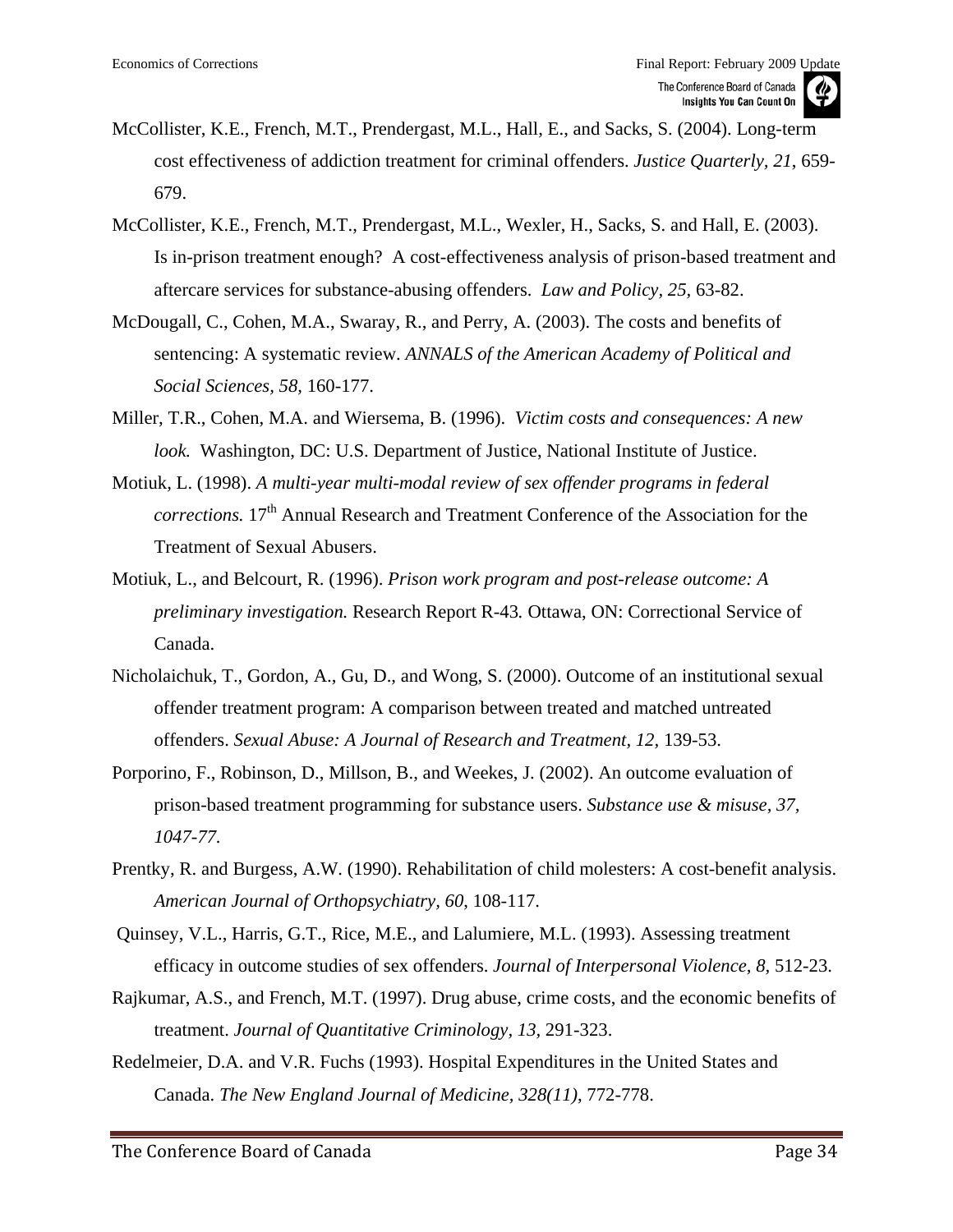- Roberts, A.R. and Camasso, M.J. (1991). Juvenile offender treatment program and cost-benefit analysis. *Juvenile and Family Court Journal, 42,* 37-47.
- Robertson, A.A., Grimes, P.W., and Rogers, K.E. (2001). A short-run cost-benefit analysis of community based interventions for juvenile offenders. *Crime and Delinquency, 47*, 265- 284.
- Robinson, D. (1995). *The impact of cognitive skills training on post-release recidivism among Canadian federal offenders.* Research Report R-41. Ottawa, ON: Correctional Service of Canada.
- Roman, J. (2004). Can cost-benefit analysis answer criminal justice policy questions, and if so, how? *Journal of Contemporary Criminal Justice, 20,* 257-275.
- Rugge, T. (2003). Cost-benefit analysis of a community healing process. *Research Summary, 8*(6/7), 1-2.
- Shapiro, E. (1999). *Cost of crime: A review of research studies.* St. Paul, MN: Minnesota House of Representatives.
- Snowbell, K., and Courts Program (2002) *Courts Personnel and Expenditures 2000/1.* Ottawa, ON Statistics Canada, Canadian Centre for Justice Statistics, 12.
- Statistics Canada, Canadian Centre for Justice Statistics, L*egal Aid in Canada: Resource and Caseload Data Tables, 2000-2001*, (2002). Ottawa, ON
- T³ Associates (1999). *An outcome evaluation of CSC substance abuse programs: OSAPP, ALTO and CHOICES – Executive Summary.* Ottawa, ON: Reintegration Programs, Correctional Service of Canada.
- Titus, R., Heinzelmann, M.F., and Boyle, J.M. (1995). Victimization of persons by fraud. *Crime and Delinquency, 41,* 54-72.
- Tonry, M. (1990). Stated and latent functions of ISP. *Crime and Delinquency, 36,* 174-91.
- Treasury Board of Canada (1998). DRAFT. Benefit-cost analysis guide*.* Ottawa, ON: Author.
- Trevethan et al., (1999). *A One-Day Snapshot of Inmates in Canada's Adult Correctional Facilities*. Ottawa, ON Statistics Canada. Canadian Centre for Justice Statistics.
- Trevethan, S., Moore, J.-P., and Allegri, N. (2005). *The "In Search of Your Warrior" program for aboriginal offenders: A preliminary evaluation.* Research Report R-172. Ottawa, ON: Correctional Service of Canada.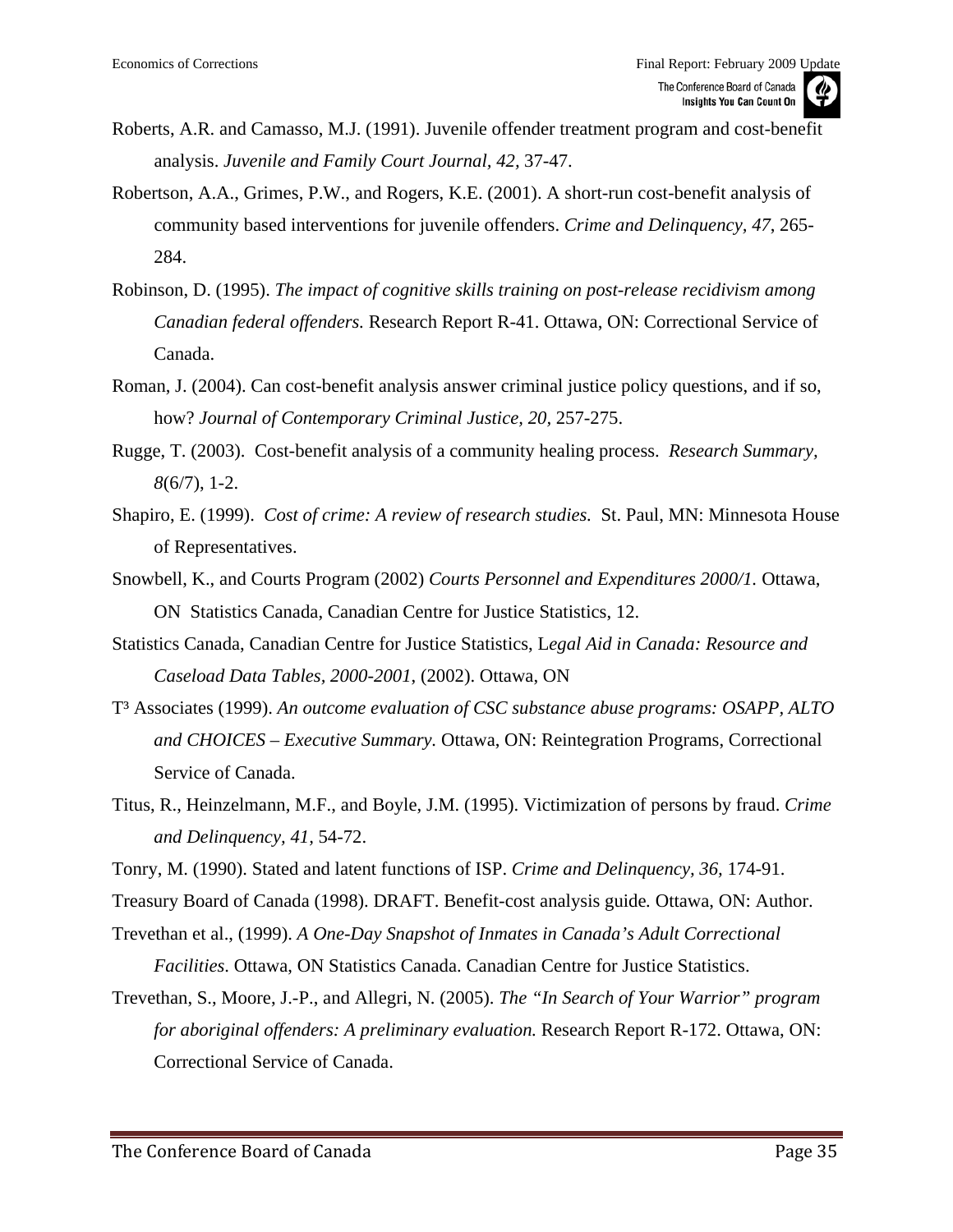- Trevethan, S., Moore, J.-P., and Naqitarvik, L. (2004). *The tupiq program for inuit sexual offenders: A preliminary investigation.* Research Report R-153*.* Ottawa, ON: Correctional Service of Canada.
- Turner, S., and Petersilia, J. (1996). Work release in Washington: Effects on recidivism and correctional costs. *The Prison Journal, 76,* 138-64.
- United States Office of Management and Budget, *Economic analysis of federal regulations under Executive Order 12866,* (1996). Washington, DC
- Viscusi, W.K. (1993). The value of risk to life and health. *Journal of Economic Literature, 31,*  1912-46.
- Weil, T.P. (1995). How do Canadian hospitals do it? *Hospital Topics, 73(1)*, 11.
- Weimer, D.L., and Friedman, L.S. (1979). Efficiency considerations in criminal rehabilitation research: Costs and consequences. In L. Sechrest, S.O. White, and E.D. Brown (Eds.), *The rehabilitation of criminal offenders: Problems and prospects.* Washington, DC: National Academy of Sciences.
- Welsh, B.C. (2004). Monetary Costs and Benefits of Correctional Treatment Programs: Implication for Offender Reentry. *Federal Probation, 68*, 9-13.
- Welsh, B.C. and Farrington, D.P. (2000) Correctional intervention programs and cost-benefit analysis. *Criminal justice and behaviour, 27*, 115-133.
- Wilson, R., Picheca, J.E., and Prinzo, M. (2005). *Circles of support and accountability: An evaluation of the pilot project in south-central Ontario [COSA].* Research Report R-168*.*  Ottawa, ON: Correctional Service of Canada.
- Wong, S. (2001). *Treatment of violent offenders: It works!.* Orebro, Swedan: Conference of the Swedish Correctional Service.
- Yates, B.T. (1998). Toward the incorporation of costs, cost-effectiveness analysis, and costbenefit analysis into clinical research. *Journal of Consulting and Clinical Psychology, 62,*  729-36.
- Yessine, A., and Kroner, D. (2004). *Altering antisocial attitudes among federal male offenders on release: A preliminary analysis of the counter-point community program.* Research Report R-152. Ottawa, ON: Correctional Service of Canada.
- Zedlewski, E.W. (1985). When have we punished enough? *Public Administration Review, 45,*  Special Issue, 771-9.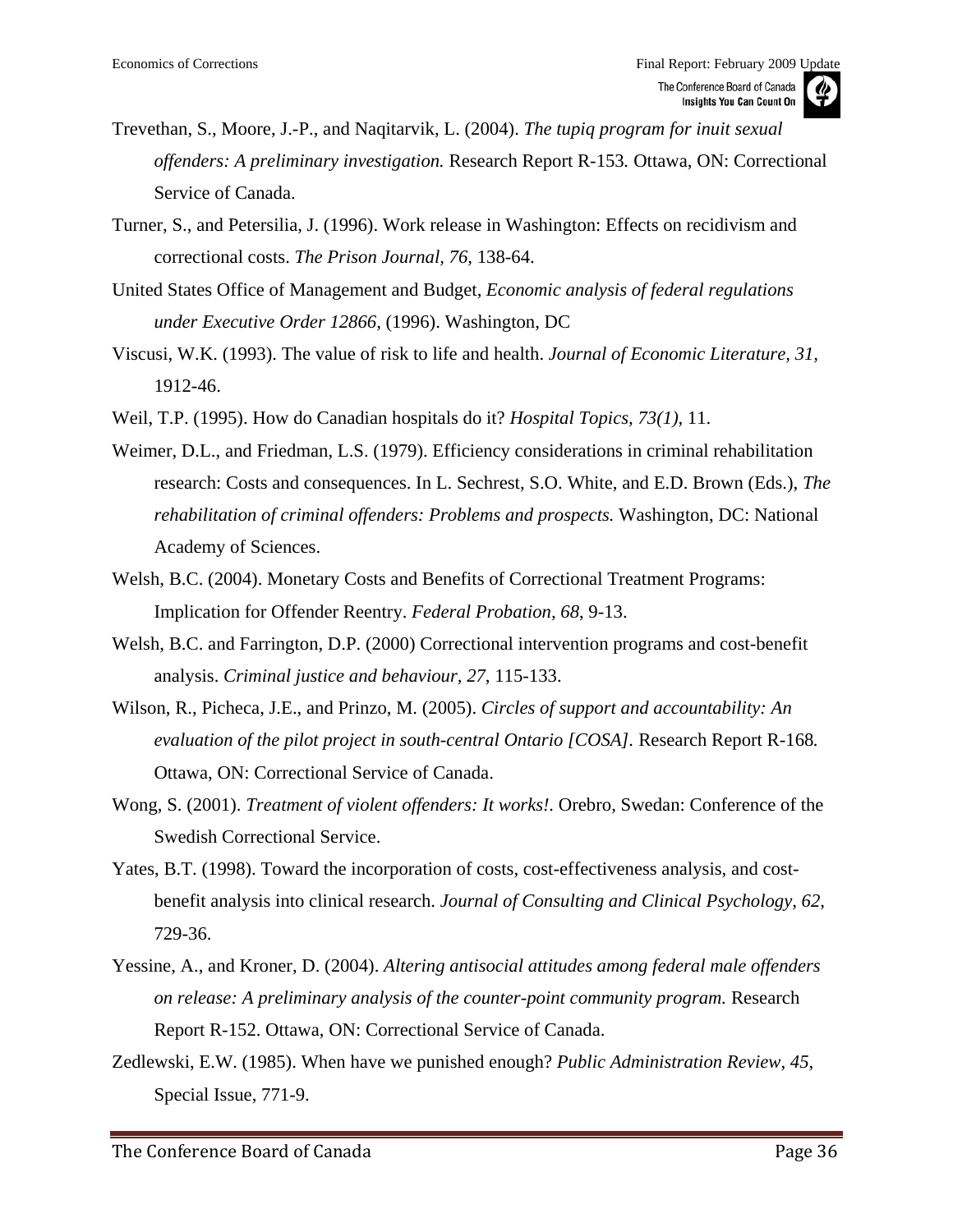Zerbe, R.O. (1998). Is cost-benefit analysis legal? Three rules. *Journal of Policy Analysis and Management, 17,* 419-56.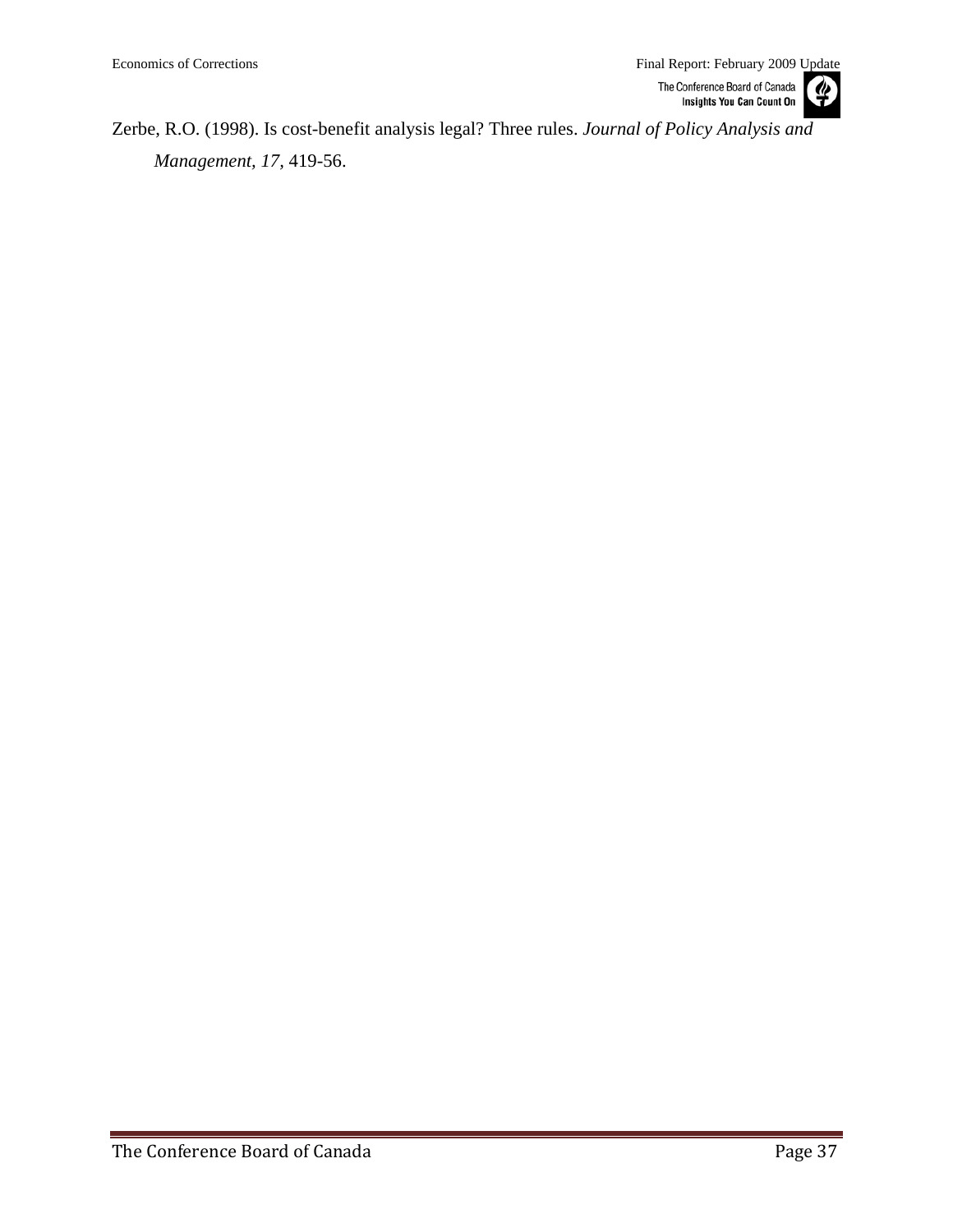

## **Technical Appendix**

### **Appendix 1 – Program Status Categories**

<span id="page-37-0"></span>**a) SUCCESSFUL COMPLETION** -The offender successfully completed the program (attendance and an indication of treatment gain). The degree of positive treatment gain can only be fully assessed by consulting the content and overall conclusion of the final evaluation.

**b) ATTENDED ALL SESSIONS** - The offender completed the program but there was no evidence of treatment gain. This type of status should usually result in a negative final assessment /evaluation of the offender's participation in the program or an indication that the offender failed to demonstrate that he/she has internalized all the skills of the program.

#### **Other programs assignments which indicate interruptions to program participation**:

**c) PROGRAM CANCELLED** - This program status indicates offenders were participating in the program (Assigned or Temporarily Reassigned) and the program was cancelled while the offender was participating in it. The cancellation of the program was due to circumstances beyond the control of the offender. Where offenders are actively participating in a program and the program is cancelled, each offender should be immediately reviewed with the intent to record a new program referral. Typically this designation would not apply to work-related assignments. Such assignments are usually continuous and have only one schedule.

**d) SUSPENDED** - This program status, indicates the offender was enrolled in the program and will not be readmitted without a new placement decision by the Program Board. Normally used to identify disciplinary concerns that have arisen during the program or when the offender's quality of participation does not meet participation, behavioural or other related program standards / expectations. This status would also include offenders who either quit or were fired from the assignment, or who are otherwise not working to the best of their ability, or exhibit poor attendance.

**e) RELEASED** - This program status indicates an offender was assigned to and participated in a program up to and immediately prior to the time of a scheduled release from incarceration on Day parole, Full parole, or Statutory Release.

**f) TRANSFERRED** - This program status indicates the offender was transferred outside the current facility but was assigned to and participated in a program immediately prior to transfer from the facility. Since the program was never completed, this will indicate the status of the offender's involvement. It also applies in the community setting where an offender transfers to a different supervision office or location and the current program participation ends with the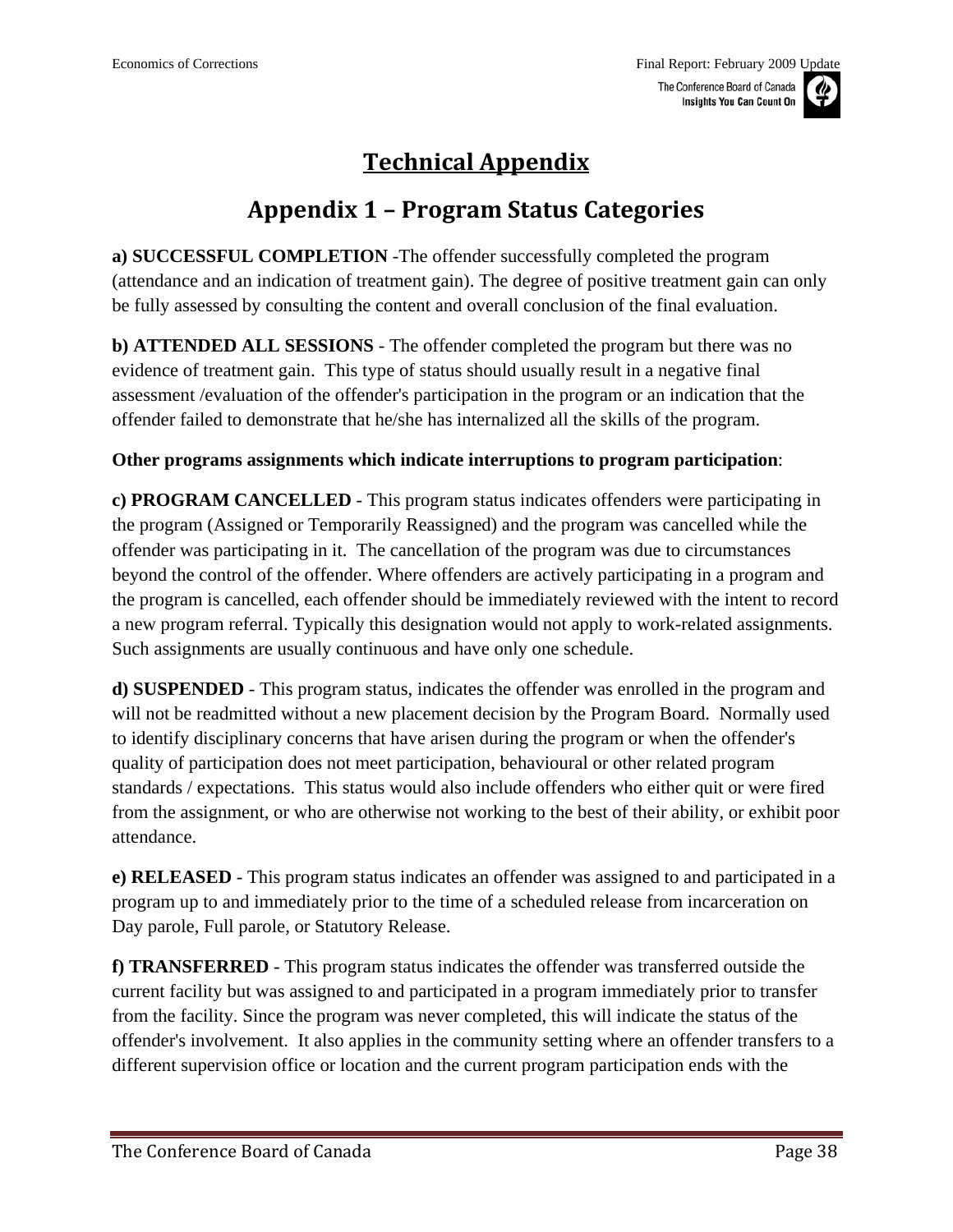transfer of supervision. This status should NEVER be used for re-assignment from one program placement to another at the same site.

**g) ASSIGNMENT TRANSFER** - The offender is assigned or temporarily reassigned to a program and permanently leaves the program to attend another assignment at the same site. Typically this will apply to offenders who are changing from one work assignment to another with no planned expectation to return to the original assignment.

**h) INCOMPLETE** - The offender was participating in a program but did not complete the assignment and/ or was removed from the program. Typically used when an offender is admitted to segregation or removed from the program assignment for a non-program / non-work related offence or for outside court or outside hospital. Also used for offenders under supervision in the community who have not completed their program due to suspension of their conditional release for reasons unrelated to their participation in the program.

**i) WED REACHED** -The offender was participating in a program (Assigned or Temporary Reassigned) and he/she hit their Warrant Expiry Date.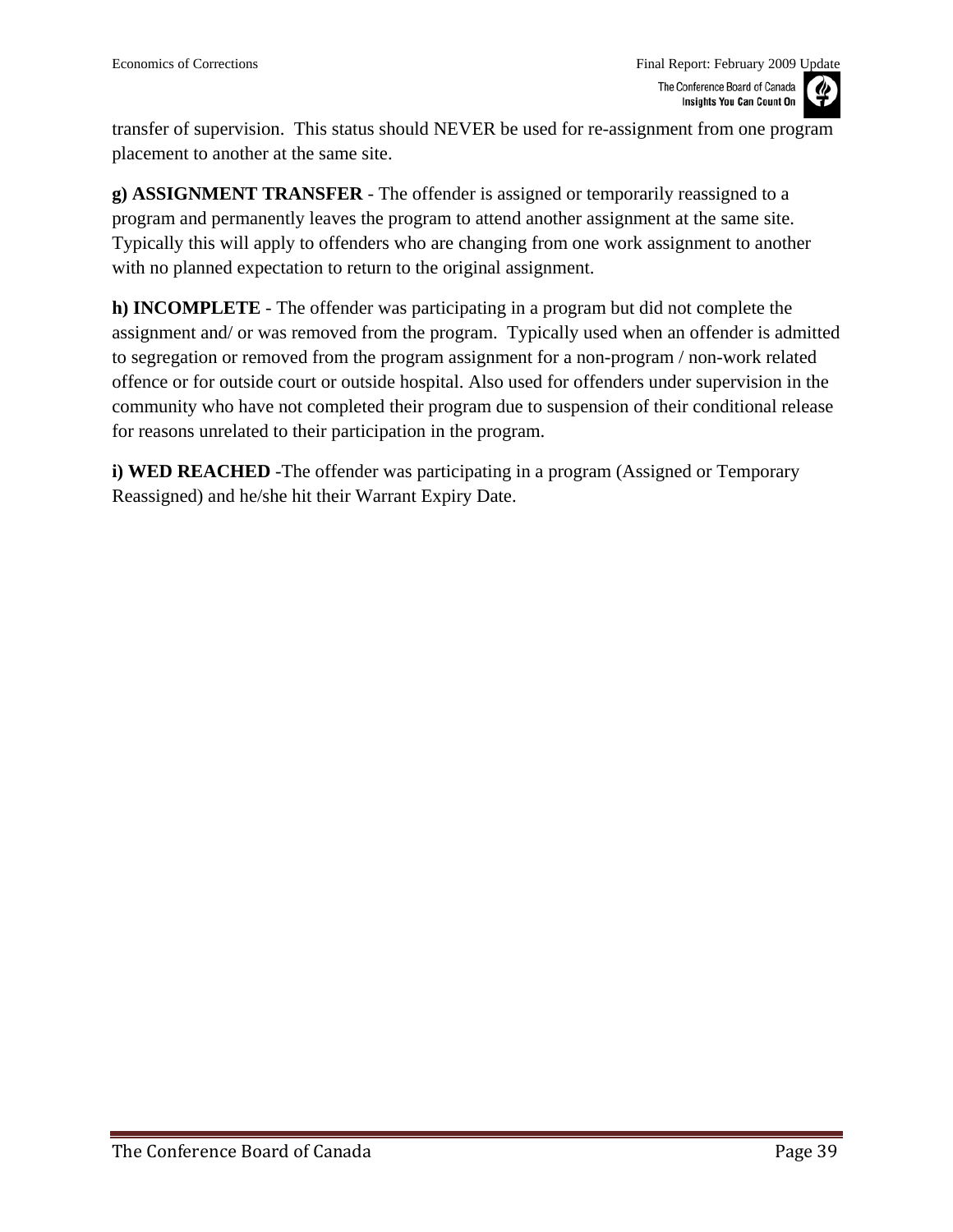# **Appendix 2 – Benefit Allocation**

<span id="page-39-0"></span>A. Federal Fiscal Benefits per Federal Program Participant (Treatment-control differential) (\$2007)

| <b>Offence</b>         | <b>Justice and</b><br>Federal<br><b>Justice</b><br><b>Partner</b><br>Costs | Federal<br><b>Incarceration</b><br><b>Costs</b> | Federal<br><b>Expenditures</b><br>on Medical<br>$\text{Costs}^{42}$ | <b>Net Present</b><br>Value of<br>Foregone<br><b>Victim</b><br><b>Income</b> | Net present value<br>of foregone<br>criminal income<br>from incarceration | <b>Total</b> |
|------------------------|----------------------------------------------------------------------------|-------------------------------------------------|---------------------------------------------------------------------|------------------------------------------------------------------------------|---------------------------------------------------------------------------|--------------|
| Violence<br>Prevention | \$669                                                                      | \$5,266                                         | \$59                                                                | \$601                                                                        | \$80                                                                      | \$6,675      |
| Sex Offender           | \$1,416                                                                    | \$6,905                                         | \$85                                                                | \$581                                                                        | \$101                                                                     | \$9,087      |
| Substance<br>Abuse     | \$700                                                                      | \$6,115                                         | \$60                                                                | \$585                                                                        | \$94                                                                      | \$7,554      |
| Living Skills          | \$367                                                                      | \$3,466                                         | \$23                                                                | \$228                                                                        | \$54                                                                      | \$4,137      |
| Family<br>Violence     | \$637                                                                      | \$5,100                                         | \$58                                                                | \$567                                                                        | \$78                                                                      | \$6,440      |
| Employment             | \$76                                                                       | \$90                                            | \$0                                                                 | \$0                                                                          | \$0                                                                       | \$166        |
| Education              | \$165                                                                      | \$369                                           | \$2                                                                 | \$19                                                                         | \$4                                                                       | \$559        |

\*Note: Present discounted values of costs calculated over a 13-year horizon.

 $42$  The federal figures shown only represent 40% of the total medical costs calculated by crime category. The remaining 60% of costs are incurred by other levels of government.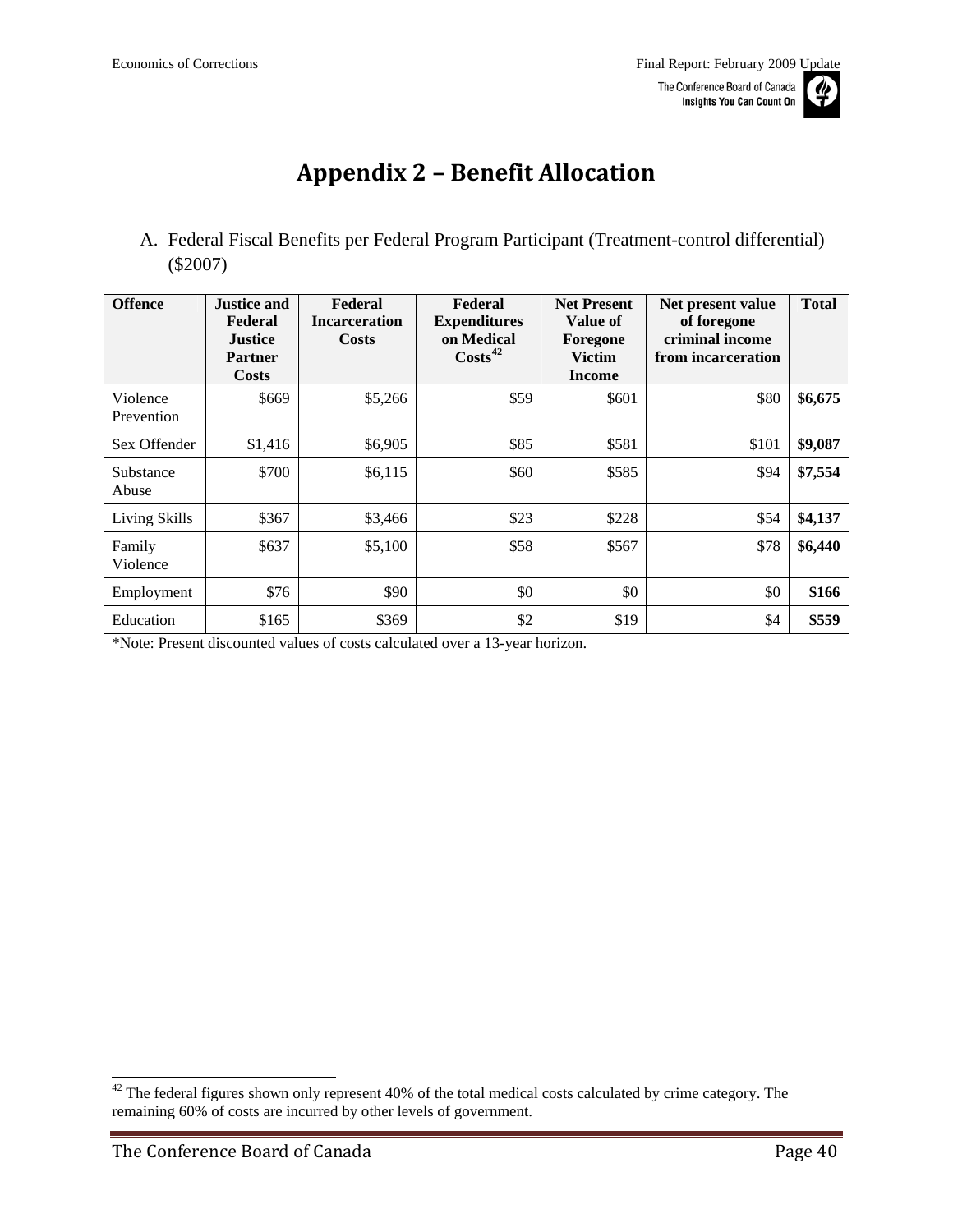

<span id="page-40-0"></span>B. Expanded Tangible Benefits per Federal Program Participant (Treatment-control differential) (\$2007)

| <b>Offence</b>         | <b>Justice</b><br>and<br>Federal<br><b>Justice</b><br><b>Partner</b><br><b>Costs</b> | Federal<br><b>Incarceration</b><br><b>Costs</b> | Federal<br><b>Expenditures</b><br>on Medical<br>$\text{Costs}^{43}$ | <b>Net Present</b><br>Value of<br>Foregone<br><b>Victim</b><br>Income | Net present value<br>of foregone<br>criminal income<br>from<br>incarceration | <b>Total</b> |
|------------------------|--------------------------------------------------------------------------------------|-------------------------------------------------|---------------------------------------------------------------------|-----------------------------------------------------------------------|------------------------------------------------------------------------------|--------------|
| Violence<br>Prevention | \$669                                                                                | \$5,266                                         | \$59                                                                | \$4,071                                                               | \$892                                                                        | \$10,956     |
| Sex Offender           | \$1,416                                                                              | \$6,905                                         | \$85                                                                | \$4,085                                                               | \$1,127                                                                      | \$13,618     |
| Substance<br>Abuse     | \$700                                                                                | \$6,115                                         | \$60                                                                | \$3,966                                                               | \$1,041                                                                      | \$11,882     |
| Living Skills          | \$367                                                                                | \$3,466                                         | \$23                                                                | \$1,449                                                               | \$596                                                                        | \$5,901      |
| Family<br>Violence     | \$637                                                                                | \$5,100                                         | \$58                                                                | \$3,859                                                               | \$865                                                                        | \$10,519     |
| Employment             | \$76                                                                                 | \$90                                            | \$0                                                                 | \$0                                                                   | \$3                                                                          | \$169        |
| Education              | \$165                                                                                | \$369                                           | \$2                                                                 | \$121                                                                 | \$50                                                                         | \$706        |

\*Note: Present discounted values of costs calculated over a 13-year horizon.

<sup>&</sup>lt;sup>43</sup> The federal figures shown only represent 40% of the total medical costs calculated by crime category. The remaining 60% of costs are incurred by other levels of government.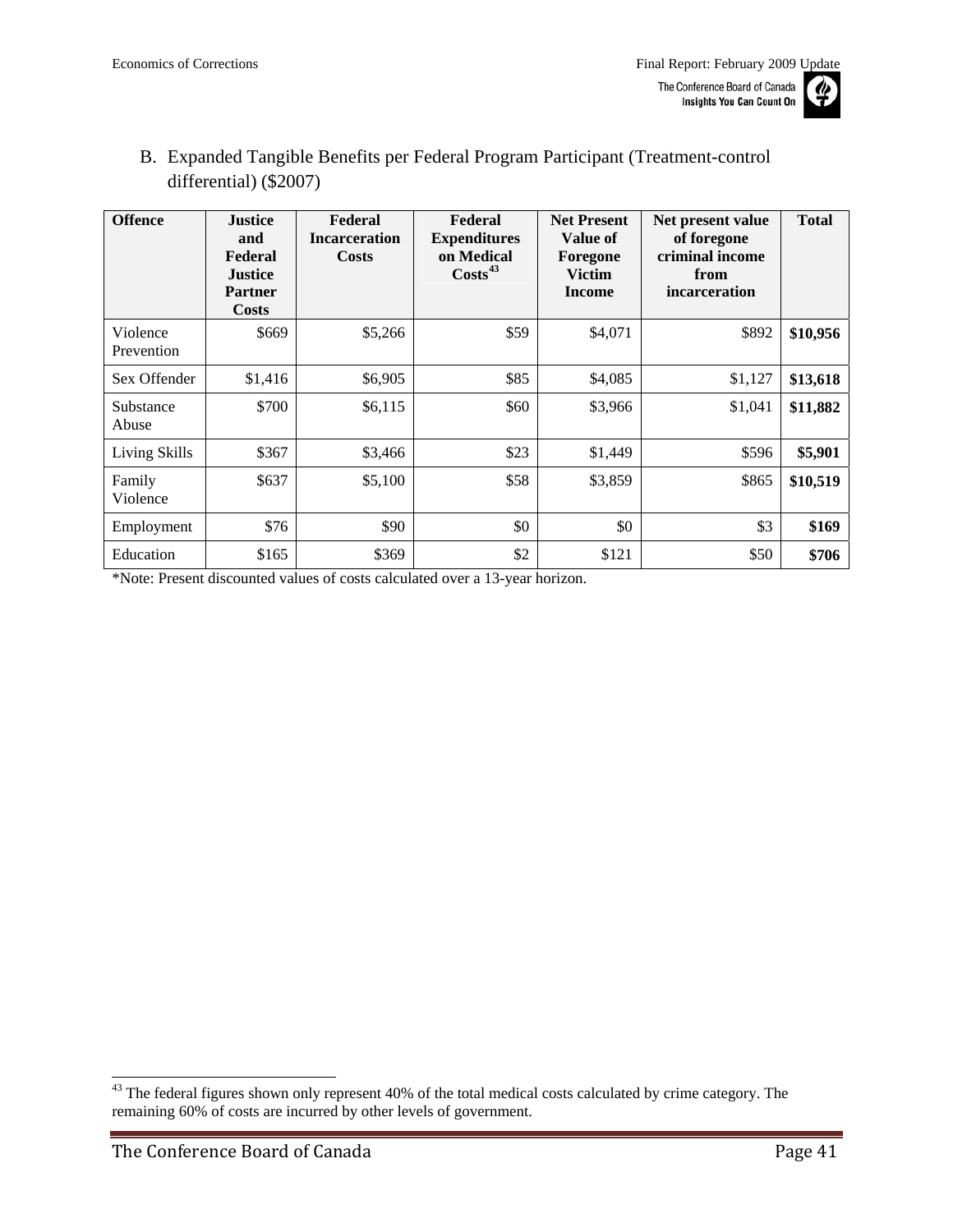

# <span id="page-41-0"></span>**Appendix 3 – Correctional Programming Costs, 200607**

| Program                                | <b>Enrollments</b> | <b>Gross Costs</b> | <b>Per-Enrollee Costs</b> |
|----------------------------------------|--------------------|--------------------|---------------------------|
| 900- Family Violence                   | 551                | \$735,620          | \$1,335.06                |
| 918: Nat Moderate Intensity FV Pre     | 274                | \$296,569          | \$1,082.37                |
| 919: Nat High Intensity FV Prevent     | 138                | \$438,902          | \$3,180.45                |
| 921: Nat Family Viol Maintenance       | 139                | \$149              | \$1.07                    |
| 930- Living Skills                     | 847                | \$1,433,495        | \$1,692.44                |
| 933: Cog Skills Maintenance Pgm        | 103                | \$114,186          | \$1,108.60                |
| 945: Reasoning and Rehabilitation      | 744                | \$1,319,309        | \$1,773.26                |
| 530- Sex Offender Programs             | 310                | \$647,512          | \$2,088.75                |
| 543: National Low Intensity            | 93                 | \$46,142           | \$496.15                  |
| 544: National Moderate Intensity       | 86                 | \$531,194          | \$6,176.67                |
| 545: National Maint Sex Offender Trtmt | 131                | \$70,176           | \$535.69                  |
| 560- Substance Abuse <sup>44</sup>     | 3,411              | \$4,167,036        | \$1,221.65                |
| 590: Nat Substance Abuse Maintenance   | 727                | \$42,675           | \$58.70                   |
| 597: Nat Sub Abuse Pre Rel Booster     | 316                | \$81,607           | \$258.25                  |
| 595: Nat Substance Abuse Mod Int       | 1,845              | \$2,181,375        | \$1,182.32                |
| 598: Nat Aboriginal Offender Sap       | 113                | \$64,588           | \$571.58                  |
| 594: Nat Substance Abuse High Int      | 410                | \$1,796,791        | \$4,382.42                |
| <b>400- Violent Offenders</b>          | 1,156              | \$2,217,856        | \$1,918.56                |
| 444: Moderate Intensity VPP            |                    |                    |                           |
| 447: Violence Prevention               | 122                | \$732,413          | \$6,003.39                |
| 449: In Search of Warrior-High In.     | 91                 | \$322,706          | \$3,546.22                |
| 448: Viol Prev Maintenance             | 93                 | \$13,051           | \$140.33                  |
| 934: Anger/Emotion Management          | 791                | \$1,130,831        | \$1,429.62                |
| 935: Anger/Emot Mgmt-Booster           | 46                 | \$6,152            | \$133.74                  |
| 942: Other Anger and Emotion Programs  | 13                 | \$12,703           | \$977.15                  |
|                                        |                    |                    |                           |
|                                        |                    |                    |                           |
|                                        |                    |                    |                           |
|                                        |                    |                    |                           |
|                                        |                    |                    |                           |
|                                        |                    |                    |                           |

<sup>&</sup>lt;sup>44</sup> Medical costs such as methadone maintenance are not included under costs for correctional programming. These medical related costs are covered by Health Services.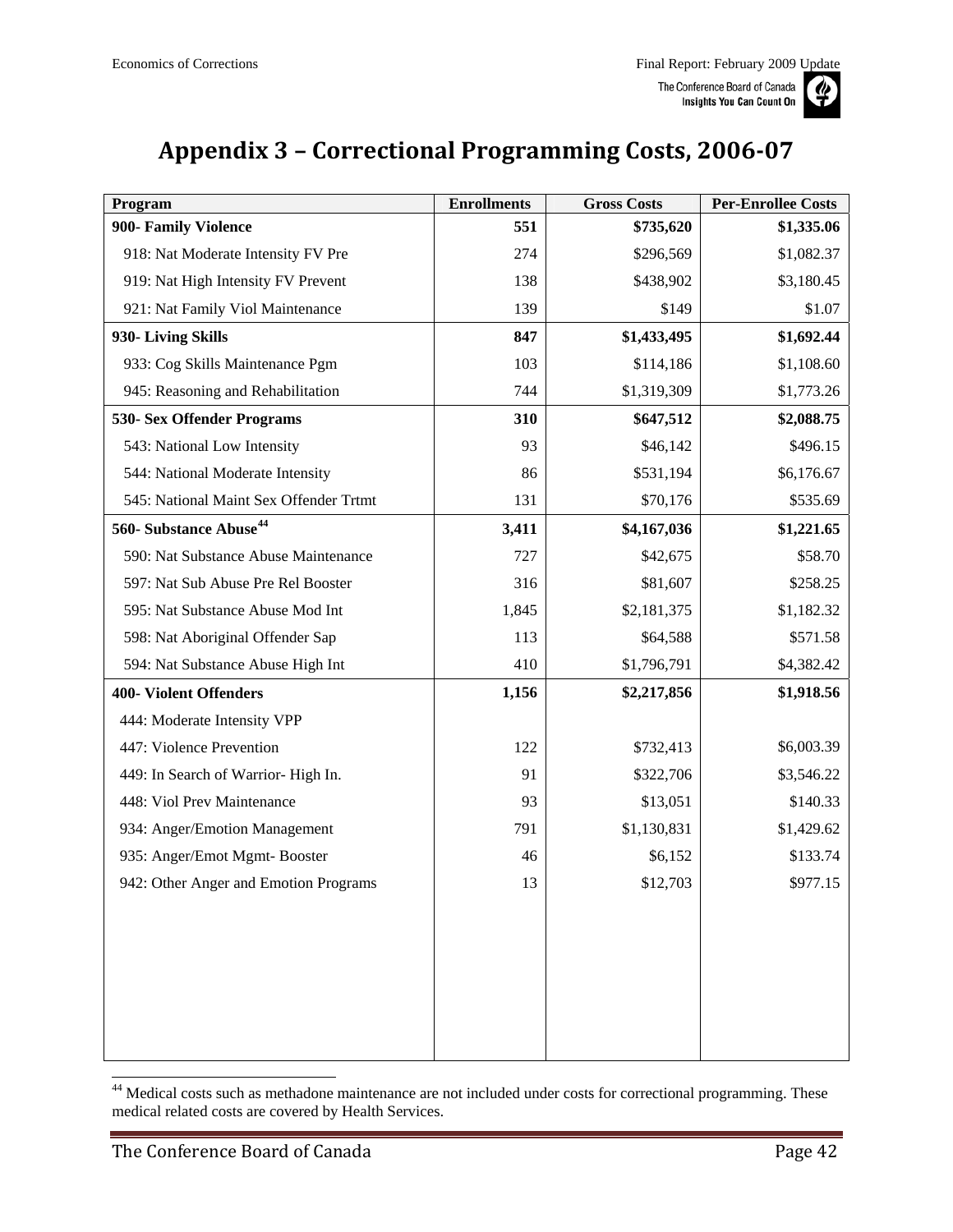

| Program                             | <b>Enrollments</b> | <b>Gross Costs</b> | <b>Per-Enrollee Costs</b> |
|-------------------------------------|--------------------|--------------------|---------------------------|
| 460- Education                      | 7,411              | \$10,585,951       | \$1,428.41                |
| 470: Eng/Fr as a Second Language    | 20                 | \$79,982           | \$3,999.10                |
| 471: Spec Ed./Learning Disab Remed  | 89                 | \$450,189          | \$5,058.30                |
| 474: ABE I: Grade 1 to 5.9          | 1,651              | \$3,928,445        | \$2,379.43                |
| 475: ABE II: Grade 6 to 8.9         | 2,079              | \$1,621,009        | \$779.71                  |
| 476: ABE III: Grade 9 to 10.9       | 1,764              | \$2,263,391        | \$1,283.10                |
| 477: ABE IV: Gr 11 to H Sch Diploma | 1,056              | \$1,773,701        | \$1,679.64                |
| 478: GED: Completion of GED         | 752                | \$469,234          | \$623.98                  |
| <b>Employment</b>                   | 5,611              | \$1,728,632        | \$308.08                  |
| <b>CORCAN</b>                       | 4,251              | \$1,588,540        | \$373.69                  |
| 472: Emp Skills and Career Cons     | 892                | \$112,757          | \$126.41                  |
| 480: Nat Employability Skills Pgm   | 468                | \$27,335           | \$58.41                   |

Source: The Correctional Service of Canada.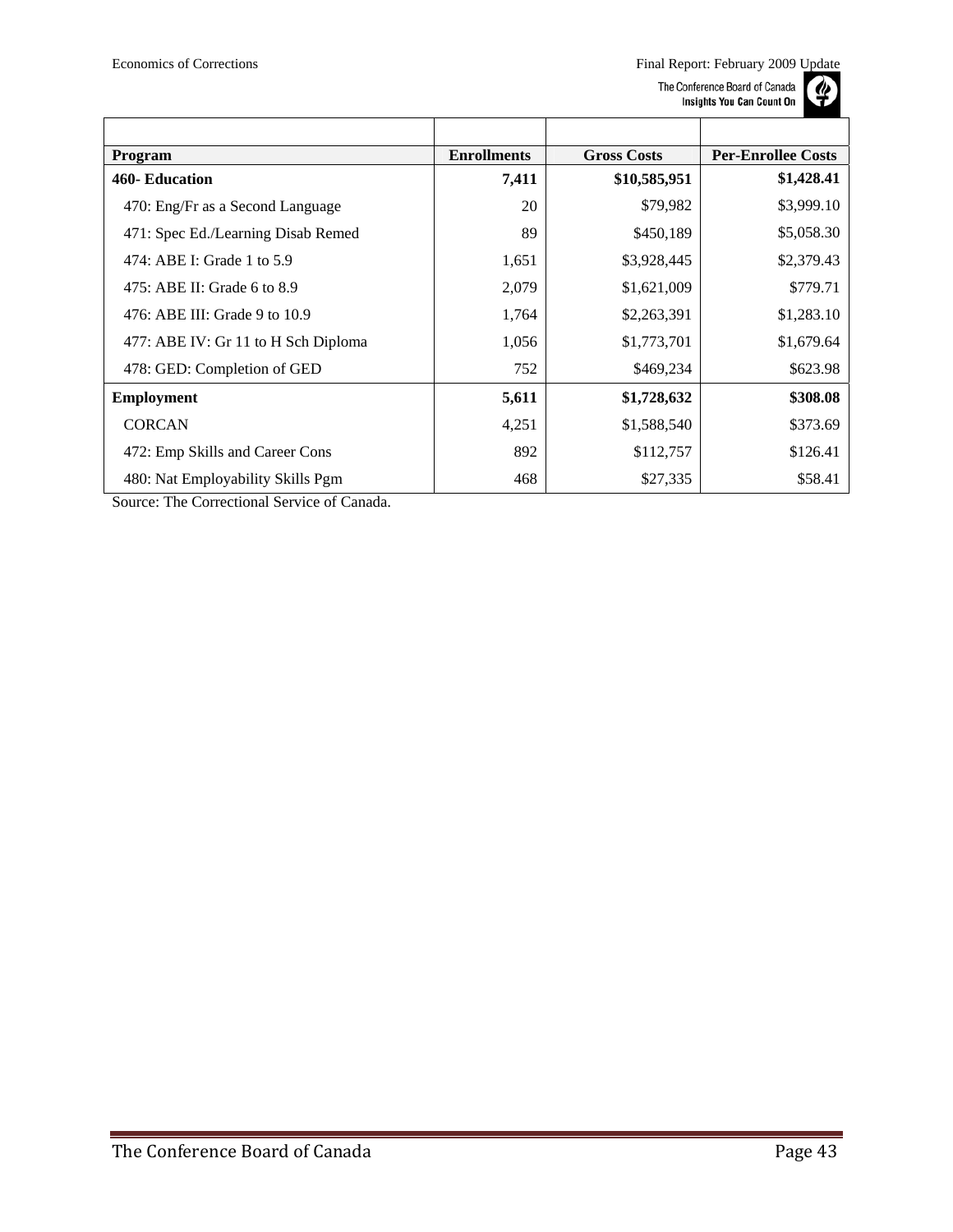

# **Appendix 4 – Recidivism Outcomes by Source**

<span id="page-43-0"></span>

| National Program Data with Institutional Delivery (FY2006- | <b>Source of Recidivism Outcomes</b>                                                                                                                                                                    |
|------------------------------------------------------------|---------------------------------------------------------------------------------------------------------------------------------------------------------------------------------------------------------|
| 2007)                                                      |                                                                                                                                                                                                         |
| All Programs                                               |                                                                                                                                                                                                         |
| 900 - FAMILY VIOLENCE                                      |                                                                                                                                                                                                         |
| 918 - NAT MODERATE INTENSITY FV PRE                        | BC Institute Against Family Violence. (2004). Evaluation of CSC's national family violence prevention                                                                                                   |
| 919 - NAT HIGH INTENSITY FV PREVENT                        | programs, British Columbia, Canada.                                                                                                                                                                     |
| 921 - NAT FAMILY VIOL MAINTENANCE                          |                                                                                                                                                                                                         |
|                                                            |                                                                                                                                                                                                         |
| 930 - LIVING SKILLS                                        |                                                                                                                                                                                                         |
| 933 - COG SKILLS MAINTENANCE PGM                           | Robinson, D. (1995). The impact of cognitive skills training on post-release recidivism among Canadian                                                                                                  |
| 945 - REASONING AND REHABILITATION                         | federal offenders. Research Report R-41. Ottawa, ON: Correctional Service of Canada.                                                                                                                    |
|                                                            |                                                                                                                                                                                                         |
| 530 - SEX OFFENDER PROGRAMS                                |                                                                                                                                                                                                         |
| 543 - NATIONAL LOW INTENSITY                               | Cortoni, F., Nunes, K.L., (2007). Assessing the effectiveness of the national sex offender program. Research                                                                                            |
| 544 - NATIONAL MODERATE INTENSITY                          | Report R-183. Ottawa, ON: Correctional Service of Canada.                                                                                                                                               |
| 545 - NATL MAINT SEX OFFENDER TRTMT                        |                                                                                                                                                                                                         |
|                                                            |                                                                                                                                                                                                         |
| 560 - SUBSTANCE ABUSE - PROGRAMS                           |                                                                                                                                                                                                         |
| 592 - NAT SUBSTANC ABUSE MAINTENANCE                       | Porporino, F., Robinson, D., Millson, B., and Weekes, J. (2002). An outcome evaluation of prison-based                                                                                                  |
|                                                            | treatment programming for substance users. Substance use & misuse, 37, 1047-77.                                                                                                                         |
| 597 - NAT SUB ABUSE PRE REL BOOSTER                        | Same as Program 592                                                                                                                                                                                     |
| 595 - NAT SUBSTANCE ABUSE MOD INT                          | Same as Program 592                                                                                                                                                                                     |
| 598 - NAT ABORIGINAL OFFENDER SAP                          | Kunic, D., & Varis, D.D. (in press). The Aboriginal Offender Substance Abuse Program (AOSAP): Examining                                                                                                 |
|                                                            | the effects of successful AOSAP completion on post-release outcomes for a cohort of male, Aboriginal<br>offenders released from federal custody. Research Report submitted for publication. Ottawa, ON: |
|                                                            | Correctional Service of Canada.                                                                                                                                                                         |
| 594 - NAT SUBSTANCE ABUSE HIGH INT                         | Grant, B., Kunic, D., MacPerson, P., McKeown, C., and Hanson, E. (2003). The high intensity substance                                                                                                   |
|                                                            | abuse program (HISAP): Results from the pilot programs. Research Report R-140. Ottawa, ON: Correctional                                                                                                 |
|                                                            | Service of Canada.                                                                                                                                                                                      |
|                                                            |                                                                                                                                                                                                         |
| <b>440 - VIOLENT OFFENDERS</b>                             |                                                                                                                                                                                                         |
| 444 - MODERATE INTENSITY VPP                               |                                                                                                                                                                                                         |
| 447 - VIOLENCE PREVENTION                                  | Cortoni, F., Nunes, K.L., and Latendresse, M. (2006). An examination of the effectiveness of the violence                                                                                               |
|                                                            | prevention programming. Research Report R-178. Ottawa, ON: Correctional Service of Canada.                                                                                                              |
| 449 - IN SFARCH OF WARRIOR - HIGH IN.                      | Trevethan, S., Moore, J.-P., and Allegri, N. (2005). The "in search of your warrior" program for aboriginal                                                                                             |
|                                                            | offenders: A preliminary evaluation. Research Report R-172. Ottawa, ON: Correctional Service of Canada.                                                                                                 |
| 448 - VIOL PREV MAINTENANCE                                | Same as program 447                                                                                                                                                                                     |
| 934 - ANGER/EMOTION MANAGEMENT                             | Dowden, C., Blanchette, K., and Serin, R. (1999). Anger management programming for federal male                                                                                                         |
| 935 - ANGER/EMOT MGMT - BOOSTER                            | inmates: An effective intervention. Research Report R-82. Ottawa, ON: Correctional Service of Canada.                                                                                                   |
| 942 - OTHER ANGER AND EMOTION PROGRAMS                     |                                                                                                                                                                                                         |
|                                                            |                                                                                                                                                                                                         |
| <b>460 - EDUCATION</b>                                     |                                                                                                                                                                                                         |
| 470 - ENG/FR AS A SECOND LANGUAGE                          | Boe, R. (1998). A two-year release follow-up of federal offenders who participated in the adult basic                                                                                                   |
| 471 - SPEC ED./LEARNING DISAB REMED                        | education (abe) program. Research Report R-60. Ottawa, ON: Correctional Service of Canada.                                                                                                              |
| 474 - ABE I: GRADE 1 TO 5.9                                |                                                                                                                                                                                                         |
| 475 - ABE II: GRADE 6 TO 8.9                               |                                                                                                                                                                                                         |
| 476 - ABE III: GRADE 9 TO 10.9                             |                                                                                                                                                                                                         |
| 477 - ABE IV: GR 11 TO H SCH DIPLOMA                       |                                                                                                                                                                                                         |
| 478 - GED: COMPLETION OF GED                               |                                                                                                                                                                                                         |
|                                                            |                                                                                                                                                                                                         |
| * EMPLOYMENT                                               |                                                                                                                                                                                                         |
| CORCAN                                                     | Motiuk, L., and Belcourt, R. (1996). Prison work program and post-release outcome: A preliminary                                                                                                        |
| 472 - EMP SKILLS & CAREER COUNS                            | investigation. Research Report R-43. Ottawa, ON: Correctional Service of Canada.                                                                                                                        |
| 480 - NAT EMPLOYABILITY SKILLS PGM                         |                                                                                                                                                                                                         |
|                                                            |                                                                                                                                                                                                         |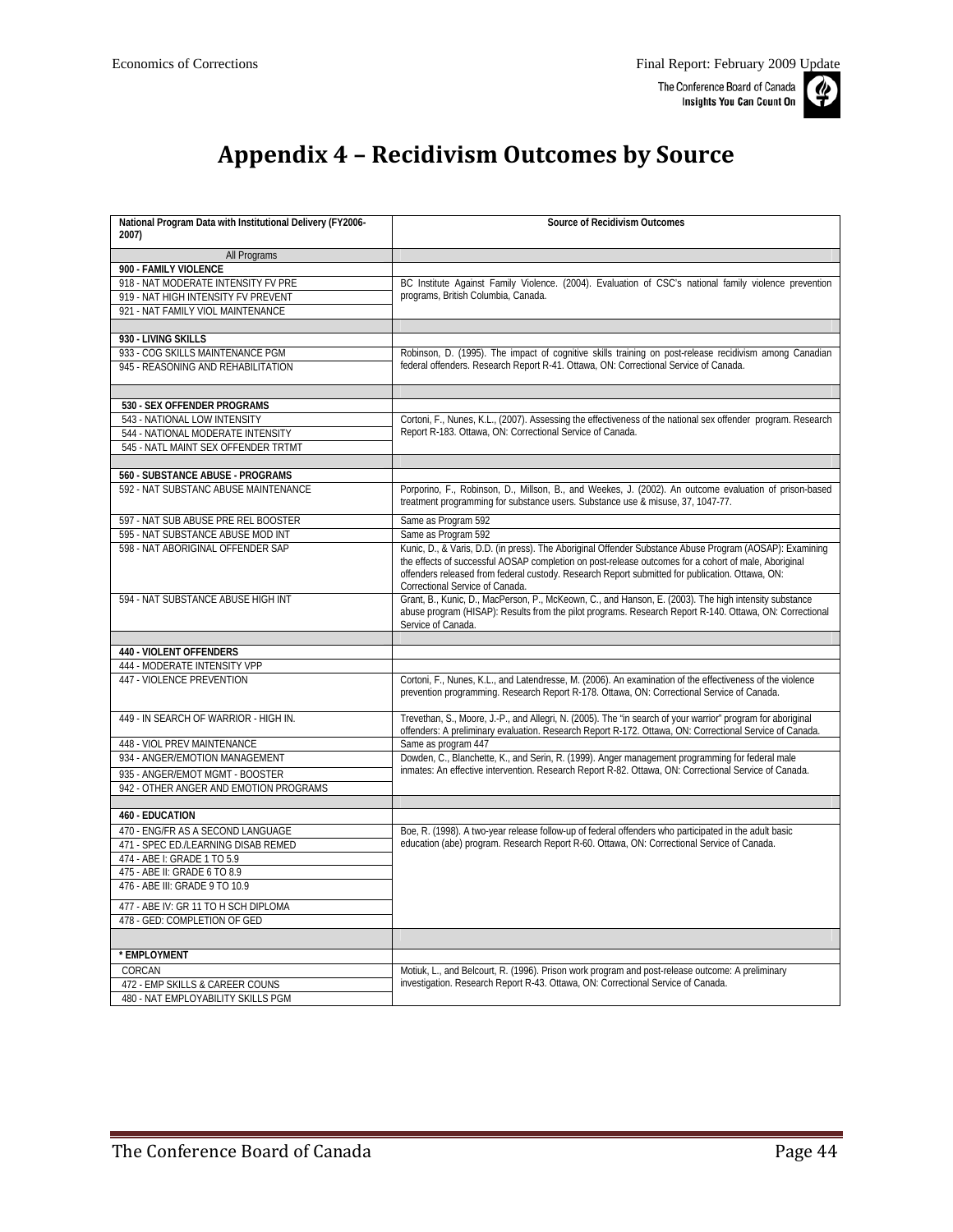

# **Appendix 5 – Reported Recidivism Outcomes**

<span id="page-44-0"></span>

| National Program Data with Institutional Delivery<br>(FY2006-2007) | Source of Recidivism Outcomes                                                                                                                 | Comments                                                                                                                                                                                                                                                    |             | <b>Reduced Recidivism</b> |                            |
|--------------------------------------------------------------------|-----------------------------------------------------------------------------------------------------------------------------------------------|-------------------------------------------------------------------------------------------------------------------------------------------------------------------------------------------------------------------------------------------------------------|-------------|---------------------------|----------------------------|
| <b>All Programs</b>                                                |                                                                                                                                               |                                                                                                                                                                                                                                                             | Readmission | <b>New</b><br>Convictions | Violent<br><b>Offences</b> |
| 900 - FAMILY VIOLENCE                                              |                                                                                                                                               |                                                                                                                                                                                                                                                             |             |                           |                            |
| 918 - NAT MODERATE INTENSITY FV PRE                                | BC Institute Against Family Violence. (2004). Evaluation                                                                                      | Full outcome effect used                                                                                                                                                                                                                                    | $-20.0%$    | $-47.4%$                  | $-69.2%$                   |
| 919 - NAT HIGH INTENSITY FV PREVENT                                | of CSC's national family violence prevention programs,                                                                                        | Full outcome effect used                                                                                                                                                                                                                                    | $-20.0%$    | $-47.4%$                  | $-69.2%$                   |
| 921 - NAT FAMILY VIOL MAINTENANCE                                  | British Columbia, Canada.                                                                                                                     | Outcomes for the maintenance program<br>were generated by pro-rating the outcome<br>effect based on the ratio of the cost of the<br>maintenance program to the cost of the full<br>violence prevention program.                                             | $-0.01%$    | $-0.03%$                  | $-0.04%$                   |
| 930 - LIVING SKILLS                                                |                                                                                                                                               |                                                                                                                                                                                                                                                             |             |                           |                            |
| 933 - COG SKILLS MAINTENANCE PGM                                   | Robinson, D. (1995). The impact of cognitive skills                                                                                           | Full outcome effect used                                                                                                                                                                                                                                    | 0.0%        | $-16.1%$                  | 0.0%                       |
| 945 - REASONING AND REHABILITATION                                 | training on post-release recidivism among Canadian<br>federal offenders. Research Report R-41. Ottawa, ON:<br>Correctional Service of Canada. | Full outcome effect used                                                                                                                                                                                                                                    | 0.0%        | $-16.1%$                  | $0.0\%$                    |
| 530 - SEX OFFENDER PROGRAMS                                        |                                                                                                                                               |                                                                                                                                                                                                                                                             |             |                           |                            |
| 543 - NATIONAL LOW INTENSITY                                       | Cortoni, F. and Nunes, K.L., (2007). Assessing the                                                                                            | Full outcome effect used                                                                                                                                                                                                                                    | $-77.0%$    | $-68.0%$                  | $-83.0%$                   |
| 544 - NATIONAL MODERATE INTENSITY                                  | effectiveness of the national sex offender program.                                                                                           | <b>Full Outcome Effect Used</b>                                                                                                                                                                                                                             | $-77.0%$    | $-68.0%$                  | $-83.0%$                   |
| 545 - NATL MAINT SEX OFFENDER TRTMT                                | Research Report R-183. Ottawa, ON: Correctional<br>Service of Canada.                                                                         | Outcomes were linked to the moderate<br>intensity sex offender program and were<br>generated by pro-rating the outcome effect<br>based on the ratio of the cost of the<br>maintenance program to the cost of the<br>moderate intensity sex offender program | $-12.8%$    | $-11.3%$                  | $-13.8%$                   |
|                                                                    |                                                                                                                                               |                                                                                                                                                                                                                                                             |             |                           |                            |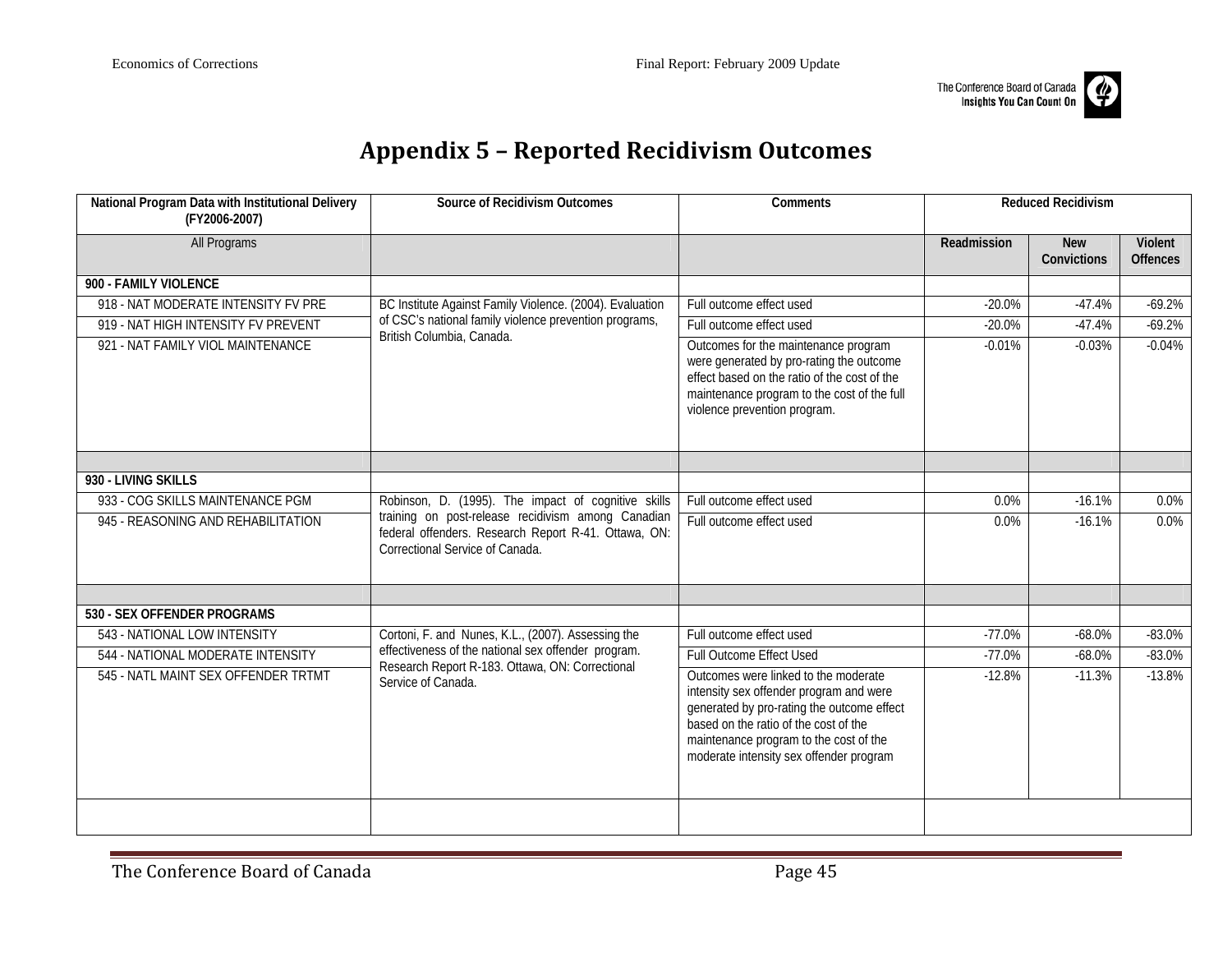

| National Program Data with Institutional Delivery<br>(FY2006-2007) | <b>Source of Recidivism Outcomes</b>                                                                                                                                                                                                                                                                                                                             | Comments                                                                                                                                                                                                                                                                   | <b>Reduced Recidivism</b> |                           |                            |
|--------------------------------------------------------------------|------------------------------------------------------------------------------------------------------------------------------------------------------------------------------------------------------------------------------------------------------------------------------------------------------------------------------------------------------------------|----------------------------------------------------------------------------------------------------------------------------------------------------------------------------------------------------------------------------------------------------------------------------|---------------------------|---------------------------|----------------------------|
| All Programs                                                       |                                                                                                                                                                                                                                                                                                                                                                  |                                                                                                                                                                                                                                                                            | Readmission               | <b>New</b><br>Convictions | Violent<br><b>Offences</b> |
| <b>560 - SUBSTANCE ABUSE - PROGRAMS</b>                            |                                                                                                                                                                                                                                                                                                                                                                  |                                                                                                                                                                                                                                                                            |                           |                           |                            |
| 592 - NAT SUBSTANC ABUSE MAINTENANCE                               | Porporino, F., Robinson, D., Millson, B., and Weekes, J.<br>(2002). An outcome evaluation of prison-based treatment<br>programming for substance users. Substance use &<br>misuse, 37, 1047-77.                                                                                                                                                                  | Outcomes were linked to the moderate<br>intensity substance abuse program (595)<br>and were generated by pro-rating the<br>outcome effect based on the ratio of the cost<br>of the maintenance program to the cost of<br>the moderate intensity substance abuse<br>program | $-0.5%$                   | $-1.2%$                   | $-1.4%$                    |
| 597 - NAT SUB ABUSE PRE REL BOOSTER                                | Same as Program 592                                                                                                                                                                                                                                                                                                                                              | Same as above                                                                                                                                                                                                                                                              | $-2.20%$                  | $-5.30%$                  | $-6.20%$                   |
| 595 - NAT SUBSTANCE ABUSE MOD INT                                  | Same as Program 592                                                                                                                                                                                                                                                                                                                                              | Full outcome effect used.                                                                                                                                                                                                                                                  | $-14.0%$                  | $-30.0%$                  | $-53.0%$                   |
| 598 - NAT ABORIGINAL OFFENDER SAP                                  | Kunic, D., and Varis, D.D. (in press). The Aboriginal<br>Offender Substance Abuse Program (AOSAP):<br>Examining the effects of successful AOSAP completion<br>on post-release outcomes for a cohort of male,<br>Aboriginal offenders released from federal custody.<br>Research Report submitted for publication. Ottawa, ON:<br>Correctional Service of Canada. | Full outcome effect used.                                                                                                                                                                                                                                                  | $-25.5%$                  | $-75.0%$                  | 0.0%                       |
| 594 - NAT SUBSTANCE ABUSE HIGH INT                                 | Grant, B., Kunic, D., MacPerson, P., McKeown, C., and<br>Hanson, E. (2003). The high intensity substance abuse<br>program (HISAP): Results from the pilot programs.<br>Research Report R-140. Ottawa, ON: Correctional<br>Service of Canada.                                                                                                                     | Full outcome effect used                                                                                                                                                                                                                                                   | $-14.3%$                  | $-47.1%$                  | 0.0%                       |
| <b>440 - VIOLENT OFFENDERS</b>                                     |                                                                                                                                                                                                                                                                                                                                                                  |                                                                                                                                                                                                                                                                            |                           |                           |                            |
| 444 - MODERATE INTENSITY VPP                                       |                                                                                                                                                                                                                                                                                                                                                                  |                                                                                                                                                                                                                                                                            |                           |                           |                            |
| 447 - VIOLENCE PREVENTION                                          | Cortoni, F., Nunes, K.L., and Latendresse, M. (2006). An<br>examination of the effectiveness of the violence<br>prevention programming. Research Report R-178.<br>Ottawa, ON: Correctional Service of Canada.                                                                                                                                                    | Full outcome effect used                                                                                                                                                                                                                                                   | $-34.7%$                  | $-40.0%$                  | $-61.0%$                   |
| 449 - IN SEARCH OF WARRIOR - HIGH IN.                              | Trevethan, S., Moore, J.-P., and Allegri, N. (2005). The<br>"In Search of Your Warrior" program for Aboriginal<br>offenders: A preliminary evaluation. Research Report R-<br>172. Ottawa, ON: Correctional Service of Canada.                                                                                                                                    | Full outcome effect used                                                                                                                                                                                                                                                   | 0.0%                      | 0.0%                      | $-29.2%$                   |
|                                                                    |                                                                                                                                                                                                                                                                                                                                                                  |                                                                                                                                                                                                                                                                            |                           |                           |                            |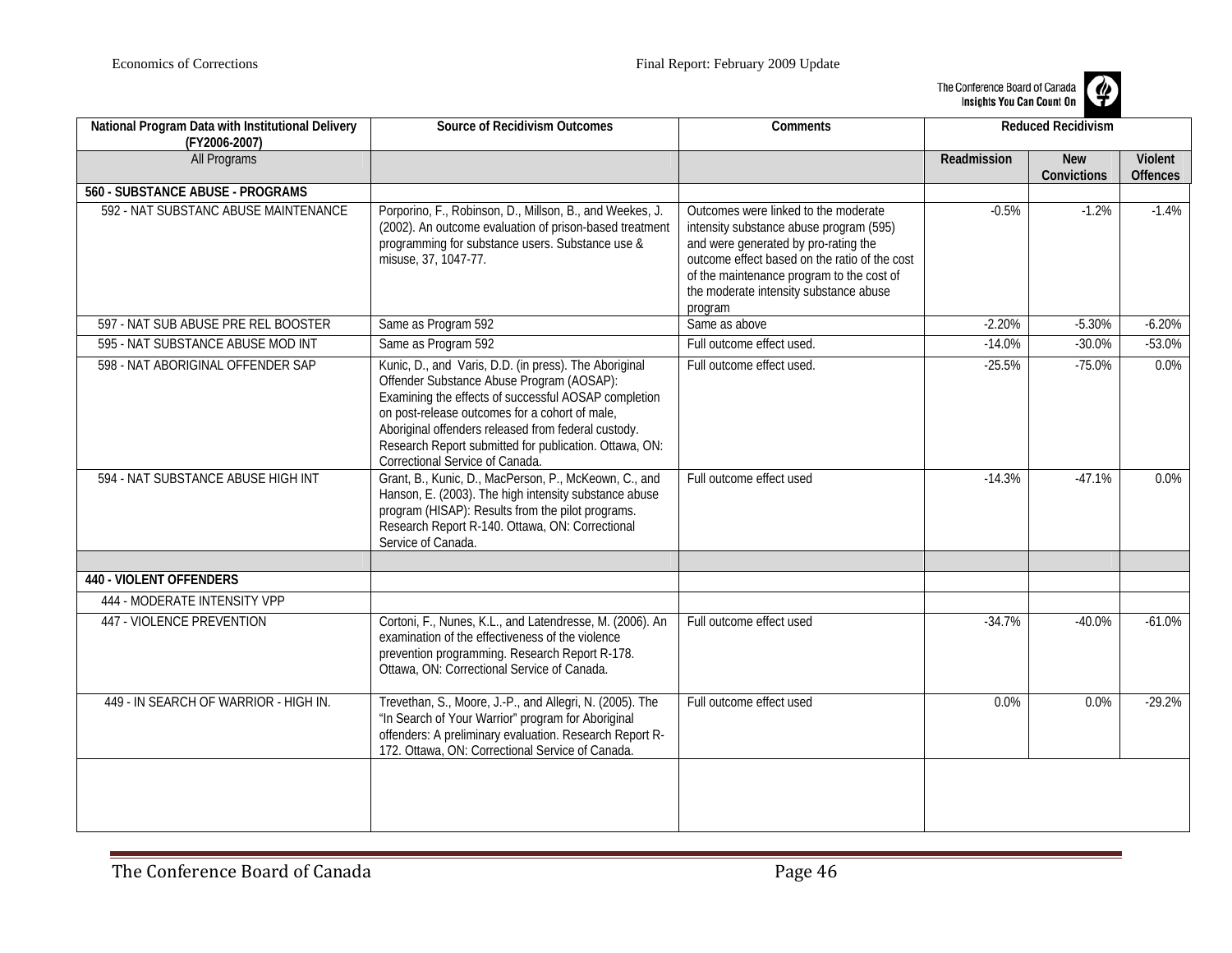

| National Program Data with Institutional Delivery<br>(FY2006-2007) | <b>Source of Recidivism Outcomes</b>                                                                                                                | Comments                                                                                                                                                                                                                                            |             | <b>Reduced Recidivism</b> |                            |
|--------------------------------------------------------------------|-----------------------------------------------------------------------------------------------------------------------------------------------------|-----------------------------------------------------------------------------------------------------------------------------------------------------------------------------------------------------------------------------------------------------|-------------|---------------------------|----------------------------|
| <b>All Programs</b>                                                |                                                                                                                                                     |                                                                                                                                                                                                                                                     | Readmission | <b>New</b><br>Convictions | Violent<br><b>Offences</b> |
| <b>448 - VIOL PREV MAINTENANCE</b>                                 | Same as program 447                                                                                                                                 | Outcomes were linked to the core Violence<br>Prevention Program (447) and were<br>generated by pro-rating the outcome effect<br>based on the ratio of the cost of the<br>maintenance program to the cost of the full<br>Violence Prevention Program | $-0.80%$    | $-0.90%$                  | $-1.40%$                   |
| 934 - ANGER/EMOTION MANAGEMENT                                     | Dowden, C., Blanchette, K., and Serin, R. (1999). Anger                                                                                             | Full outcome effect used                                                                                                                                                                                                                            | 0.0%        | $-15.6%$                  | $-19.0%$                   |
| 935 - ANGER/EMOT MGMT - BOOSTER                                    | management programming for federal male inmates: An<br>effective intervention. Research Report R-82. Ottawa,<br>ON: Correctional Service of Canada. | Outcomes were linked to the Anger<br>Management program (935) and were<br>generated by pro-rating the outcome effect<br>based on the ratio of the cost of the booster<br>program to the cost of the full Anger<br>Management Program                | 0.0%        | $-1.5%$                   | $-1.8%$                    |
| 942 - OTHER ANGER AND EMOTION<br><b>PROGRAMS</b>                   |                                                                                                                                                     | Full outcome effect used                                                                                                                                                                                                                            | 0.0%        | $-15.6%$                  | $-19.0%$                   |
|                                                                    |                                                                                                                                                     |                                                                                                                                                                                                                                                     |             |                           |                            |
| <b>460 - EDUCATION</b>                                             |                                                                                                                                                     |                                                                                                                                                                                                                                                     |             |                           |                            |
| 470 - ENG/FR AS A SECOND LANGUAGE                                  | Boe, R. (1998). A two-year release follow-up of federal                                                                                             | Full outcome effect used                                                                                                                                                                                                                            | $-9.8%$     | $-3.3%$                   | 0.0%                       |
| 471 - SPEC ED./LEARNING DISAB REMED                                | offenders who participated in the adult basic education                                                                                             | Full outcome effect used                                                                                                                                                                                                                            | $-9.8%$     | $-3.3%$                   | 0.0%                       |
| 474 - ABE I: GRADE 1 TO 5.9                                        | (abe) program. Research Report R-60. Ottawa, ON:<br>Correctional Service of Canada.                                                                 | Full outcome effect used                                                                                                                                                                                                                            | $-9.8%$     | $-3.3%$                   | 0.0%                       |
| 475 - ABE II: GRADE 6 TO 8.9                                       |                                                                                                                                                     | Full outcome effect used                                                                                                                                                                                                                            | $-9.8%$     | $-3.3%$                   | 0.0%                       |
| 476 - ABE III: GRADE 9 TO 10.9                                     |                                                                                                                                                     | Full outcome effect used                                                                                                                                                                                                                            | $-9.8%$     | $-3.3%$                   | 0.0%                       |
| 477 - ABE IV: GR 11 TO H SCH DIPLOMA                               |                                                                                                                                                     | Full outcome effect used                                                                                                                                                                                                                            | $-9.8%$     | $-3.3%$                   | 0.0%                       |
| 478 - GED: COMPLETION OF GED                                       |                                                                                                                                                     | Full outcome effect used                                                                                                                                                                                                                            | $-9.8%$     | $-3.3%$                   | 0.0%                       |
|                                                                    |                                                                                                                                                     |                                                                                                                                                                                                                                                     |             |                           |                            |
| <b>EMPLOYMENT</b>                                                  |                                                                                                                                                     |                                                                                                                                                                                                                                                     |             |                           |                            |
| CORCAN                                                             | Motiuk, L., and Belcourt, R. (1996). Prison work program                                                                                            | Full outcome effect used                                                                                                                                                                                                                            | $-7.0%$     | 0.0%                      | 0.0%                       |
| 472 - EMP SKILLS & CAREER COUNS                                    | and post-release outcome: A preliminary investigation.<br>Research Report R-43. Ottawa, ON: Correctional Service                                    | Outcome was linked to Research Report R-<br>43. Full outcome effect was used.                                                                                                                                                                       | $-7.0%$     | $0.0\%$                   | 0.0%                       |
| 480 - NAT EMPLOYABILITY SKILLS PGM                                 | of Canada.                                                                                                                                          | Outcome was linked to Research Report R-<br>43. Full outcome effect was used.                                                                                                                                                                       | $-7.0%$     | $0.0\%$                   | 0.0%                       |

Source: CSC Corporate Reporting System (CRS), July 2008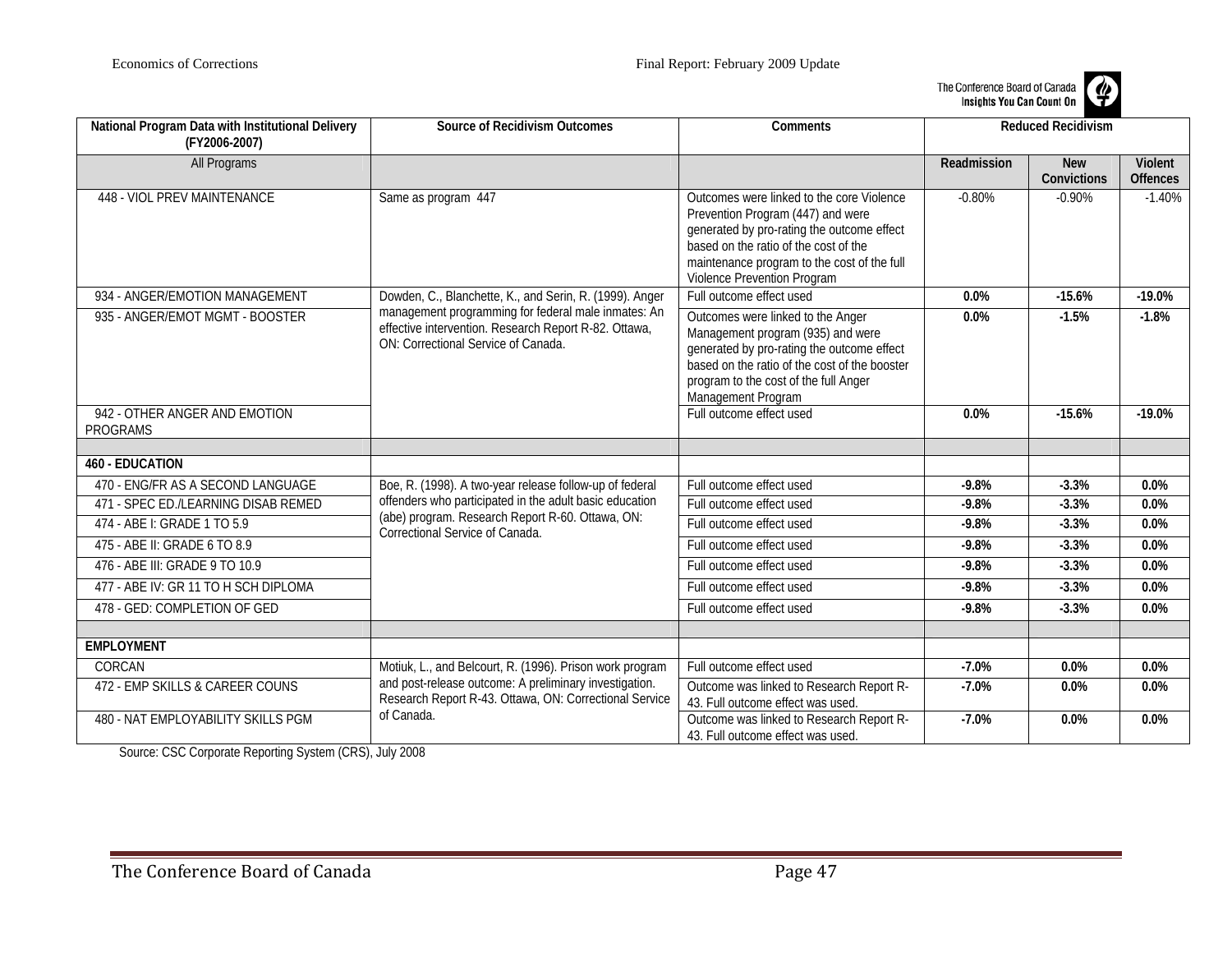

| nя<br>Πn | m |
|----------|---|
|          |   |

<span id="page-47-0"></span>

| <b>National Program Data with Institutional</b><br><b>Delivery FY 2006-2007</b> | Reduced Recidivism (All rates have been adjusted for<br>bias) |                                  |                                   |                                    |
|---------------------------------------------------------------------------------|---------------------------------------------------------------|----------------------------------|-----------------------------------|------------------------------------|
| All Programs                                                                    | <b>Readmission</b>                                            | <b>New</b><br><b>Convictions</b> | <b>Violent</b><br><b>Offenses</b> | <b>Adjustment</b><br><b>Factor</b> |
| 900 - FAMILY VIOLENCE                                                           |                                                               |                                  |                                   |                                    |
| 918 - NAT MODERATE INTENSITY FV PRE                                             | $-10.0%$                                                      | $-23.7%$                         | $-34.6%$                          | 50.0%                              |
| 919 - NAT HIGH INTENSITY FV PREVENT                                             | $-10.0%$                                                      | $-23.7%$                         | $-34.6%$                          | 50.0%                              |
| 921 - NAT FAMILY VIOL MAINTENANCE                                               |                                                               |                                  |                                   |                                    |
|                                                                                 |                                                               |                                  |                                   |                                    |
| 930 - LIVING SKILLS                                                             |                                                               |                                  |                                   |                                    |
| 933 - COG SKILLS MAINTENANCE PGM                                                | $0.0\%$                                                       | $-12.1%$                         | $0.0\%$                           | 75.0%                              |
| 945 - REASONING AND REHABILITATION                                              | 0.0%                                                          | -12.1%                           | $0.0\%$                           | 75.0%                              |
|                                                                                 |                                                               |                                  |                                   |                                    |
| 530 - SEX OFFENDER PROGRAMS                                                     |                                                               |                                  |                                   |                                    |
| 543 - NATIONAL LOW INTENSITY                                                    | $-57.8%$                                                      | $-51.0%$                         | $-62.3%$                          | 75.0%                              |
| 544 - NATIONAL MODERATE INTENSITY                                               | $-57.8%$                                                      | $-51.0%$                         | $-62.3%$                          | 75.0%                              |
| 545 - NATL MAINT SEX OFFENDER TRTMT                                             | -9.6%                                                         | $-8.5%$                          | $-10.3%$                          | 75.0%                              |
|                                                                                 |                                                               |                                  |                                   |                                    |
| 560 - SUBSTANCE ABUSE - PROGRAMS                                                |                                                               |                                  |                                   |                                    |
| 592 - NAT SUBSTANC ABUSE MAINTENANCE                                            | 0.0%                                                          | $-0.9%$                          | $-1.1%$                           | 75.0%                              |
| 597 - NAT SUB ABUSE PRE REL BOOSTER                                             | $-1.7%$                                                       | $-4.0%$                          | $-4.7%$                           | 75.0%                              |
| 595 - NAT SUBSTANCE ABUSE MOD INT                                               | $-10.5%$                                                      | $-22.5%$                         | $-39.7%$                          | 75.0%                              |
| 598 - NAT ABORIGINAL OFFENDER SAP                                               | $-19.1%$                                                      | $-56.3%$                         | $0.0\%$                           | 75.0%                              |
| 594 - NAT SUBSTANCE ABUSE HIGH INT                                              | $-10.7%$                                                      | $-35.3%$                         | 0.0%                              | 75.0%                              |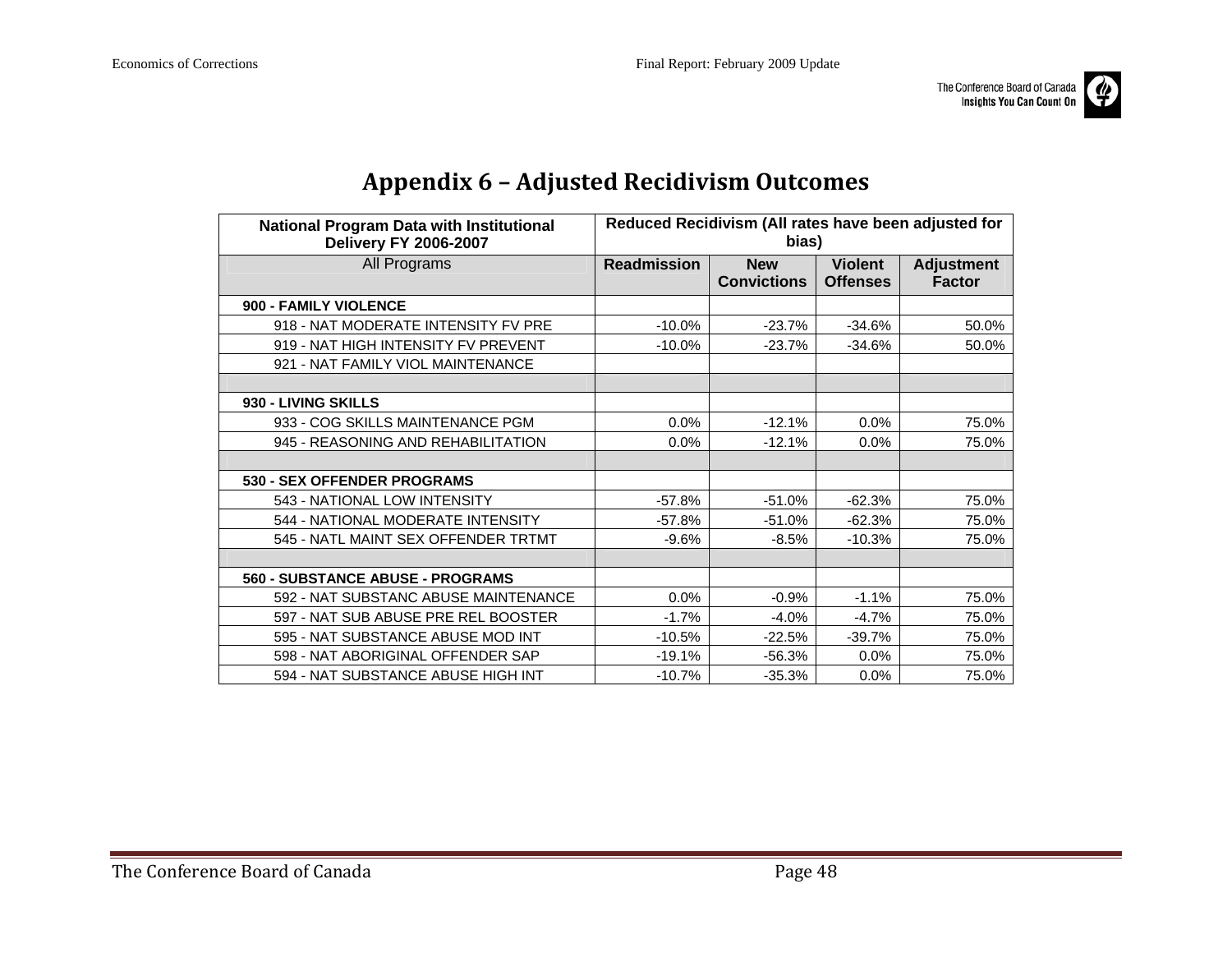

# **Appendix 6 – Adjusted Recidivism Outcomes (continued)**

| National Program Data with Institutional Delivery                                | Reduced Recidivism (All rates have been adjusted for bias) |                                  |                                   |                                    |  |
|----------------------------------------------------------------------------------|------------------------------------------------------------|----------------------------------|-----------------------------------|------------------------------------|--|
| FY 2006-2007                                                                     |                                                            |                                  |                                   |                                    |  |
| All Programs                                                                     | <b>Readmission</b>                                         | <b>New</b><br><b>Convictions</b> | <b>Violent</b><br><b>Offences</b> | <b>Adjustment</b><br><b>Factor</b> |  |
| <b>440 - VIOLENT OFFENDERS</b>                                                   |                                                            |                                  |                                   |                                    |  |
| 444 - MODERATE INTENSITY VPP                                                     |                                                            |                                  |                                   |                                    |  |
| 447 - VIOLENCE PREVENTION                                                        | $-26.0%$                                                   | $-30.0%$                         | $-45.8%$                          | 75.0%                              |  |
| 449 – IN SEARCH OF WARRIOR – HIGH IN.                                            | $0.0\%$                                                    | 0.0%                             | $-21.9%$                          | 75.0%                              |  |
| 448 - VIOL PREV MAINTENANCE                                                      | $-0.1%$                                                    | $-0.1%$                          | $-1.1%$                           | 75.0%                              |  |
| 934 - ANGER/EMOTION MANAGEMENT                                                   | 0.0%                                                       | $-11.7%$                         | $-14.3%$                          | 75.0%                              |  |
| 935 - ANGER/EMOT MGMT - BOOSTER                                                  | $0.0\%$                                                    | $-1.1%$                          | $-1.4%$                           | 75.0%                              |  |
| 943 – OTHER ANGER AND EMOTION PROGRAMS                                           | 0.0%                                                       | $-11.7%$                         | $-14.3%$                          | 75.0%                              |  |
|                                                                                  |                                                            |                                  |                                   |                                    |  |
| <b>460 - EDUCATION</b>                                                           |                                                            |                                  |                                   |                                    |  |
| 470 - ENG/FR AS A SECOND LANGUAGE                                                | $-7.4%$                                                    | $-2.5%$                          | 0.0%                              | 75.0%                              |  |
| 471 - SPEC ED/LEARNING DISAB REMED                                               | $-7.4%$                                                    | $-2.5%$                          | $0.0\%$                           | 75.0%                              |  |
| 474 - ABE 1: GRADE 1 TO 5.9                                                      | -7.4%                                                      | $-2.5%$                          | 0.0%                              | 75.0%                              |  |
| 475 - ABE II: GRADE 6 TO 8.9                                                     | $-7.4%$                                                    | $-2.5%$                          | 0.0%                              | 75.0%                              |  |
| 476 - ABE III: GRADE 9 - 10.9                                                    | $-7.4%$                                                    | $-2.5%$                          | 0.0%                              | 75.0%                              |  |
| 477 - BE IV: GR 11 TO h SCH DIPLOMA                                              | $-7.4%$                                                    | $-2.5%$                          | 0.0%                              | 75.0%                              |  |
| 478 - GED: COMPLETION OF GED                                                     | $-7.4%$                                                    | $-2.5%$                          | 0.0%                              | 75.0%                              |  |
|                                                                                  |                                                            |                                  |                                   |                                    |  |
| *EMPLOYMENT                                                                      |                                                            |                                  |                                   |                                    |  |
| <b>CORCAN</b>                                                                    | $-5.3\%$                                                   | 0.0%                             | 0.0%                              | 75.0%                              |  |
| 472 - EMP SKILLS & CARERR COUNS                                                  | $-5.3%$                                                    | 0.0%                             | 0.0%                              | 75.0%                              |  |
| 480 - NAT EMPLOYABILITY SKILLS PGM<br>$(0.001 + 1.0000)$<br>$\sim$ $\sim$ $\sim$ | $-5.3%$                                                    | $0.0\%$                          | 0.0%                              | 75.0%                              |  |

Source : CSC Corporate Reporting System (CRS), July 2008